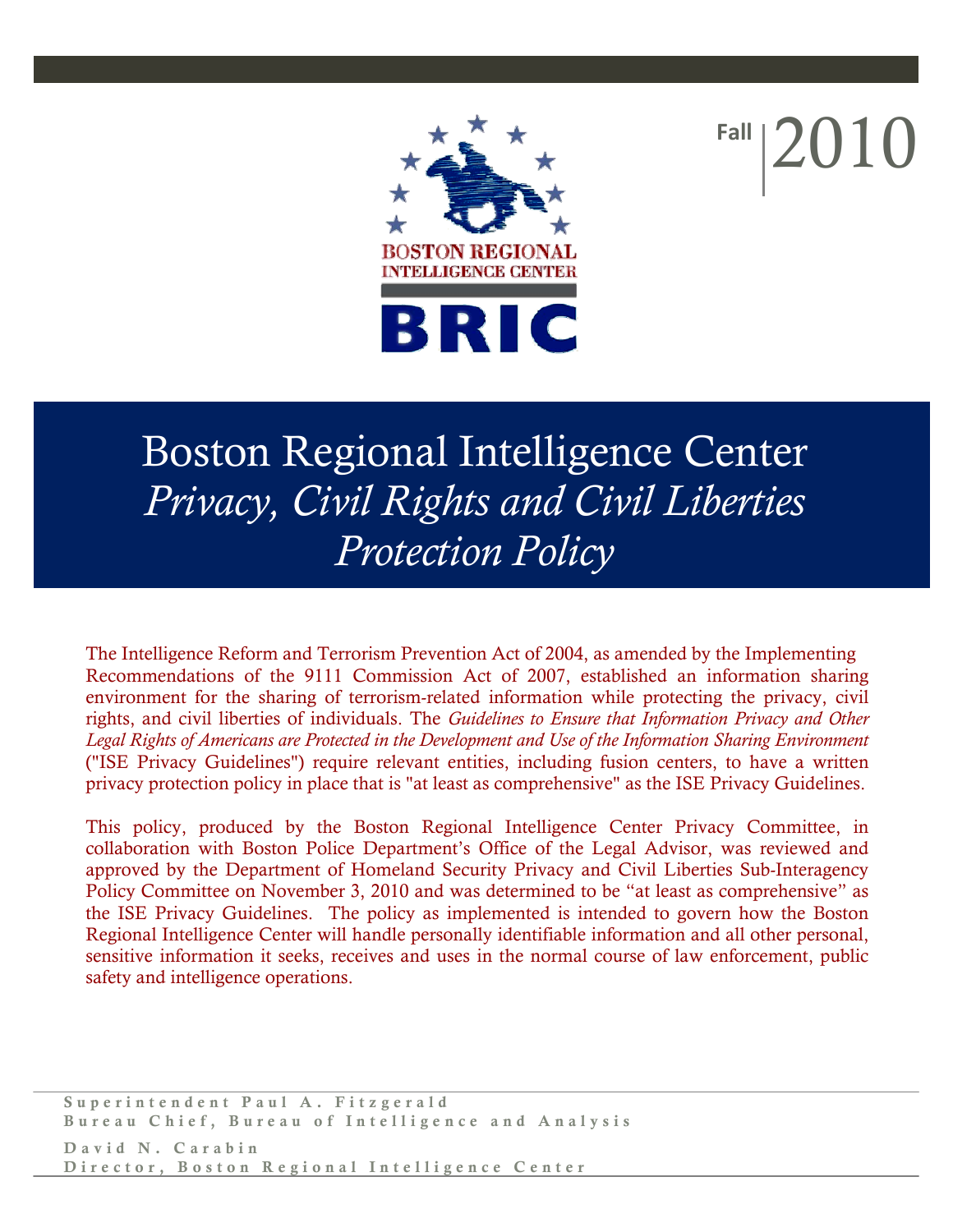## **Table of Contents**

| A.               |                                                            |  |  |  |  |
|------------------|------------------------------------------------------------|--|--|--|--|
| <b>B.</b>        |                                                            |  |  |  |  |
| C.               |                                                            |  |  |  |  |
| D.               |                                                            |  |  |  |  |
| Ε.               |                                                            |  |  |  |  |
| F.               |                                                            |  |  |  |  |
| G.               |                                                            |  |  |  |  |
| H.               |                                                            |  |  |  |  |
| I.               |                                                            |  |  |  |  |
| J.               |                                                            |  |  |  |  |
| K.               |                                                            |  |  |  |  |
| $\mathbf{L}$     |                                                            |  |  |  |  |
| М.               |                                                            |  |  |  |  |
| N.               |                                                            |  |  |  |  |
| $\Omega_{\rm m}$ |                                                            |  |  |  |  |
|                  |                                                            |  |  |  |  |
|                  |                                                            |  |  |  |  |
|                  | APPENDIX C: INFORMATION DATABASES, SYSTEMS, AND RECORDS*42 |  |  |  |  |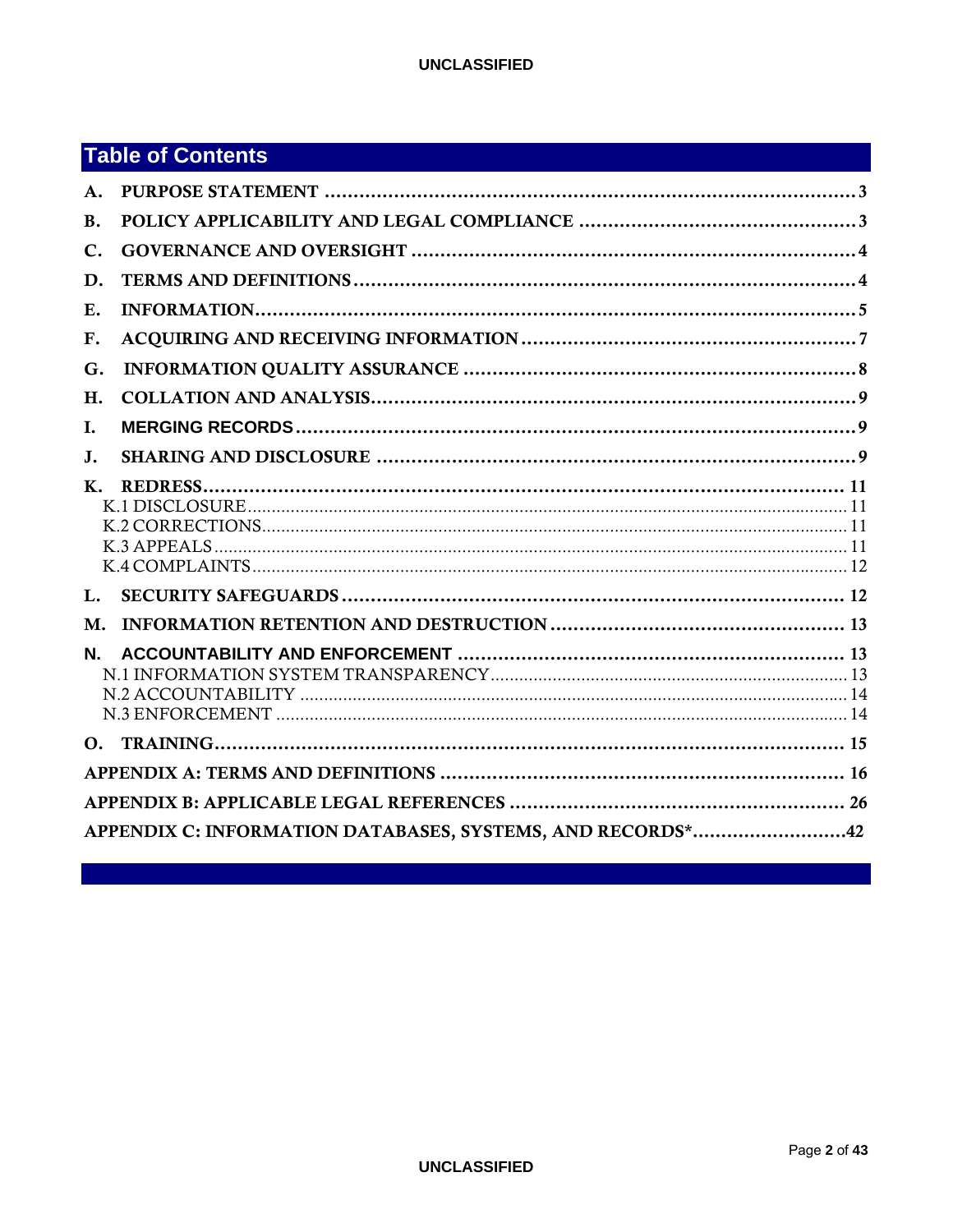## **A. PURPOSE STATEMENT**

The purpose of this privacy, civil rights, and civil liberties protection policy is to promote the Boston Regional Intelligence Center (hereafter "BRIC" or "the center") and user conduct that complies with applicable federal, state, local, and tribal law and assists the center and its participants in:

- Ensuring individual privacy, civil rights, civil liberties, and other protected interests;
- Increasing public safety and improving national security;
- Protecting the integrity of systems for the observation and reporting of terrorism-related criminal activity and information;
- Encouraging individuals or community groups to trust and cooperate with the justice system;
- Promoting governmental legitimacy and accountability; and
- Making the most effective use of public resources allocated to public safety agencies.

## **B. POLICY APPLICABILITY AND LEGAL COMPLIANCE**

- 1. All BRIC personnel, participating agency personnel, personnel providing information technology services to the agency, private contractors, agencies from which center information originates, and other authorized users will comply with:
	- a. The center's privacy policy; and
	- b. Applicable laws protecting privacy, civil rights, and civil liberties, including, but not limited to the U.S. Constitution, the Massachusetts constitution, and applicable law protecting privacy, civil rights, and civil liberties, including, but not limited to M.G.L. c. 4 §7, M.G.L. c. 6 §172, M.G.L. c. 12 §11H, M.G.L. c. 66 §10, and M.G.L. c. 66A §2, M.G.L. c. 151B, and 42 U.S.C.A. 1983.

This policy applies to information the center gathers or collects, receives, maintains, stores, accesses, discloses, or disseminates to center personnel, governmental agencies (including Information Sharing Environment [ISE] participating centers and agencies), and participating justice and public safety agencies, as well as to private contractors, private entities, and the general public.

- 2. The BRIC will provide a printed or electronic copy of this policy to all its personnel, nonagency personnel who provide services to the BRIC, and to each source agency and BRIC authorized user and will require both a written acknowledgement of receipt of this policy and a written agreement to comply with applicable provisions of this policy.
- 3. The BRIC has adopted internal operating policies that are in compliance with the U.S. Constitution, the Massachusetts constitution, and applicable law protecting privacy, civil rights, and civil liberties, including, but not limited to M.G.L. c. 4 §7, M.G.L. c. 6 §172, M.G.L. c. 12 §11H, M.G.L. c. 66 §10, and M.G.L. c. 66A §2, M.G.L. c. 151B, and 42 U.S.C.A. 1983.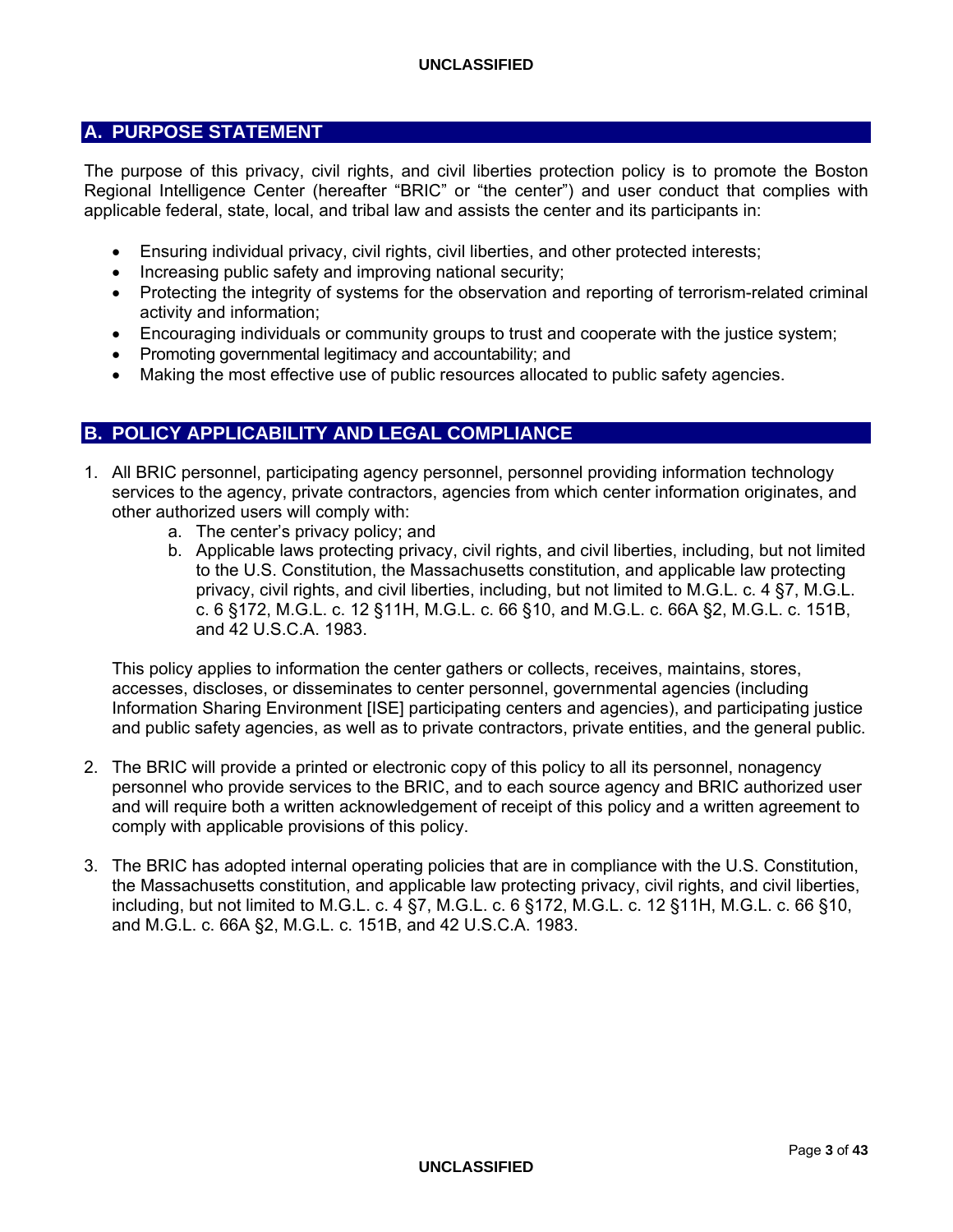## **C. GOVERNANCE AND OVERSIGHT**

- 1. Primary responsibility for the operation of the BRIC; its justice systems, operations, and coordination of personnel; the receiving, seeking, retention, evaluation, information quality, analysis, destruction, sharing, disclosure, or dissemination of information; and the enforcement of this policy is assigned to the Bureau Chief of the Boston Police Department's Bureau of Intelligence and Analysis and/or the Director of the BRIC.
- 2. The BRIC is guided by a designated privacy oversight committee. Members of the committee will be available to address questions and concerns regarding the BRIC's privacy policy, privacy and civil rights protections as provided in this policy, and the center's information gathering and collection, retention, and dissemination processes and procedures. The Committee will annually review and, as necessary, recommend updates to the policy in response to changes in law and implementation experience, including the results of internal reviews. The BRIC's privacy committee is guided by the BRIC's trained Privacy Officer, an individual having supervisory responsibilities within the BRIC as appointed by the Bureau Chief of the Boston Police Department's Bureau of Intelligence and Analysis and/or the Director of the BRIC. The Privacy Officer serves as the liaison for the Information Sharing Environment, overseeing implementation of and compliance with the Information Sharing Environment (ISE) Privacy Guidelines and ensuring that privacy protections are implemented through efforts such as training, business process changes, and system designs that incorporate privacy-enhancing technologies.
- 3. The BRIC's Privacy Committee will be comprised of personnel with representatives appointed by the Bureau Chief of the Boston Police Department's Bureau of Intelligence and Analysis and/or the Director of the BRIC. The Privacy Committee shall consist of individuals both civilian and sworn law enforcement having supervisory responsibilities in (a) Homeland Security, (b) Criminal Intelligence, and (c) Legal Compliance. The Privacy Officer and the Privacy Committee can be contacted at the following address:

Boston Regional Intelligence Center Boston Police Department Privacy Committee One Schroeder Plaza Boston, MA 02120 (617) 343-4328

The Privacy Committee receives reports regarding alleged errors and violations of the provisions of this policy, and receives and coordinates complaint resolution under the center's redress policy.

4. The BRIC's Privacy Committee ensures that enforcement procedures and sanctions outlined in Section N.3, Enforcement, are adequate and enforced.

## **D. TERMS AND DEFINITIONS**

1. The primary terms and definitions used in this privacy policy are set forth in Appendix A, Terms and Definitions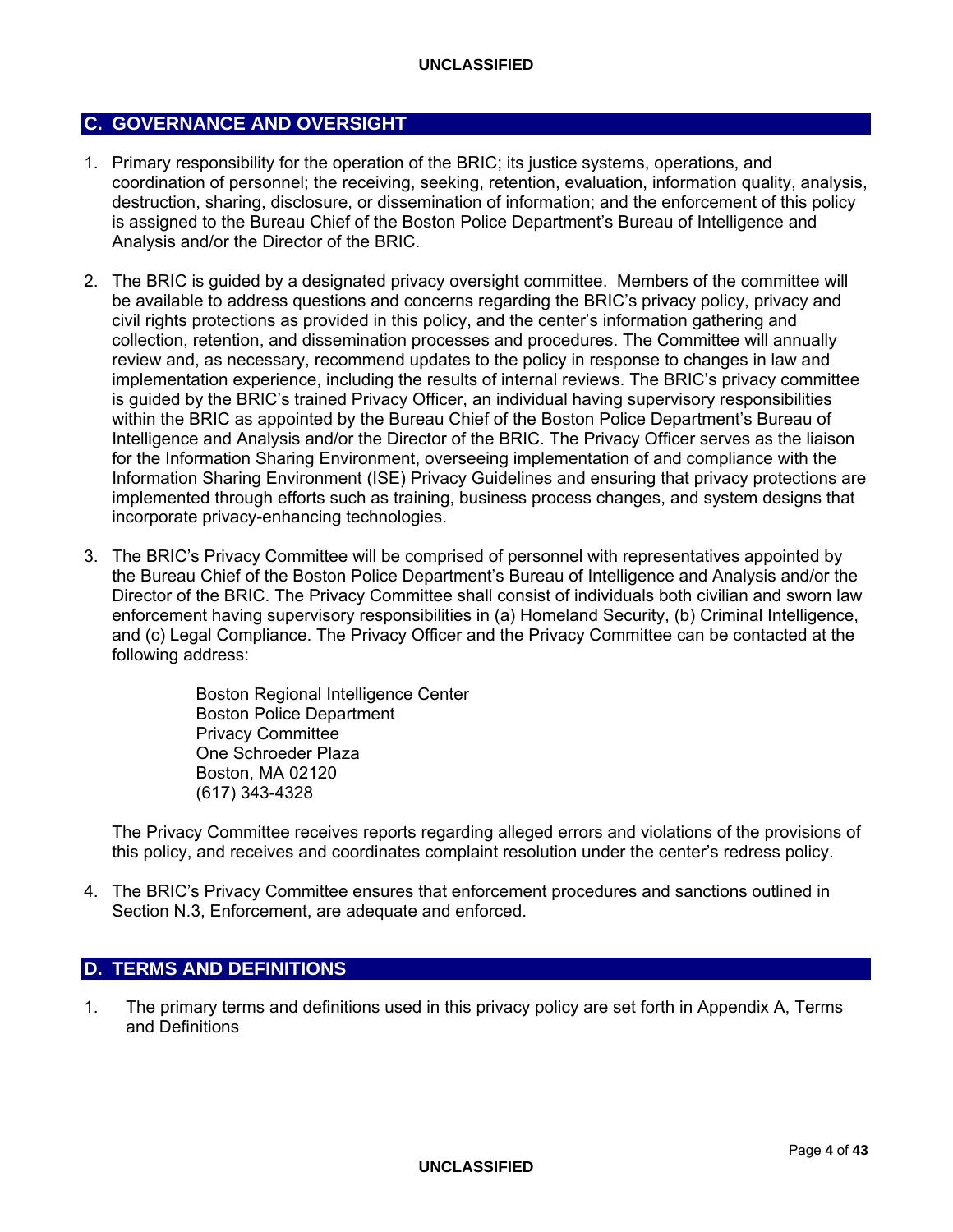## **E. INFORMATION**

- 1. The BRIC will seek or retain information that:
	- Is based on a possible threat to public safety or the enforcement of the criminal law, or
	- Is based on reasonable suspicion that an identifiable individual or organization has committed a criminal offense or is involved in or planning criminal (including terrorist) conduct or activity that presents a threat to any individual, the community, or the nation and that the information is relevant to the criminal (including terrorist) conduct or activity, or
	- Is relevant to the investigation and prosecution of suspected criminal (including terrorist) incidents; the resulting justice system response; the enforcement of sanctions, orders, or sentences; or the prevention of crime, or
	- Is useful in crime analysis or in the administration of criminal justice and public safety (including topical searches), and
	- The source of the information is reliable and verifiable or limitations on the quality of the information are identified, and
	- Based on the source agency's good faith belief, the information was acquired in accordance with agency policy and in a lawful manner.

The BRIC may retain protected information that is based on a level of suspicion that is less than "reasonable suspicion," such as tips and leads, subject to the policies and procedures specified in this policy.

Please see Appendix C for the different types of information databases, systems, and records that the BRIC maintains or accesses and uses.

- 2. The BRIC will not seek or retain and originating agencies will agree to not submit information about individuals or organizations solely on the basis of their religious, political, or social views or activities; their participation in a particular noncriminal organization or lawful event; or their races, ethnicities, citizenship, places of origin, ages, disabilities, genders, or sexual orientation.
- 3. The BRIC applies labels to agency-originated information to indicate to the accessing authorized user that:
	- The information is protected information as defined in Appendix A of policy and, to the extent expressly provided in this policy, includes organizational entities.
	- The information is subject to Massachusetts General Law and Federal Regulations restricting access, use, or disclosure.
- 4. The BRIC personnel will, upon receipt of information, assess the information to determine or review its nature, usability, and quality. Personnel will assign categories to the information (or ensure that the originating agency has assigned categories to the information) prior to retention to reflect the assessment, such as:
	- Whether the information consists of tips and leads data via formal email, phone, internet, or incident report submission, criminal history, intelligence information, case records, conditions of supervision, case progress, or other information category.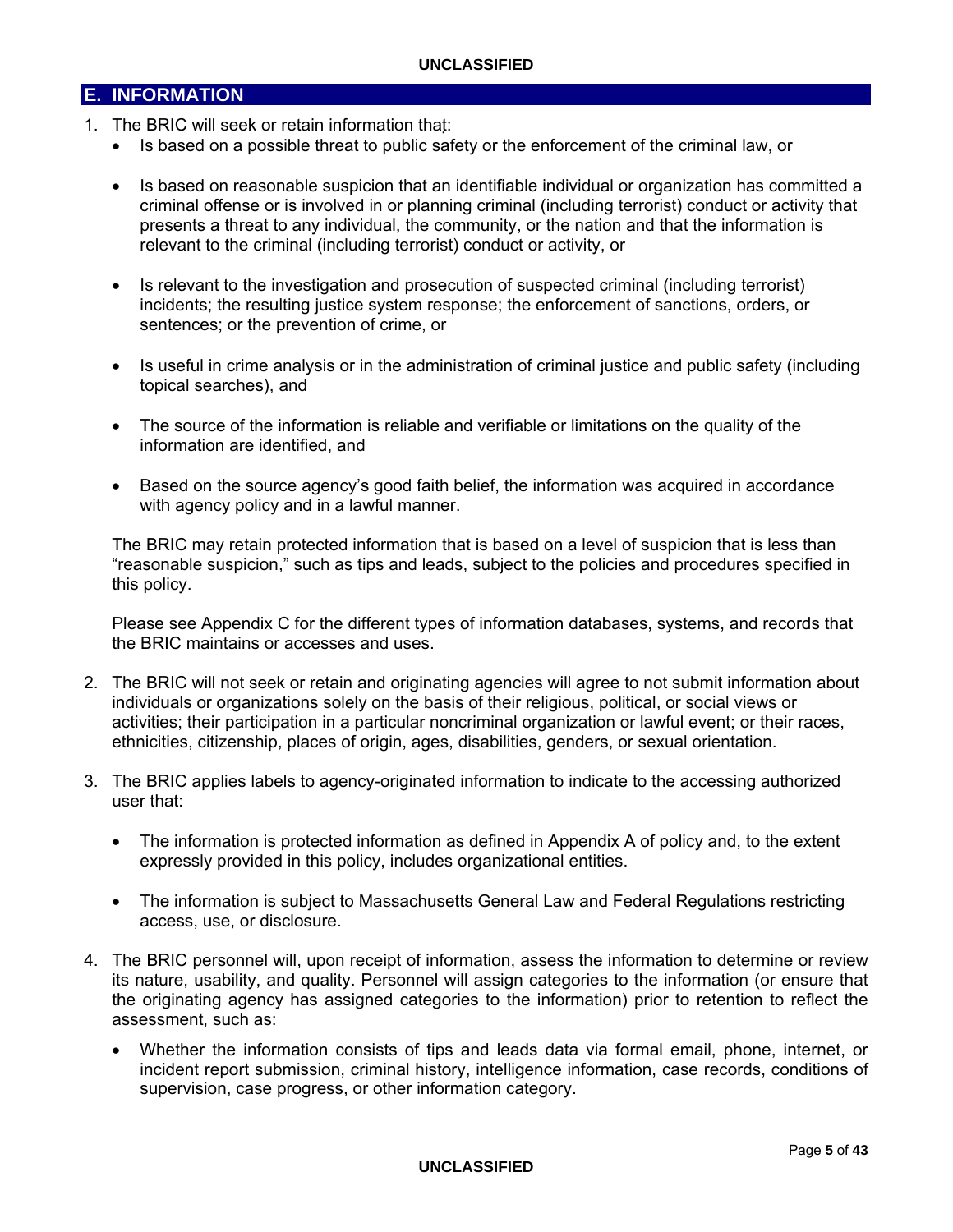- The nature of the source as it affects veracity (for example, anonymous tip, trained interviewer or investigator, public record, private sector).
- The reliability of the source (for example, completely reliable, usually reliable, unreliable, unknown reliability).
- The validity of the content (for example, verified, unverified, and unable to verify).
- 5. At the time a decision is made by the BRIC to retain information, it will be labeled (by record, data set, or system of records), to the maximum extent feasible, pursuant to applicable limitations on access and sensitivity of disclosure to:
	- Protect confidential sources and police undercover techniques and methods.
	- Not interfere with or compromise pending criminal investigations.
	- Protect an individual's right of privacy or their civil rights and civil liberties.
	- Provide legally required protections based on the individual's status as a child, sexual abuse victim, resident of a substance abuse treatment program, resident of a mental health treatment program, or resident of a domestic abuse shelter.
- 6. The labels assigned to existing information under Section E.5, above, will be reevaluated whenever:
	- New information is added that has an impact on access limitations or the sensitivity of disclosure of the information.
	- There is a change in the use of the information affecting access or disclosure limitations; for example, the information becomes part of court proceedings for which there are different public access laws.
- 7. BRIC personnel are required to adhere to the following practices and procedures for the receipt, collection, assessment, storage, access, dissemination, retention, and security of tips and leads and suspicious activity report (SAR) information. Center personnel will:
	- Prior to allowing access to or dissemination of the information, ensure that attempts to validate or refute the information have taken place and that the information has been assessed for sensitivity and confidence by subjecting it to an evaluation or screening process to determine its credibility and value and categorize the information as unsubstantiated or uncorroborated if attempts to validate or determine the reliability of the information have been unsuccessful. The center will use a standard reporting format and data collection codes for SAR information.
	- Store the information using the same storage method used for data that rises to the level of reasonable suspicion and which includes an audit and inspection process, supporting documentation, and labeling of the data to delineate it from other information.
	- Allow access to or disseminate the information using the same (or a more restrictive) access or dissemination standard that is used for data that rises to the level of reasonable suspicion (for example, "need-to-know" and "right-to-know" access or dissemination for personally identifiable information).
	- Regularly provide access to or disseminate the information in response to an interagency inquiry for law enforcement, homeland security, or public safety and analytical purposes or provide an assessment of the information to any agency, entity, individual, or the public when credible information indicates potential imminent danger to life or property.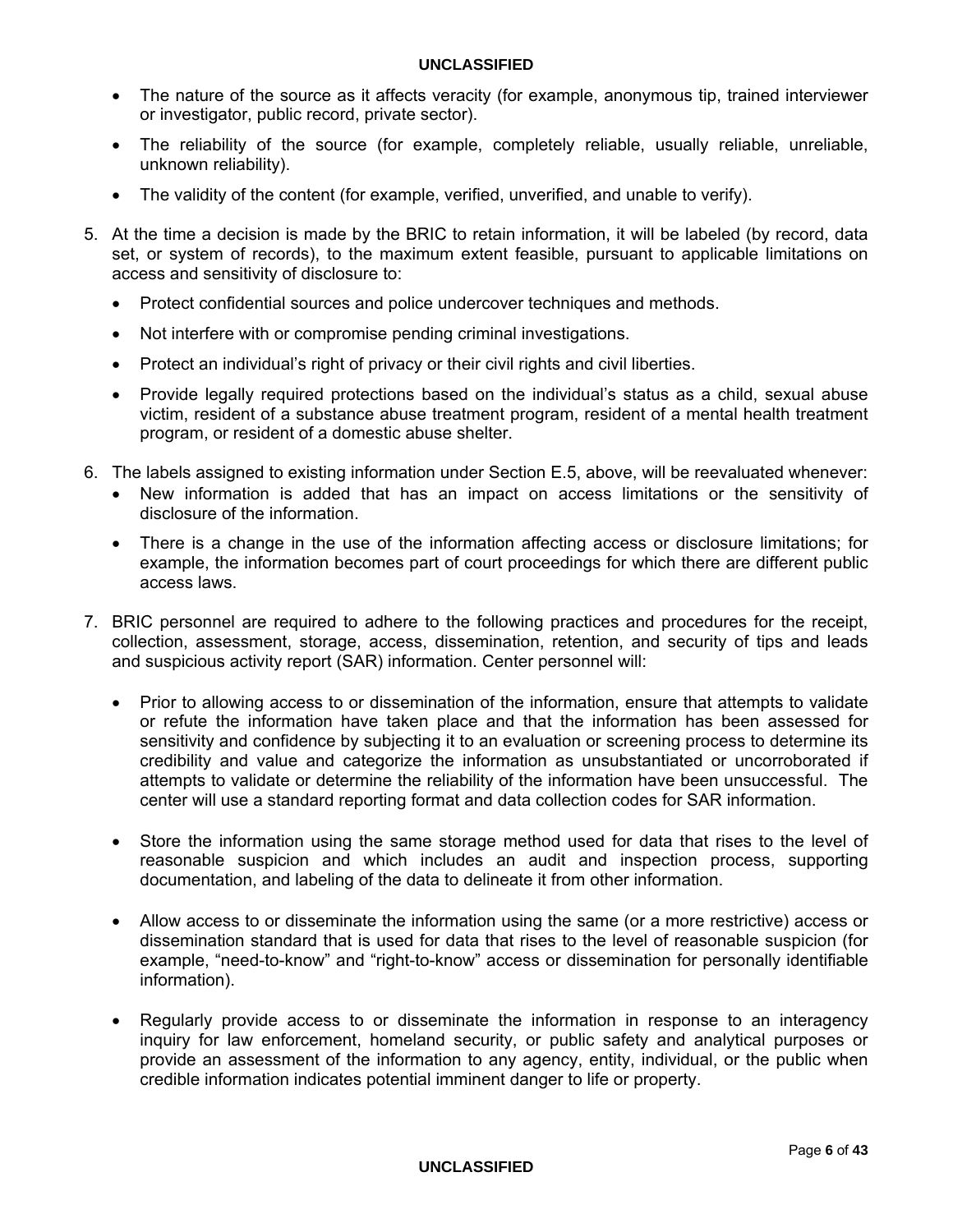- Retain information for up to five (5) years in order to work an unvalidated tip, lead, or SAR information to determine its credibility and value or assign a "disposition" category (for example, undetermined or unresolved, cleared or unfounded, verified, or under active investigation) so that a subsequently authorized user knows the status and purpose for the retention and will retain the information based on the retention period associated with the disposition category.
- Adhere to and follow the center's physical, administrative, and technical security measures to ensure the protection and security of tips, leads, and SAR information. Tips, leads, and SAR information will be secured in a system that is the same as or similar to the system that secures data that rises to the level of reasonable suspicion.
- 8. The BRIC incorporates the gathering, processing, reporting, analyzing, and sharing of terrorismrelated suspicious activities and incidents (SAR process) into existing processes and systems used to manage other crime-related information and criminal intelligence, thus leveraging existing policies and protocols utilized to protect the information, as well as information privacy, civil rights, and civil liberties.
- 9. The BRIC will identify and review all protected information that may be accessed from or disseminated by the center prior to sharing that information. The BRIC will provide notice mechanisms, including but not limited to metadata or data field labels, that will enable authorized users to determine the nature of the protected information and how to handle the information in accordance with applicable legal requirements.
- 10. The BRIC requires certain basic descriptive information labels to be entered and electronically associated with data or content for which there are special laws, rules, or policies regarding access, use, and disclosure, including terrorism-related information shared through the ISE. The types of information include:
	- The name of the originating center, department or agency, component, and subcomponent.
	- The name of the center's justice information system from which the information is disseminated.
	- The date the information was collected and, where feasible, the date its accuracy was last verified.
	- The title and contact information for the person to whom questions regarding the information should be directed.
- 11. The BRIC will attach (or ensure that the originating agency has attached) specific labels and descriptive metadata to information that will be used, accessed, or disseminated to clearly indicate any legal restrictions on information sharing based on information sensitivity or classification.
- 12. The BRIC will keep a record of the source of all information sought and collected by the center.

## **F. ACQUIRING AND RECEIVING INFORMATION**

- 1. Information acquisition and access, as well as investigative techniques used by the BRIC and source agencies, must comply with and adhere to applicable law, regulations and guidelines, including, but not limited to, M.G.L. c. 6 s. 172, M.G.L. c. 12 s. 11H, M.G.L. c. 41 s. 98, and M.G.L. c. 151B.
- 2. The BRIC's SAR process provides for human review and vetting to ensure that information is both legally gathered and, where applicable, determined to have a potential terrorism nexus. Law enforcement officers and appropriate center and participating agency staff will be trained to recognize those behaviors and incidents that are indicative of criminal activity related to terrorism.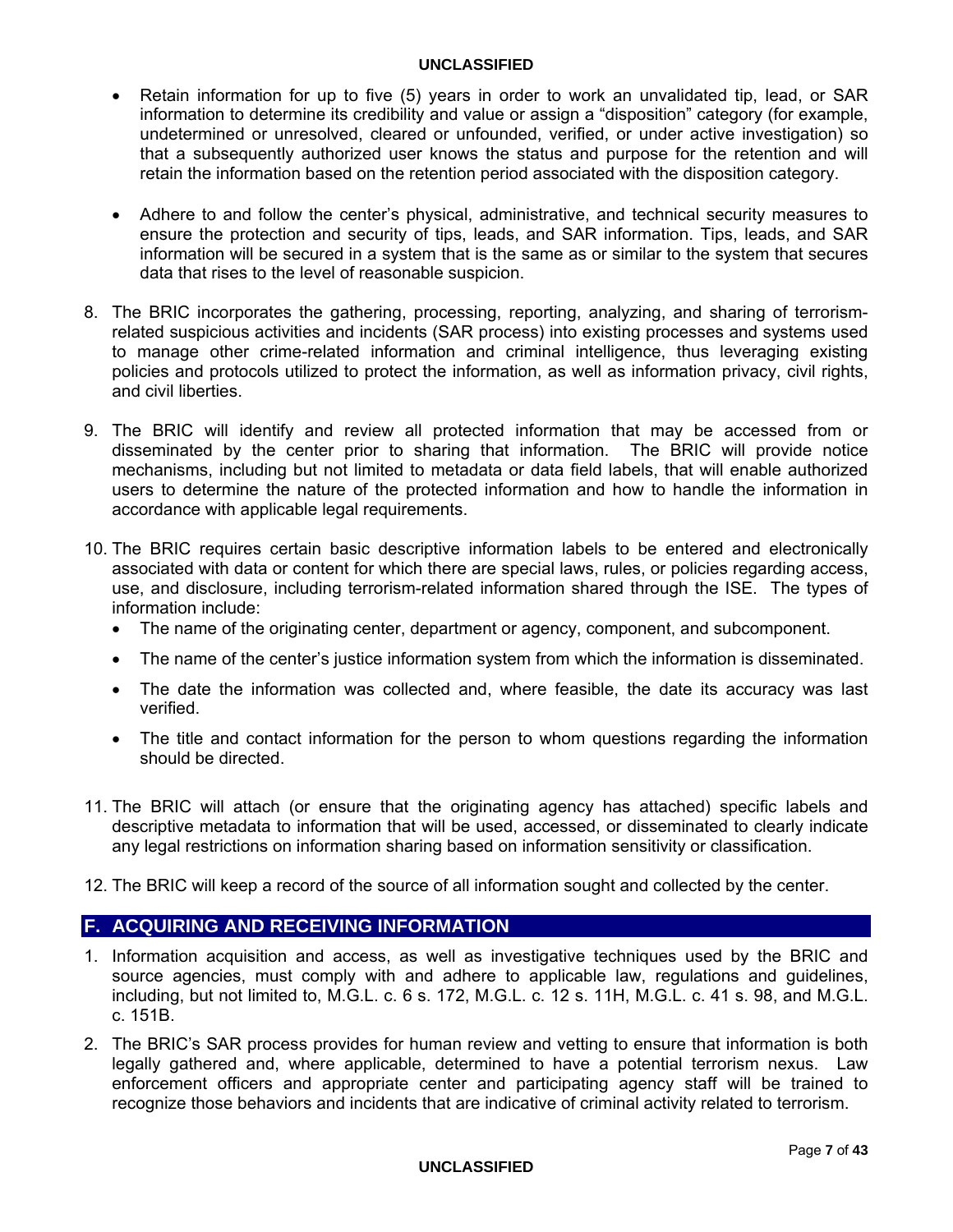- 3. The BRIC's SAR process includes safeguards to ensure, to the greatest degree possible, that only information regarding individuals involved in activities that have been determined to be consistent with criminal activities associated with terrorism will be documented and shared through the ISE. These safeguards are intended to ensure that information that could violate civil rights (race, religion, national origin, ethnicity, etc.) and civil liberties (speech, assembly, religious exercise, etc.) will not be intentionally or inadvertently gathered, documented, processed, and shared.
- 4. Information-gathering and investigative techniques used by the BRIC will and those used by originating agencies should be the least intrusive means necessary in the particular circumstances to gather information it is authorized to seek or retain.
- 5. External agencies that access the BRIC's information or share information with the center are governed by the laws and rules governing those individual agencies, including applicable federal and state laws.
- 6. The BRIC will contract only with commercial database entities that provide an assurance that their methods for gathering personally identifiable information comply with applicable local, state, tribal, territorial, and federal laws, statutes, and regulations and that these methods are not based on misleading information-gathering practices.
- 7. The BRIC will not directly or indirectly receive, seek, accept, or retain information from:
	- An individual who or nongovernmental entity that may or may not receive a fee or benefit for providing the information, except as expressly authorized by law or center policy.
	- An individual who or information provider that is legally prohibited from obtaining or disclosing the information.

## **G. INFORMATION QUALITY ASSURANCE**

- 1. The BRIC will make every reasonable effort to ensure that information sought or retained is derived from dependable and trustworthy sources; accurate; current; complete, including the relevant context in which it was sought or received and other related information; and merged with other information about the same individual or organization only when the applicable standard [refer to Section I, Merging Records] has been met.
- 2. At the time of retention in the system, the information will be labeled regarding its level of quality (accuracy, completeness, currency, and confidence (verifiability, and reliability).
- 3. When errors and/or deficiencies are identified, the BRIC will correct the alleged errors and deficiencies or refer them to the originating agency, in a timely manner, and corrects, deletes, or refrains from using protected information found to be erroneous or deficient.
- 4. The labeling of retained information will be reevaluated by the BRIC or the originating agency when new information is gathered that has an impact on confidence (source reliability and content validity) in previously retained information.
- 5. The BRIC will conduct periodic data quality reviews of information it originates and make every reasonable effort to ensure that the information will be corrected, deleted from the system, or not used when:
	- a. The center identifies information that is erroneous, misleading, obsolete, or otherwise unreliable;
	- b. The center did not have authority to gather the information or to provide the information to another agency; or
	- c. The center used prohibited means to gather the information (except when the center's information source did not act as the agent of the center in gathering the information).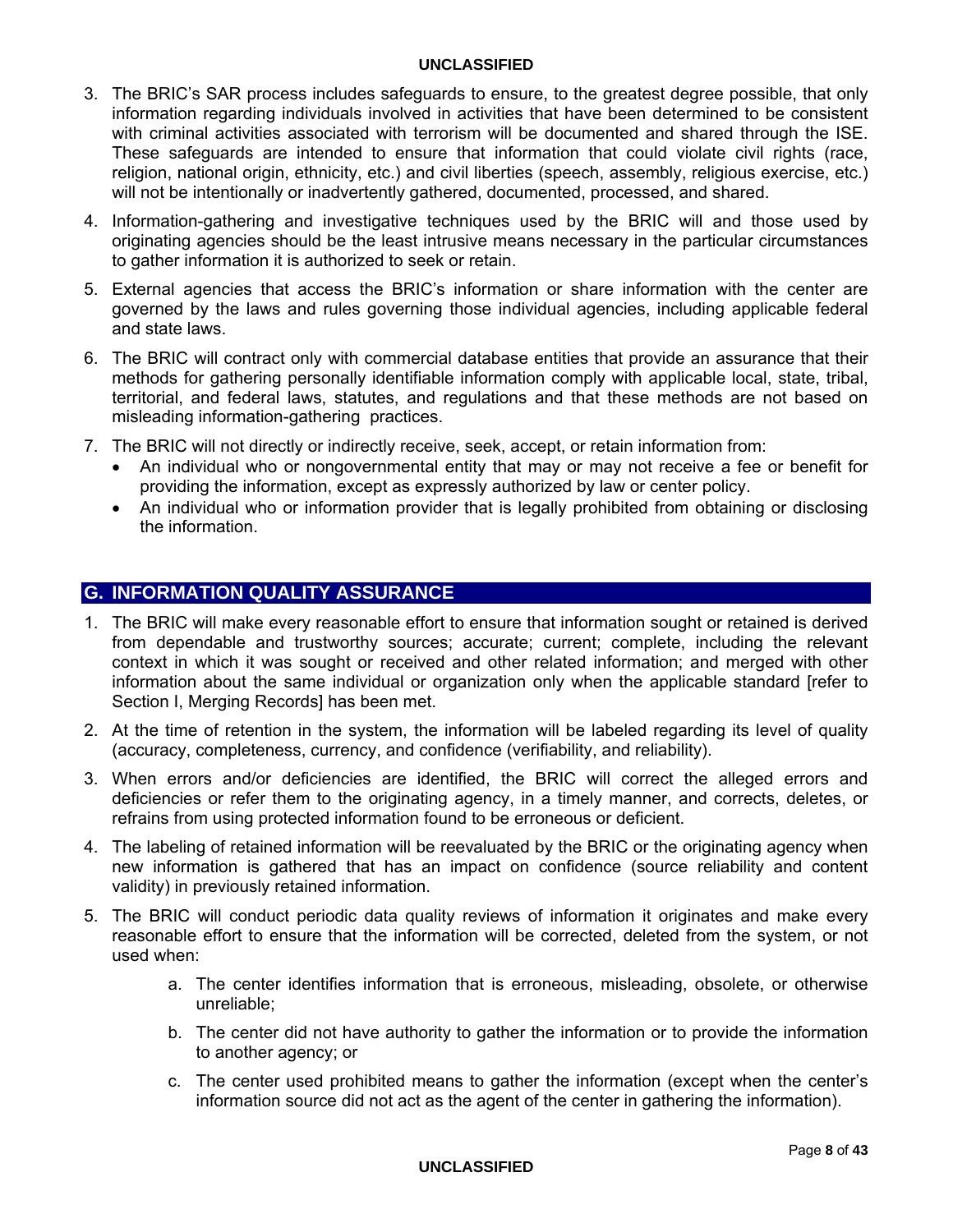- 6. Originating agencies external to the BRIC are responsible for reviewing the quality and accuracy of the data provided to the center. When identified, the BRIC will notify the appropriate contact person in the originating agency, in writing or electronically if data is alleged, suspected, or found to be inaccurate, incomplete, out of date, or unverifiable.
- 7. The BRIC will use written or electronic notification to inform recipient agencies when information previously provided to the recipient agency is deleted or changed by the center because the information is determined to be erroneous, includes incorrectly merged information, is out of date, cannot be verified, or lacks adequate context such that the rights of the individual may be affected.

## **H. COLLATION AND ANALYSIS**

- 1. Information acquired or received by the BRIC or accessed from other sources will be analyzed only by qualified individuals who have successfully completed a background check and appropriate security clearance, if applicable, and have been selected, approved, and trained accordingly.
- 2. Information subject to collation and analysis is information as defined and identified in [Refer to Section E, Information].
- 3. Information acquired or received by the BRIC or accessed from other sources is analyzed according to priorities and needs and will be analyzed only to:
	- Further crime prevention (including terrorism), law enforcement, public safety, force deployment, or prosecution objectives and priorities established by the center.
	- Provide tactical and/or strategic intelligence on the existence, identification, and capability of individuals and organizations suspected of having engaged in or engaging in criminal (including terrorist) activities.
- 4. At a minimum, all analytical products undergo peer review and, whenever practicable, a supervisory review prior to dissemination.

## **I. MERGING RECORDS**

- 1. Records about an individual or organization from two or more sources will not be merged by the BRIC unless there is sufficient identifying information to reasonably conclude that the information is about the same individual or organization. The set of identifiers sufficient to allow merging will consist of all available attributes that can contribute to a higher accuracy of match.
- 2. If the matching requirements are not fully met but there is an identified partial match, the information may be associated by the BRIC if accompanied by a clear statement that it has not been adequately established that the information relates to the same individual or organization.

## **J. SHARING AND DISCLOSURE**

- 1. Credentialed, role-based access criteria will be used by the BRIC, as appropriate, to control:
	- The information to which a particular group or class of users can have access based on the group or class.
	- The information a class of users can add, change, delete, or print.
	- To whom, individually, the information can be disclosed and under what circumstances.
- 2. The BRIC adheres to the current version of the ISE-SAR Functional Standard for its suspicious activity reporting (SAR) process, including the use of a standard reporting format and commonly accepted data collection codes and a sharing process that complies with the ISE-SAR Functional Standard for suspicious activity potentially related to terrorism.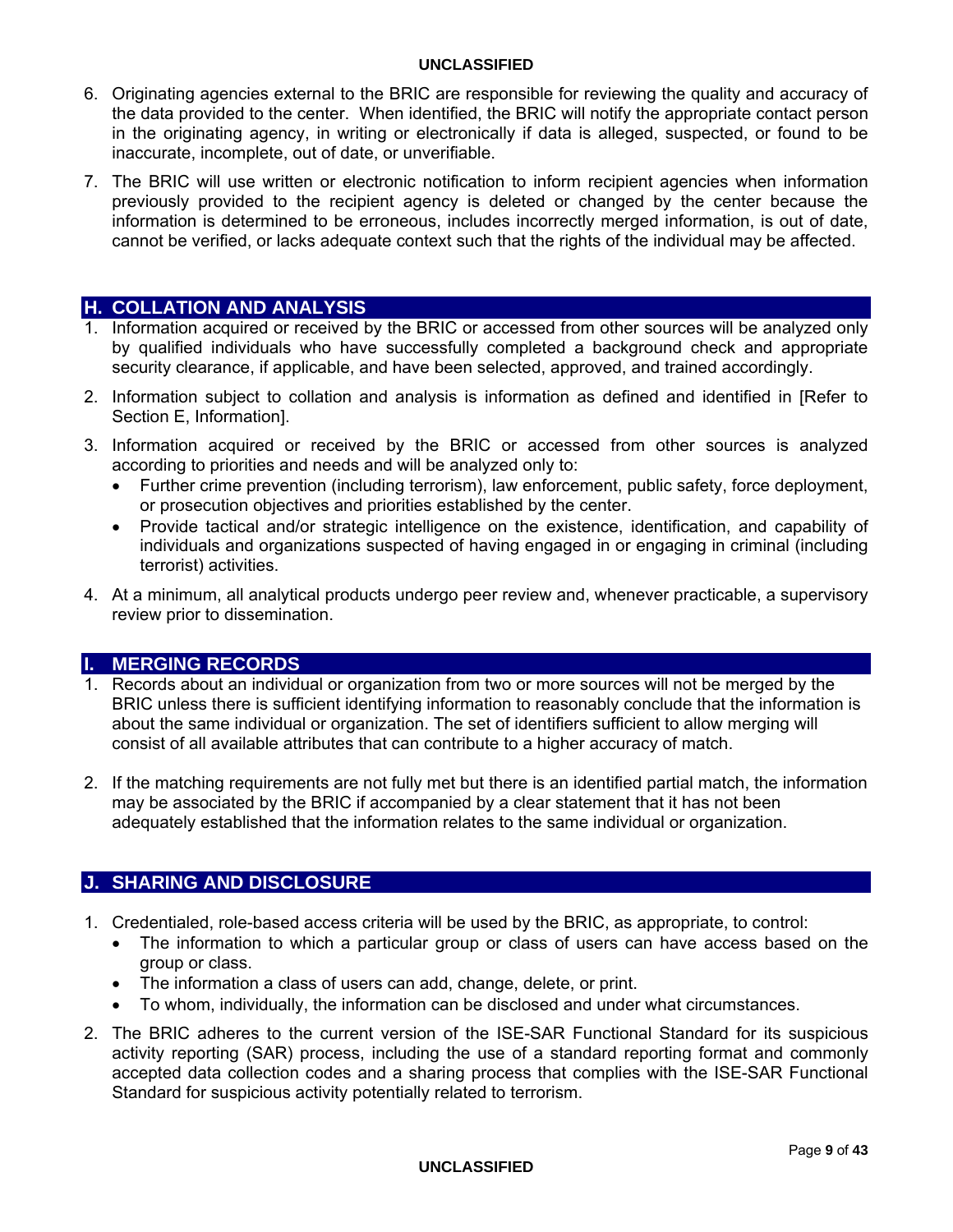- 3. Access to or disclosure of records retained by the BRIC will be provided only *to persons within the center or in other governmental agencies* who are authorized to have access and only for legitimate law enforcement, public protection, public prosecution, public health, or justice purposes and only for the performance of official duties in accordance with law and procedures applicable to the agency for which the person is working. An audit trail sufficient to allow the identification of each individual who accessed information retained by the center and the nature of the information accessed will be kept by the center.
- 4. Agencies external to the BRIC may not disseminate information accessed or disseminated from the center without approval from the center or other originator of the information, unless otherwise marked.
- 5. Records retained by the BRIC may be accessed by or disseminated *to those responsible for public protection, public safety, or public health* only for public protection, public safety, or public health purposes and only in the performance of official duties in accordance with applicable laws and procedures. An audit trail sufficient to allow the identification of each individual who accessed or received information retained by the center and the nature of the information accessed will be kept by the center.
- 6. Information gathered or collected and records retained by the BRIC may be accessed or disseminated *for specific purposes* upon request by persons authorized by law to have such access and only for those uses and purposes specified in the law. An audit trail sufficient to allow the identification of each individual who requested, accessed, or received information retained by the center, the nature of the information requested, accessed, or received, and the specific purpose will be kept for no more than five years by the center.
- 7. Information gathered or collected and records retained by the BRIC may be accessed or disclosed *to a member of the public* only if the information is defined by law to be a public record or otherwise appropriate for release to further the center's mission and is not exempt from disclosure by law. Such information may be disclosed only in accordance with the law and procedures applicable to the center for this type of information. An audit trail sufficient to allow the identification of each individual member of the public who accessed or received information retained by the center and the nature of the information accessed will be kept by the center.
- 8. Information gathered or collected and records retained by the BRIC *will not* be:
	- Sold, published, exchanged, or disclosed for commercial purposes.
	- Disclosed or published without prior notice to the originating agency that such information is subject to disclosure or publication, unless disclosure is agreed to as part of the normal operations of the agency.
	- Disseminated to persons not authorized to access or use the information.

9. There are several categories of records that will ordinarily *not be provided* to the public. The following is not meant to be an exhaustive list, but serves as examples of records that will not be subject to public disclosure:

- Records required to be kept confidential by law. (M.G.L. c. 4 s. 7(26)(a)
- Information *that meets the* definition of "classified information" as that term is defined in the National Security Act, Public Law 235, Section 606 and in accord with Executive Order 13549, Classified National Security Information Program for State, Local, Tribal, and Private Sector Entities, August 18, 2010.
- Investigatory records of law enforcement agencies. (M.L.G. c. 4 s. 7(26)(f).
- A record or part of a record the public disclosure of which would have a reasonable likelihood of threatening public safety by exposing a vulnerability to terrorist attack. This includes a record assembled, prepared, or maintained to prevent, mitigate, or respond to an act of terrorism,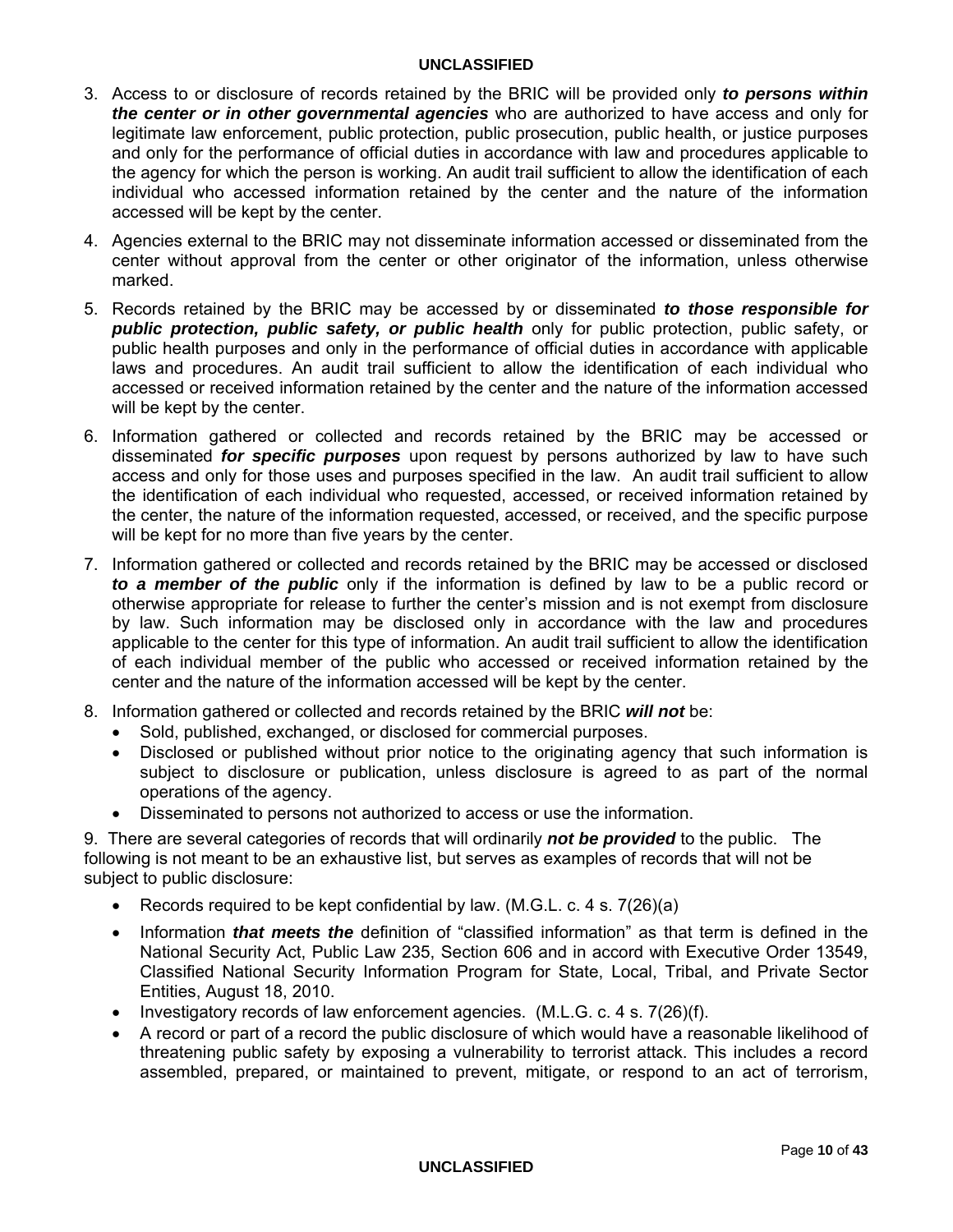vulnerability assessments, risk planning documents, needs assessments, and threat assessments. (M.G.L. c. 4 s. 7(26)(n).

• Protected federal, state, local, or tribal records that were originated and controlled by another agency and were shared with the Department on the condition of confidentiality and nondisclosure.

10. The BRIC shall not confirm the existence or nonexistence of information to any person or agency that would not be eligible to receive the information unless otherwise required by law.

## **K. REDRESS**

#### **K.1 DISCLOSURE**

- 1. Upon satisfactory verification (fingerprints, driver's license, or other specified identifying documentation) of his or her identity and subject to the conditions specified in 2., below, an individual is entitled to know the existence of and to review the information about him or her that has been gathered and retained by the BRIC. The individual may obtain a copy of the information for the purpose of challenging the accuracy or completeness of the information (correction). The center's response to the request for information will be made within a reasonable time and in a form that is readily intelligible to the individual. A record will be kept of all requests and of what information is disclosed to an individual.
- 2. The existence, content, and source of the information will not be made available by the BRIC to an individual when:
	- Disclosure would interfere with, compromise, or delay an ongoing investigation or prosecution  $(M.G.L. c. 4 s. 7(26)(f))$ ;
	- Disclosure would endanger the health or safety of an individual, organization, or community.
	- The information is in a criminal intelligence information system subject to 28 CFR Part 23 [see **28 CFR § 23.20(e)**].
	- Disclosure is not allowed by state and/or Federal law (M.G.L. c. 4 s. 7(26)(a);
	- The BRIC or user agency did not originate, or does not otherwise have a right to disclose, the information pursuant to a separate information sharing agreement. In such case, the BRIC or the user agency will refer the matter to the originating agency or the agency with a right to disclose the information; or
	- Any other production that would violate state and/or federal law, including but not limited to, M.G.L. c. 4 s. 7, M.G.L. c. 6 s. 172, or M.G.L. c. 66 s. 10.

## **K.2 CORRECTIONS**

1. If an individual requests correction of information *originating with the BRIC* that has been disclosed, the center's Privacy Officer, on behalf of the Privacy Committee, will inform the individual of the procedure for requesting and considering requested corrections, including appeal rights if requests are denied in whole or in part. A record will be kept of all requests for corrections and the resulting action, if any.

#### **K.3 APPEALS**

1. The individual who has requested disclosure or to whom information has been disclosed will be given reasons if disclosure or requests for corrections are denied by the Privacy Committee. The individual will also be informed of the procedure for appeal when the center or originating agency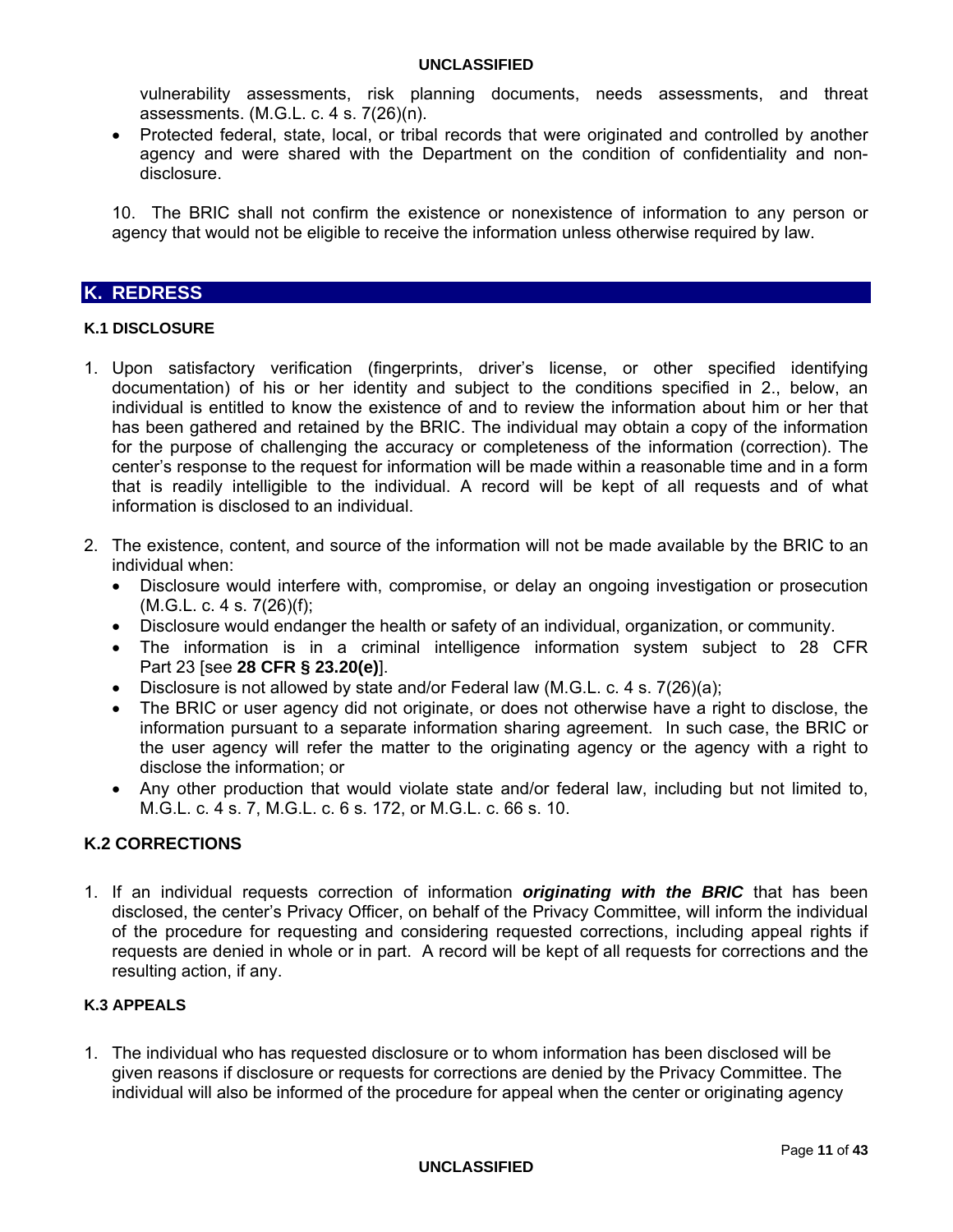has cited an exemption for the type of information requested or has declined to correct challenged information to the satisfaction of the individual to whom the information relates.

#### **K.4 COMPLAINTS**

- 1. If an individual has a complaint with regard to the accuracy or completeness of terrorism-related protected information that:
	- (a) Is exempt from disclosure,
	- (b) Has been or may be shared through the ISE, or
	- (c) (1) Is held by the BRIC and

(2) Allegedly has resulted in demonstrable harm to the complainant.

The center will inform the individual of the procedure for submitting (if needed) and resolving such complaints. Complaints will be received by the center's Privacy Officer, on behalf of the Privacy Committee, at the following address:

> Boston Regional Intelligence Center Boston Police Department Privacy Committee One Schroeder Plaza Boston, MA 02120

The Privacy Officer, on behalf of the Privacy Committee, will acknowledge the complaint and state that it will be reviewed but will not confirm the existence or nonexistence of the information to the complainant unless otherwise required by law. If the information did not originate with the center, the Privacy Officer, on behalf of the Privacy Committee, will notify the originating agency in writing or electronically within ten (10) business days of the receipt of the complaint and, upon request, may assist such agency to correct any identified data/record deficiencies, purge the information, or verify that the record is accurate. All information held by the center that is the subject of a complaint will be reviewed within thirty (30) days and confirmed or corrected/purged if determined to be inaccurate, incomplete, to include incorrectly merged information, or to be out of date. If there is no resolution within thirty (30) days, the center will not share the information until such time as the complaint has been resolved. A record will be kept by the center of all complaints and the resulting action taken in response to the complaint.

2. For the purposes of complaints, the BRIC maintains records of agencies sharing terrorism-related information and employs system mechanisms to identify the originating agency when the information is shared to delineate protected information shared through the ISE from other data.

## **L. SECURITY SAFEGUARDS**

- 1. The Bureau Chief of the Boston Police Department's Bureau of Intelligence and Analysis and/or the Director of the BRIC will designate a trained law enforcement supervisor assigned to serve as the center's Security Officer.
- 2. The BRIC will operate in a secure facility protected from external intrusion. The center will utilize secure internal and external safeguards against network intrusions. Access to the center's databases from outside the facility will be allowed only over secure networks.
- 3. The BRIC will secure tips, leads, and SAR information in a separate repository system using security procedures and policies that are the same as or similar to those used for a system that secures data rising to the level of reasonable suspicion under 28 CFR Part 23.
- 4. The BRIC will store information in a manner that ensures it cannot be added to, modified, accessed, destroyed, or purged except by personnel authorized to take such actions.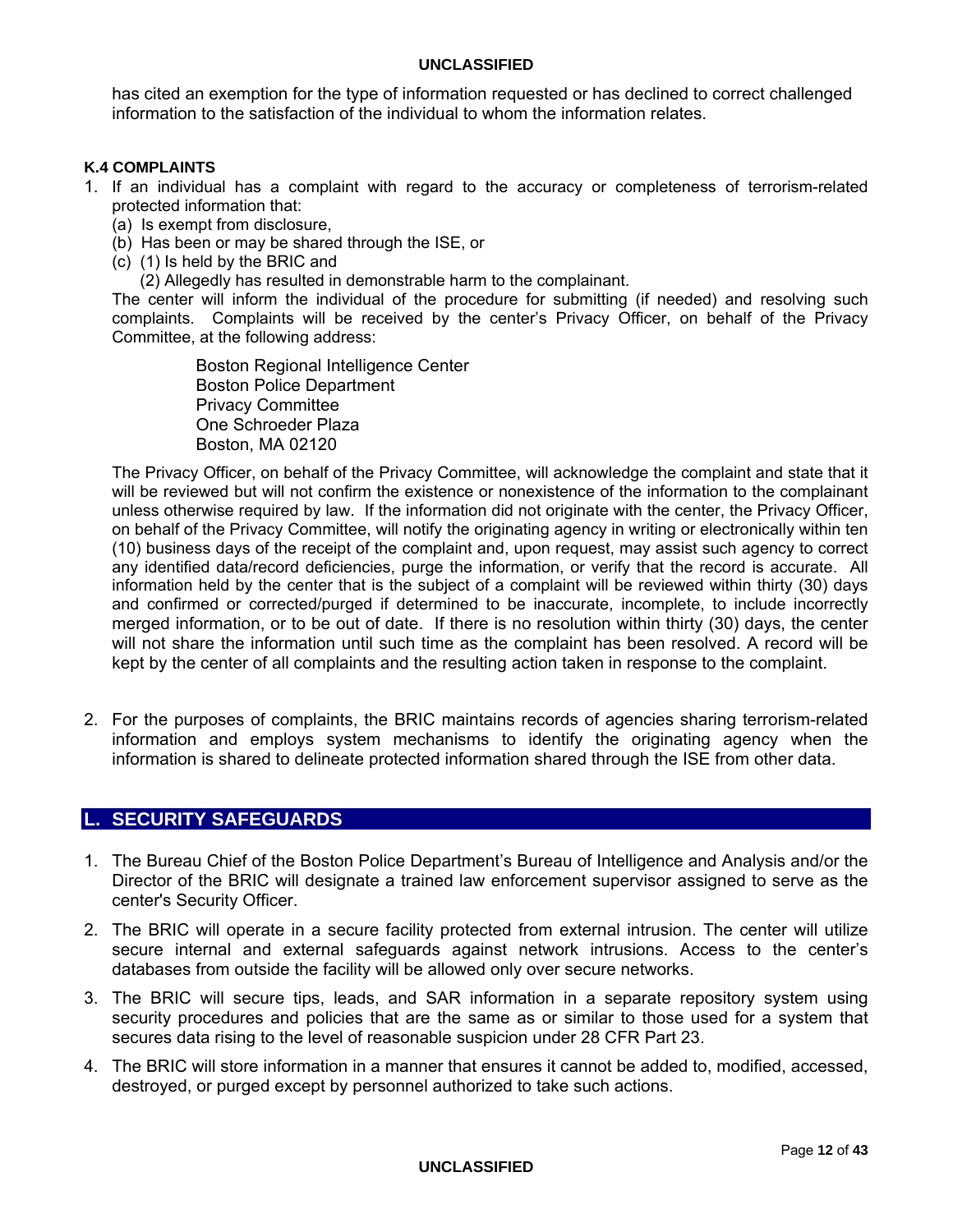- 5. Access to BRIC information will be granted only to center personnel whose positions and job duties require such access; who have successfully completed a background check and appropriate security clearance, if applicable; and who have been selected, approved, and trained accordingly.
- 6. Queries made to the BRIC's data applications will be logged into the data system identifying the user initiating the query.
- 7. The BRIC will utilize watch logs to maintain audit trails of requested and disseminated information.
- 8. To prevent public records disclosure, risk and vulnerability assessments will not be stored with publicly available data.
- 9. The BRIC will notify an individual about whom personal information was or is reasonably believed to have been breached or obtained by an unauthorized person and access to which threatens physical, reputational, or financial harm to the person. The notice will be made promptly and without unreasonable delay following discovery or notification of the access to the information, consistent with the legitimate needs of law enforcement to investigate the release or any measures necessary to determine the scope of the release of information and, if necessary, to reasonably restore the integrity of any information system affected by this release.
- 10. The BRIC will immediately notify the originating agency from which the center received personal information of a suspected or confirmed breach of such information.

## **M. INFORMATION RETENTION AND DESTRUCTION**

- 1. All applicable information will be reviewed for record retention (validation or purge) by BRIC at least every five (5) years, as provided by 28 CFR Part 23. The BRIC conducts quarterly reviews and ongoing maintenance to validate or purge information.
- 2. When information has no further value or meets the criteria for removal according to the BRIC's retention and destruction policy or according to applicable law, it will be purged, destroyed, and deleted or returned to the submitting (originating) agency.
- 3. The BRIC will delete information or return it to the originating agency once its retention period has expired as provided by this policy or as otherwise agreed upon with the originating agency in a participation or membership agreement.
- 4. No approval will be required from the originating agency before information held by the BRIC is destroyed or returned in accordance with this policy or as otherwise agreed upon with the originating agency in a participation or membership agreement.
- 5. Notification of proposed destruction or return of records may or may not be provided to the originating agency by the BRIC, depending on the relevance of the information and any agreement with the originating agency.
- 6. The BRIC keeps a record of dates when information is to be removed (purged) if not validated prior to the end of its period. An auto-generated notification is given prior to removal to prompt center personnel that a record is due for review and validation or purge.

## **N. ACCOUNTABILITY AND ENFORCEMENT**

## **N.1 INFORMATION SYSTEM TRANSPARENCY**

- 1. The BRIC will be open with the public in regard to information and intelligence collection practices. The center's privacy policy will be provided to the public for review, made available upon request, and posted to http://www.bpdnews.com.
- 2. The BRIC's Privacy Officer, on behalf of the Privacy Committee, will be responsible for receiving and responding to inquiries and complaints about privacy, civil rights, and civil liberties protections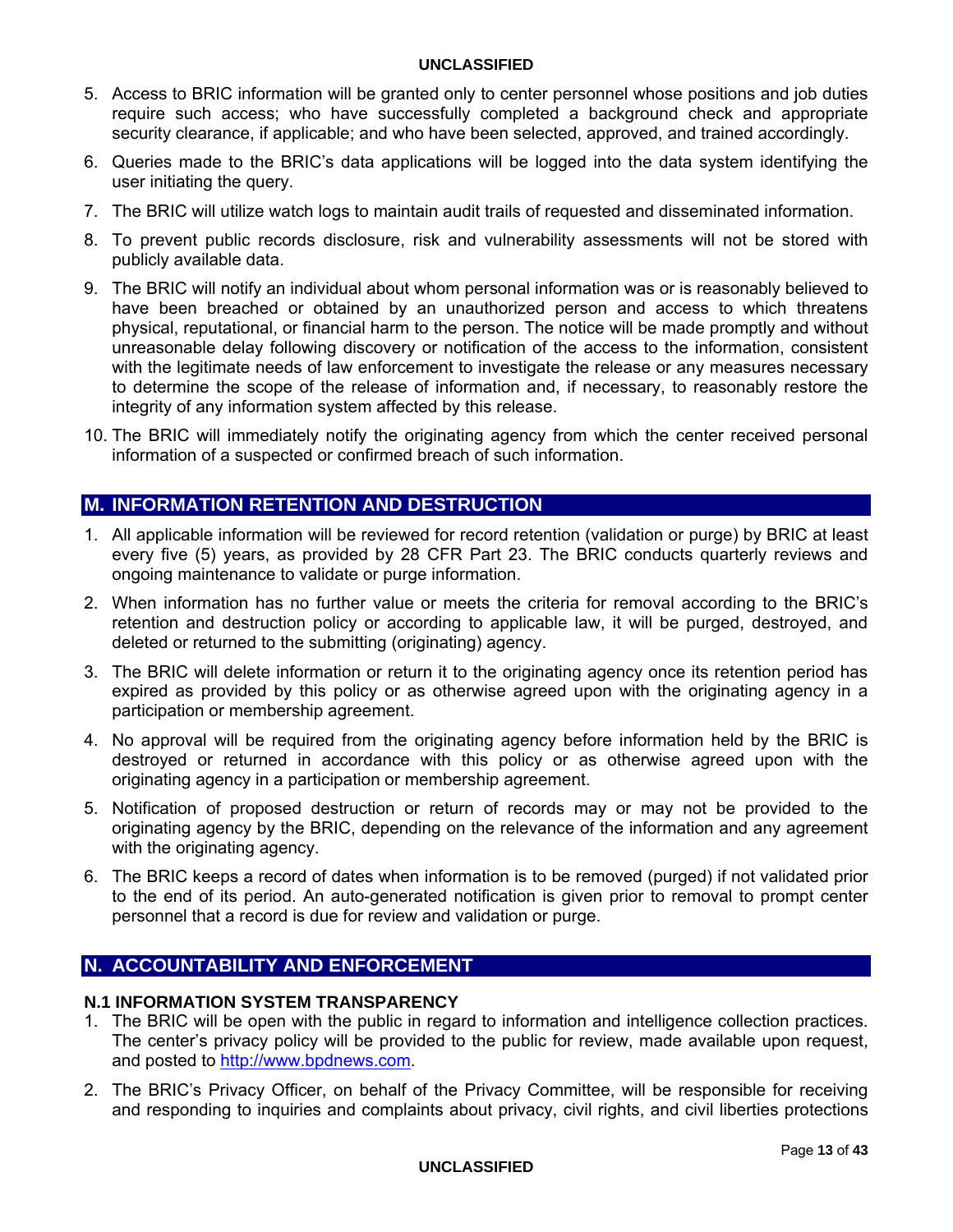in the information system(s) maintained or accessed by the center. The Privacy Committee can be contacted at:

> Boston Regional Intelligence Center Boston Police Department Privacy Committee One Schroeder Plaza Boston, MA 02120 (617) 343-4328

### **N.2 ACCOUNTABILITY**

- 1. The audit log of queries made to the BRIC will identify the user initiating the query.
- 2. The BRIC will maintain an audit trail of accessed, requested, or disseminated information. An audit trail will be kept for not more than five years of requests for access to information for specific purposes and of what information is disseminated to each person in response to the request.
- 3. The BRIC follows agency-based user agreements for access to computer networks and systems. The BRIC will provide annual center-based personnel training to reinforce applicable laws and policies. The BRIC will adopt and implement procedures to evaluate the compliance of users with this policy and with applicable law, to include a review of logging access to BRIC information systems and periodic auditing of user compliance. These audits will be conducted at least annually and a record of the audits will be maintained by the Privacy Officer on behalf of the Privacy Committee.
- 4. The BRIC's personnel or other authorized users shall report errors and suspected or confirmed violations of center policies relating to protected information to the center's Privacy Committee. See Section C.3.
- 5. The BRIC will annually conduct an audit and inspection of the information and intelligence contained in its information system(s). The audit will be conducted by the center's Privacy Committee. This committee has the option of conducting a random audit, without announcement, at any time and without prior notice to staff of the center. The audit will be conducted in such a manner as to protect the confidentiality, sensitivity, and privacy of the center's information and intelligence system(s).
- 6. The BRIC's Privacy Committee will review the provisions protecting privacy, civil rights, and civil liberties contained in this policy annually and recommend updates, as needed, to the BRIC Director in response to changes in applicable law, technology, the purpose and use of the information systems, and public expectations.

#### **N.3 ENFORCEMENT**

- 1. If center personnel, a participating agency, or an authorized user is found to be in noncompliance with the provisions of this policy regarding the gathering, collection, use, retention, destruction, sharing, classification, or disclosure of information, the Bureau Chief of the Boston Police Department's Bureau of Intelligence and Analysis and/or the Director of the BRIC may:
	- Suspend or discontinue access to information by the center personnel, the participating agency, or the authorized user.
	- Apply administrative and/or legal actions or sanctions as consistent with department rules and regulations, applicable law, or as provided in agency/center personnel policies.
	- If the authorized user is from an agency external to the agency/center, request that the relevant agency, organization, contractor, or service provider employing the user initiate proceedings to discipline the user or enforce the policy's provisions.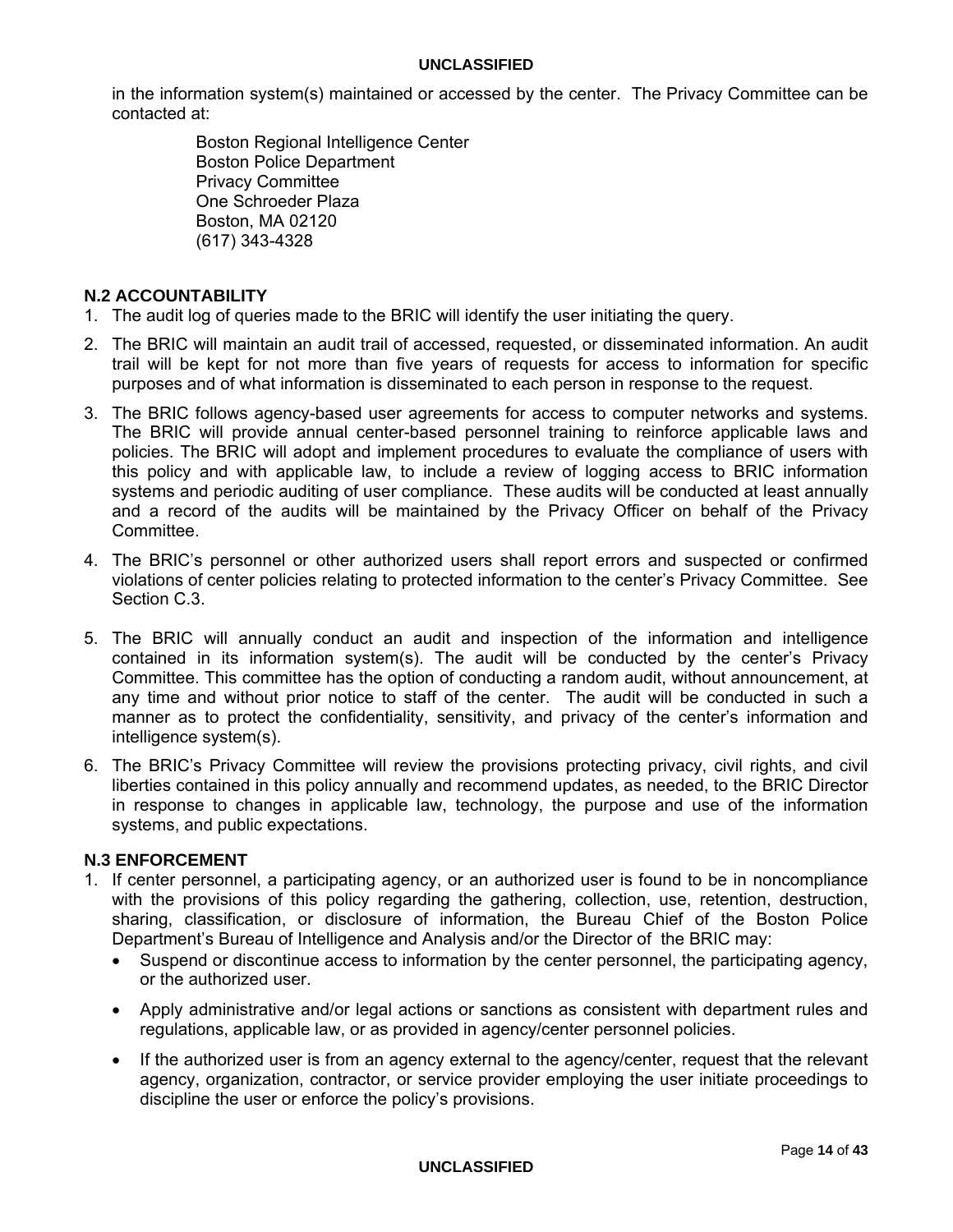2. The BRIC reserves the right to restrict the qualifications and number of personnel having access to center information and to suspend or withhold service and deny access to any participating agency or participating agency personnel violating the center's privacy policy.

## **O. TRAINING**

- 1. The BRIC will require the following individuals to participate in training programs regarding implementation of and adherence to the privacy, civil rights, and civil liberties policy prior to granting access:
	- All assigned personnel of the center.
	- Personnel providing information technology services to the center.
	- Staff in other public agencies or private contractors providing services to the center.
	- Users who are not employed by the center or a contractor.
- 2. The BRIC will provide special training regarding the center's requirements and policies for collection, use, and disclosure of protected information to personnel authorized to share protected information through the Information Sharing Environment.
- 3. The BRIC's privacy policy training program will cover:
	- Purposes of the privacy, civil rights, and civil liberties protection policy.
	- Substance and intent of the provisions of the policy relating to collection, use, analysis, retention, destruction, sharing, and disclosure of information retained by the center.
	- Originating and participating agency responsibilities and obligations under applicable law and policy.
	- How to implement the policy in the day-to-day work of the user, whether a paper or systems user.
	- The impact of improper activities associated with infractions within or through the agency.
	- Mechanisms for reporting violations of center privacy protection policies and procedures.
	- The nature and possible penalties for policy violations, including possible transfer, dismissal, criminal liability, and immunity, if any.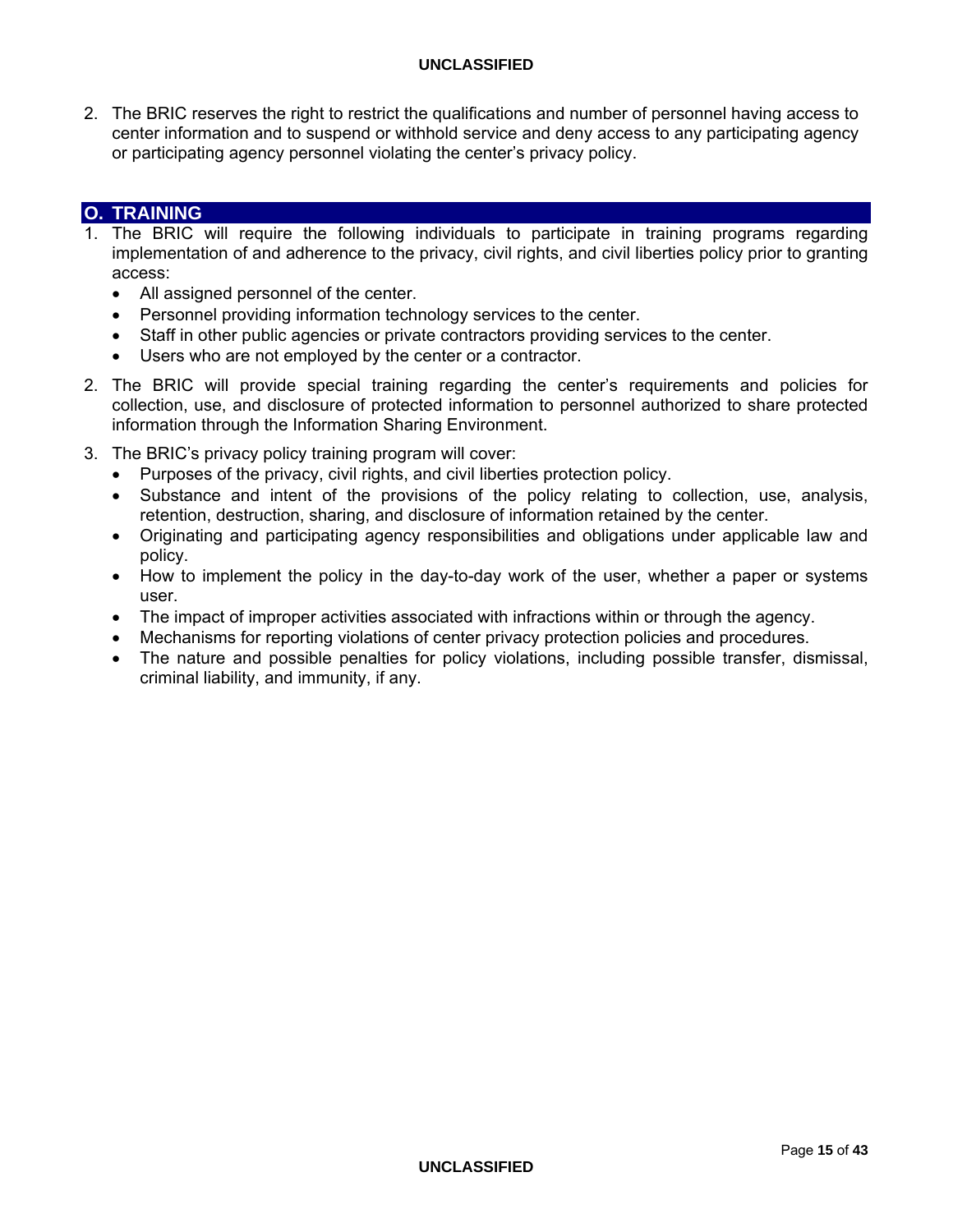## **APPENDIX A: TERMS AND DEFINITIONS**

The following is a list of primary terms and definitions used throughout this policy.

**Access**—Data access is being able to get to (usually having permission to use) particular data on a computer. Web access means having a connection to the World Wide Web through an access provider or an online service provider. Data access is usually specified as read-only and read/write access.

With regard to the ISE, access refers to the business rules, means, and processes by and through which ISE participants obtain terrorism-related information, to include homeland security information, terrorism information, and law enforcement information acquired in the first instance by another ISE participant.

**Access Control—**The mechanisms for limiting access to certain information based on a user's identity and membership in various predefined groups. Access control can be mandatory, discretionary, or rolebased.

**Acquisition**—refers to the means by which an ISE participant obtains information through the exercise of its authorities, for example, through human intelligence collection or from a foreign partner. For the purposes of this definition, acquisition does not refer either to the obtaining of information widely available to other ISE participants through, for example, news reports, or to the obtaining of information shared with them by another ISE participant who originally acquired the information.

**Agency—**The Boston Regional Intelligence Center (BRIC) and all agencies that access, contribute, and share information in the BRIC's justice information systems.

**Audit Trail**—Audit trail is a generic term for recording (logging) a sequence of activities. In computer and network contexts, an audit trail tracks the sequence of activities on a system, such as user log-ins and log-outs. More expansive audit trail mechanisms would record each user's activity in detail—what commands were issued to the system, what records and files were accessed or modified, etc.

Audit trails are a fundamental part of computer security, used to trace (usually retrospectively) unauthorized users and uses. They can also be used to assist with information recovery in the event of a system failure.

**Authentication—**The process of validating the credentials of a person, computer process, or device. Authentication requires that the person, process, or device making the request provide a credential that proves it is what or who it says it is. Common forms of credentials are digital certificates, digital signatures, smart cards, biometrics data, and a combination of user names and passwords. See Biometrics.

**Authorization—**The process of granting a person, computer process, or device with access to certain information, services, or functionality. Authorization is derived from the identity of the person, computer process, or device requesting access that is verified through authentication. See Authentication.

**Biometrics—**Biometrics methods can be divided into two categories: physiological and behavioral. Implementations of the former include face, eye (retina or iris), finger (fingertip, thumb, finger length or pattern), palm (print or topography), and hand geometry. The latter includes voiceprints and handwritten signatures.

**Center**—Center refers to the Boston Regional Intelligence Center (BRIC) and all participating agencies.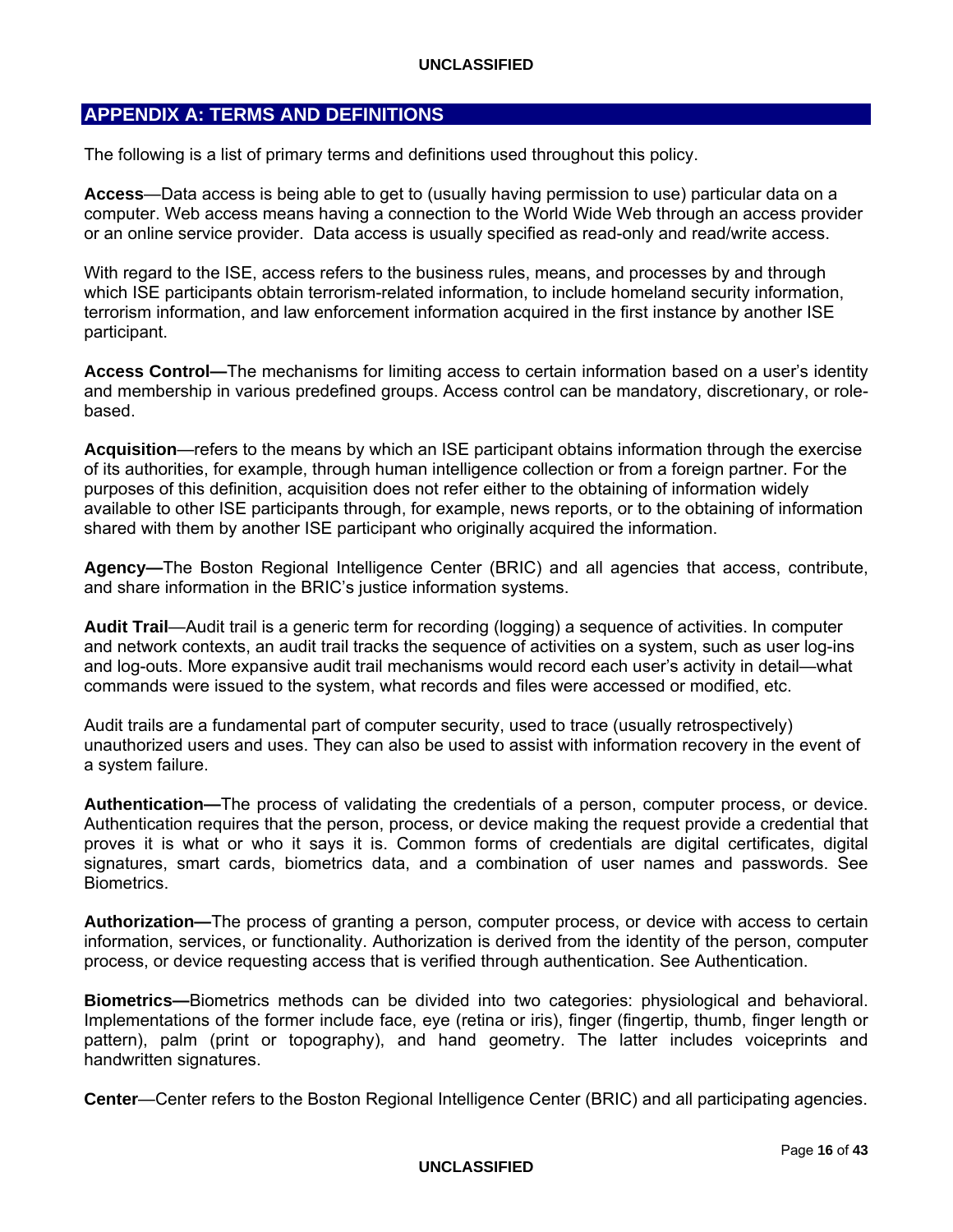**Civil Liberties**—Civil liberties are fundamental individual rights, such as freedom of speech, press, or religion; due process of law; and other limitations on the power of the government to restrain or dictate the actions of individuals. They are the freedoms that are guaranteed by the Bill of Rights, the first ten Amendments to the Constitution of the United States. Civil liberties offer protection to individuals from improper government action and arbitrary governmental interference. Generally, the term "civil rights" involves positive (or affirmative) government action, while the term "civil liberties" involves restrictions on government

**Civil Rights**—The term "civil rights" refers to governments' role in ensuring that all citizens have equal protection under the law and equal opportunity to exercise the privileges of citizenship regardless of race, religion, gender, or other characteristics unrelated to the worth of the individual. Civil rights are, therefore, obligations imposed on government to promote equality. More specifically, they are the rights to personal liberty guaranteed to all United States citizens by the Thirteenth and Fourteenth Amendments and by acts of Congress.

**Computer Security—**The protection of information assets through the use of technology, processes, and training.

**Confidentiality**—Confidentiality refers to the obligations of individuals and institutions to use information under their control appropriately once it has been disclosed to them. One observes rules of confidentiality out of respect for and to protect and preserve the privacy of others. See Privacy.

**Credentials—**Information that includes identification and proof of identification that is used to gain access to local and network resources. Examples of credentials are user names, passwords, smart cards, and certificates.

**Criminal Intelligence Information—**Information deemed relevant to the identification of and the criminal activity engaged in by an individual who or organization that is reasonably suspected of involvement in criminal activity. Criminal intelligence records are maintained in a criminal intelligence system per

28 CFR Part 23.

**Data**—Elements of information.

**Data Breach—**The unintentional release of secure information to an untrusted environment. This may include incidents such as theft or loss of digital media such as computer tapes, hard drives, or laptop computers containing such media upon which such information is stored unencrypted; posting such information on the World Wide Web or on a computer otherwise accessible from the Internet without proper information security precautions; transfer of such information to a system that is not completely open but is not appropriately or formally accredited for security at the approved level, such as unencrypted e-mail; or transfer of such information to the information systems of a possibly hostile agency or environment where it may be exposed to more intensive decryption techniques.

**Data Protection—**Encompasses the range of legal, regulatory, and institutional mechanisms that guide the collection, use, protection, and disclosure of information.

**Disclosur**e—The release, transfer, provision of access to, sharing, publication, or divulging of personal information in any manner—electronic, verbal, or in writing—to an individual, agency, or organization outside the agency that collected it. Disclosure is an aspect of privacy, focusing on information which may be available only to certain people for certain purposes but which is not available to everyone.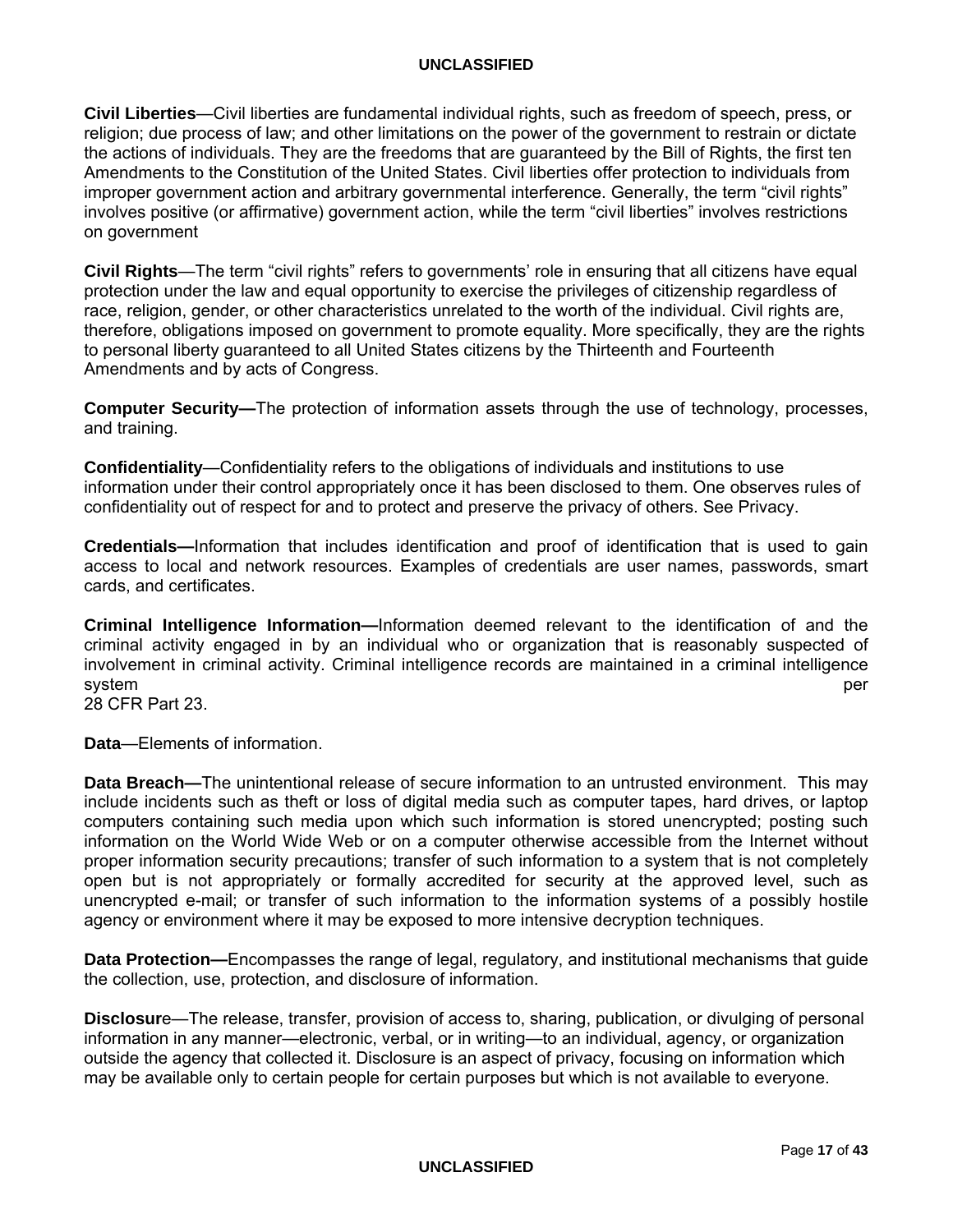**Electronically Maintained—**Information stored by a computer or on any electronic medium from which the information may be retrieved by a computer, such as electronic memory chips, magnetic tape, magnetic disk, or compact disc optical media.

**Electronically Transmitted—**Information exchanged with a computer using electronic media, such as the movement of information from one location to another by magnetic or optical media, or transmission over the Internet, intranet, extranet, leased lines, dial-up lines, private networks, telephone voice response, or faxback systems. It does not include faxes, telephone calls, video teleconferencing, or messages left on voicemail.

**Fair Information Principles—**The Fair Information Principles (FIPs) are contained within the Organisation for Economic Co-operation and Development's (OECD) Guidelines on the Protection of Privacy and Transborder Flows of Personal Data. These were developed around commercial transactions and the transborder exchange of information; however, they do provide a straightforward description of underlying privacy and information exchange principles and provide a simple framework for the legal analysis that needs to be done with regard to privacy in integrated justice systems. Some of the individual principles may not apply in all instances of an integrated justice system.

The eight FIPs are:

- 1. Collection Limitation Principle
- 2. Data Quality Principle
- 3. Purpose Specification Principle
- 4. Use Limitation Principle
- 5. Security Safeguards Principle
- 6. Openness Principle
- 7. Individual Participation Principle
- 8. Accountability Principle

**Firewall—**A security solution that segregates one portion of a network from another portion, allowing only authorized network traffic to pass through according to traffic-filtering rules.

**General Information or Data—**Information that may include records, documents, or files pertaining to law enforcement operations, such as computer-aided dispatch (CAD) data, incident data, and management information. Information that is maintained in a records management, CAD system, etc., for statistical/retrieval purposes. Information may be either resolved or unresolved. The record is maintained per statute, rule, or policy.

**Urban Area Fusion Center**— A collaborative effort of two or more agencies that provide resources, expertise, and information to a designated government agency or agency component with the goal of maximizing their ability to detect, prevent, investigate, and respond to criminal and terrorist activity

**Homeland Security Information**—As defined in Section 892(f)(1) of the Homeland Security Act of 2002 and codified at 6 U.S.C. § 482(f)(1), homeland security information means any information possessed by a federal, state, or local agency that (a) relates to a threat of terrorist activity; (b) relates to the ability to prevent, interdict, or disrupt terrorist activity; (c) would improve the identification or investigation of a suspected terrorist or terrorist organization; or (d) would improve the response to a terrorist act.

**Identification—**A process whereby a real-world entity is recognized and its identity established. Identity is operationalized in the abstract world of information systems as a set of information about an entity that uniquely differentiates it from other similar entities. The set of information may be as small as a single code, specifically designed as an identifier, or a collection of data, such as a given and family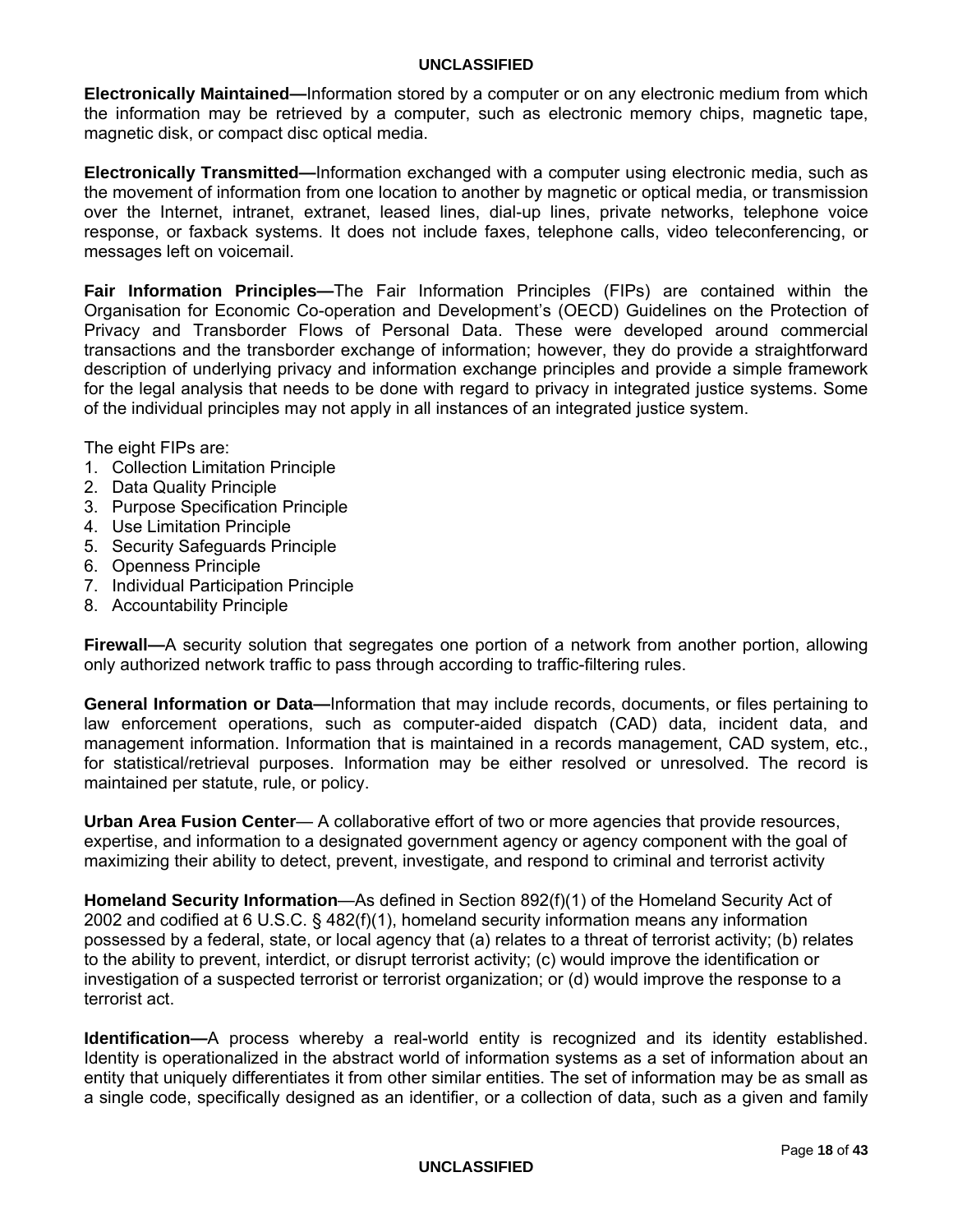name, date of birth, and address. An organization's identification process consists of the acquisition of the relevant identifying information.

**Individual Responsibility—**Because a privacy notice is not self-implementing, an individual within an organization's structure must also be assigned responsibility for enacting and implementing the notice.

**Information**—Information includes any data about people, organizations, events, incidents, or objects, regardless of the medium in which it exists. Information received by law enforcement agencies can be categorized into four general areas: general data, tips and leads data, suspicious activity reports, and criminal intelligence information.

**Information Quality**—Refers to various aspects of the information; the accuracy and validity of the actual values of the data, data structure, and database/data repository design. Traditionally, the basic elements of information quality have been identified as accuracy, completeness, currency, reliability, and context/meaning. Today, information quality is being more fully described in multidimensional models, expanding conventional views of the topic to include considerations of accessibility, security, and privacy.

**Information Sharing Environment (ISE) Suspicious Activity Report (SAR) (ISE-SAR)—**A SAR that has been determined, pursuant to a two-step process established in the ISE-SAR Functional Standard, to have a potential terrorism nexus (i.e., to be reasonably indicative of criminal activity associated with terrorism).

**Intelligence-Led Policing (ILP)—**A process for enhancing law enforcement agency effectiveness toward reducing crimes, protecting community assets, and preparing for responses. ILP provides law enforcement agencies with an organizational framework to gather and use multisource information and intelligence to make timely and targeted strategic, operational, and tactical decisions.

**Invasion of Privacy—**Intrusion on one's solitude or into one's private affairs, public disclosure of embarrassing private information, publicity that puts one in a false light to the public, or appropriation of one's name or picture for personal or commercial advantage. See also Right to Privacy.

**ISE**-**SAR**—A suspicious activity report (SAR) that has been determined, pursuant to a two-part process, to have a potential terrorism nexus. ISE-SAR business rules will serve as a unifying process to support the reporting, tracking, processing, storage, and retrieval of terrorism-related suspicious activity reports across the ISE.

**ISE-SAR Information Exchange Package Documentation (IEPD)** —A schema that facilitates the posting and sharing of ISE-SAR information. The ISE-SAR IEPD is used to represent ISE information in two different data formats:

- (1) The **Detailed format** includes information contained in all data elements set forth in Section IV of the ISE-SAR FS ("ISE-SAR Exchange Data Model"), including fields denoted as privacy fields.
- (2) The **Summary format** excludes certain privacy fields as identified in the ISE-SAR FS. The ISE-SAR FS identifies the minimum privacy fields that must be excluded. Each ISE participant may exclude additional privacy fields from its Summary ISE-SARs, in accordance with applicable legal requirements.

**Label**—Marking(s) applied to disseminated information and products with indications to the accessing authorized user indicating that the information is protected information, including organizational entities,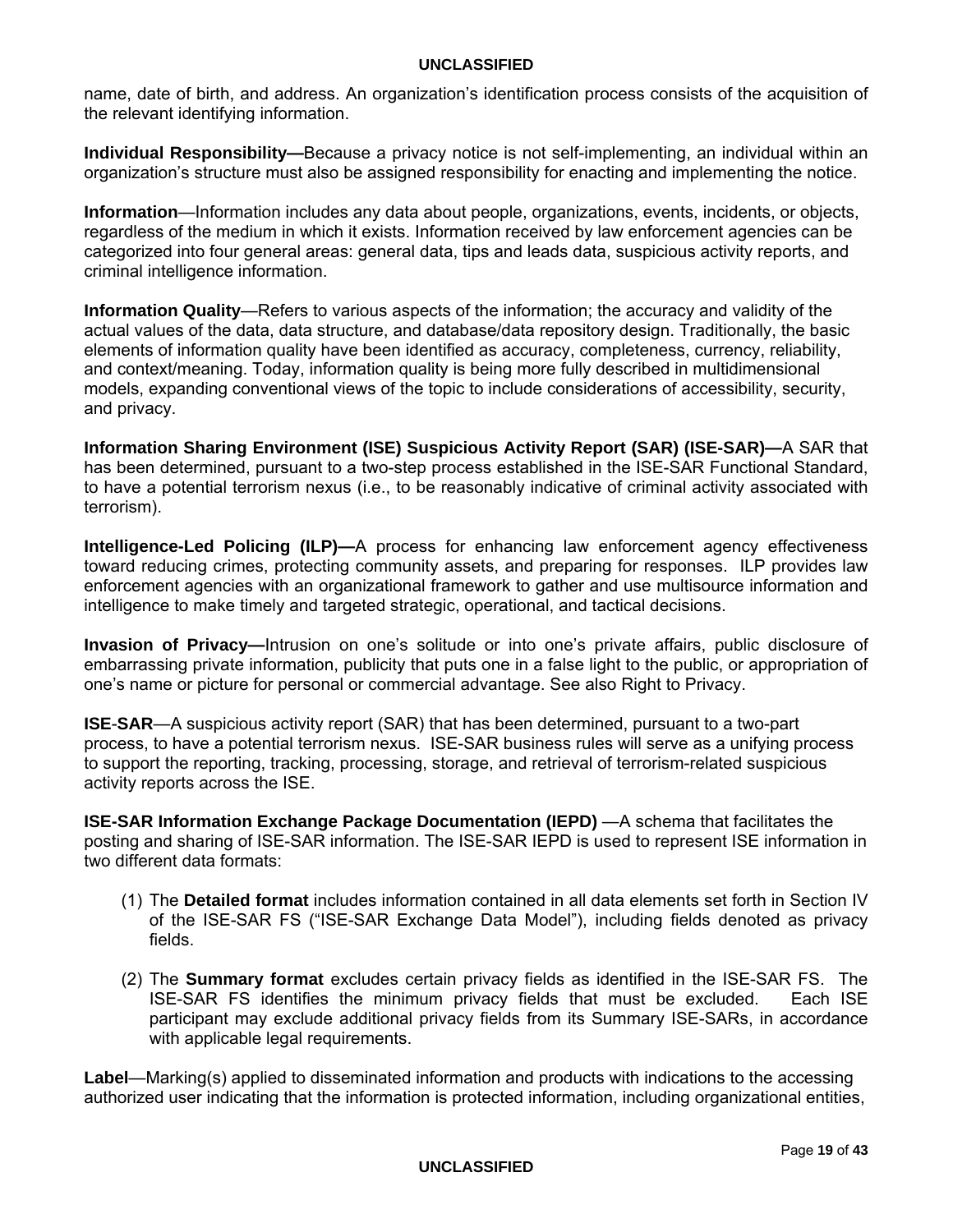and the information is subject to Massachusetts General Law and Federal Regulations restricting access, use, or disclosure.

**Law**—As used by this policy, law includes any local, state, or federal statute, ordinance, regulation, executive order, policy, or court rule, decision, or order as construed by appropriate local, state, or federal officials or agencies.

**Law Enforcement Information**—For purposes of the ISE, law enforcement information means any information obtained by or of interest to a law enforcement agency or official that is both (a) related to terrorism or the security of our homeland and (b) relevant to a law enforcement mission, including but not limited to information pertaining to an actual or potential criminal, civil, or administrative investigation or a foreign intelligence, counterintelligence, or counterterrorism investigation; assessment of or response to criminal threats and vulnerabilities; the existence, organization, capabilities, plans, intentions, vulnerabilities, means, methods, or activities of individuals or groups involved or suspected of involvement in criminal or unlawful conduct or assisting or associated with criminal or unlawful conduct; the existence, identification, detection, prevention, interdiction, or disruption of or response to criminal acts and violations of the law; identification, apprehension, prosecution, release, detention, adjudication, supervision, or rehabilitation of accused persons or criminal offenders; and victim/witness assistance.

**Lawful Permanent Resident—**A foreign national who has been granted the privilege of permanently living and working in the United States.

**Least Privilege Administration—**A recommended security practice in which every user is provided with only the minimum privileges needed to accomplish the tasks he or she is authorized to perform.

**Logs**—Logs are a necessary part of an adequate security system because they are needed to ensure that data is properly tracked and that only authorized individuals are getting access to the system and the data. See Audit Trail.

**Maintenance of Information—**Applies to all forms of information storage. This includes electronic systems (for example, databases) and nonelectronic storage systems (for example, filing cabinets). To meet access requirements, an organization is not required to create new systems to maintain information or to maintain information beyond a time when it no longer serves an organization's purpose.

**Metadata—**In its simplest form, metadata is information (data) about information, more specifically information about a particular aspect of the collected information. An item of metadata may describe an individual content item or a collection of content items. Metadata is used to facilitate the understanding, use, and management of information. The metadata required for this will vary based on the type of information and the context of use.

**Need to Know—** As a result of jurisdictional, organizational, or operational necessities, access to sensitive information or intelligence is necessary for the conduct of an individual's official duties as part of an organization that has a right to know the information in the performance of a law enforcement, homeland security, or counter-terrorism activity, such as to further an investigation or meet another law enforcement requirement.

**Nonrepudiation—**A technique used to ensure that someone performing an action on a computer cannot falsely deny that he or she performed that action. Nonrepudiation provides undeniable proof that a user took a specific action, such as transferring money, authorizing a purchase, or sending a message.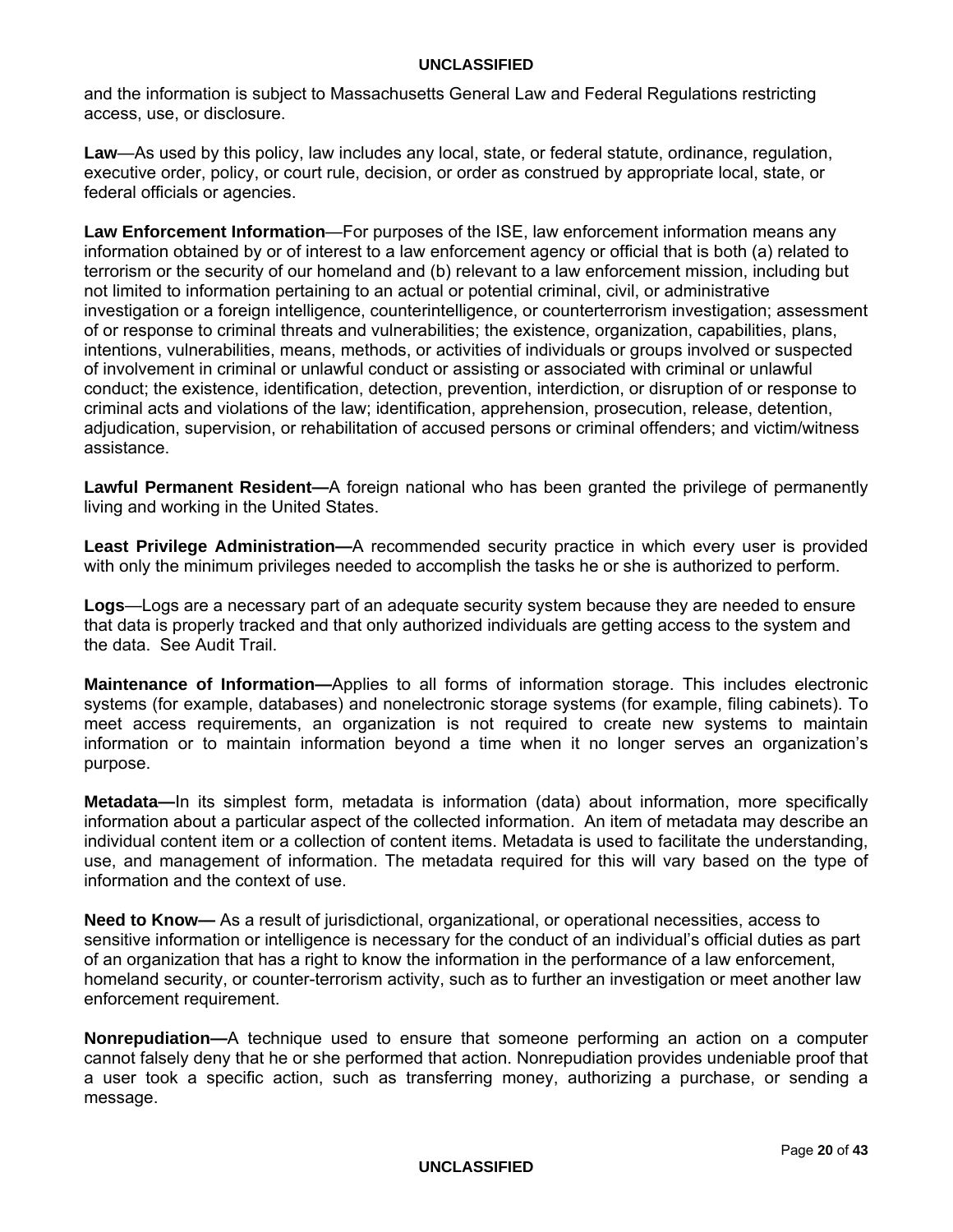**Originating Agency—**The agency or organizational entity that documents information or data, including source agencies that document SAR (and when authorized ISE-SAR) information that is collected by a fusion center.

**Participating Agencies**—Participating agencies, for purposes of the EE Initiative, include source [the agency or entity that originates SAR (and, when authorized, ISE-SAR) information], submitting (which is the agency or entity posting ISE-SAR information to the shared space), and user (which is an agency or entity authorized by the submitting agency or other authorized agency or entity, to access ISE-SAR information, including information in the shared space(s), and which may include analytical or operational component(s) of the submitting or authorizing agency or entity) agencies, in support of their responsibility to collect, document, process, access, or use SAR and ISE-SAR information.

**Personal Information**— Information which can be used, either alone or in combination with other information, to identify individual subjects suspected of engaging in an activity or incident potentially related to terrorism.

**Personally Identifiable Information—**One or more pieces of information that, when considered together or in the context of how the information is presented or gathered, are sufficient to specify a unique individual. The pieces of information can be:

- Personal characteristics (such as height, weight, gender, sexual orientation, date of birth, age, hair color, eye color, race, ethnicity, scars, tattoos, gang affiliation, religious affiliation, place of birth, mother's maiden name, distinguishing features, and biometrics information, such as fingerprints, DNA, and retinal scans).
- A unique set of numbers or characters assigned to a specific individual (including name, address, phone number, social security number, e-mail address, driver's license number, financial account or credit card number and associated PIN number, Automated Integrated Fingerprint Identification System [AIFIS] identifier, or booking or detention system number).
- Descriptions of event(s) or points in time (for example, information in documents such as police reports, arrest reports, and medical records).
- Descriptions of location(s) or place(s) (including geographic information systems [GIS] locations, electronic bracelet monitoring information, etc.).

**Persons—**Executive Order 12333 defines "United States persons" as United States citizens, aliens known by the intelligence agency concerned to be permanent resident aliens, an unincorporated association substantially composed of United States citizens or permanent resident aliens, or a corporation incorporated in the United States, except for a corporation directed and controlled by a foreign government or governments. For the intelligence community and for domestic law enforcement agencies, "persons" means United States citizens and lawful permanent residents.

**Privacy**—Privacy refers to individuals' interests in preventing the inappropriate collection, use, and release of personal information. Privacy interests include privacy of personal behavior, privacy of personal communications, and privacy of personal data. Other definitions of privacy include the right to be physically left alone (solitude); to be free from physical interference, threat, or unwanted touching (assault, battery); or to avoid being seen or overheard in particular contexts.

**Privacy fields**—Data fields in ISE-SAR IEPD's that contain personal information.

**Privacy Policy**—A privacy policy is a written, published statement that articulates the policy position of an organization on how it handles the personal information that it gathers and uses in the normal course of business. The policy should include information relating to the processes of information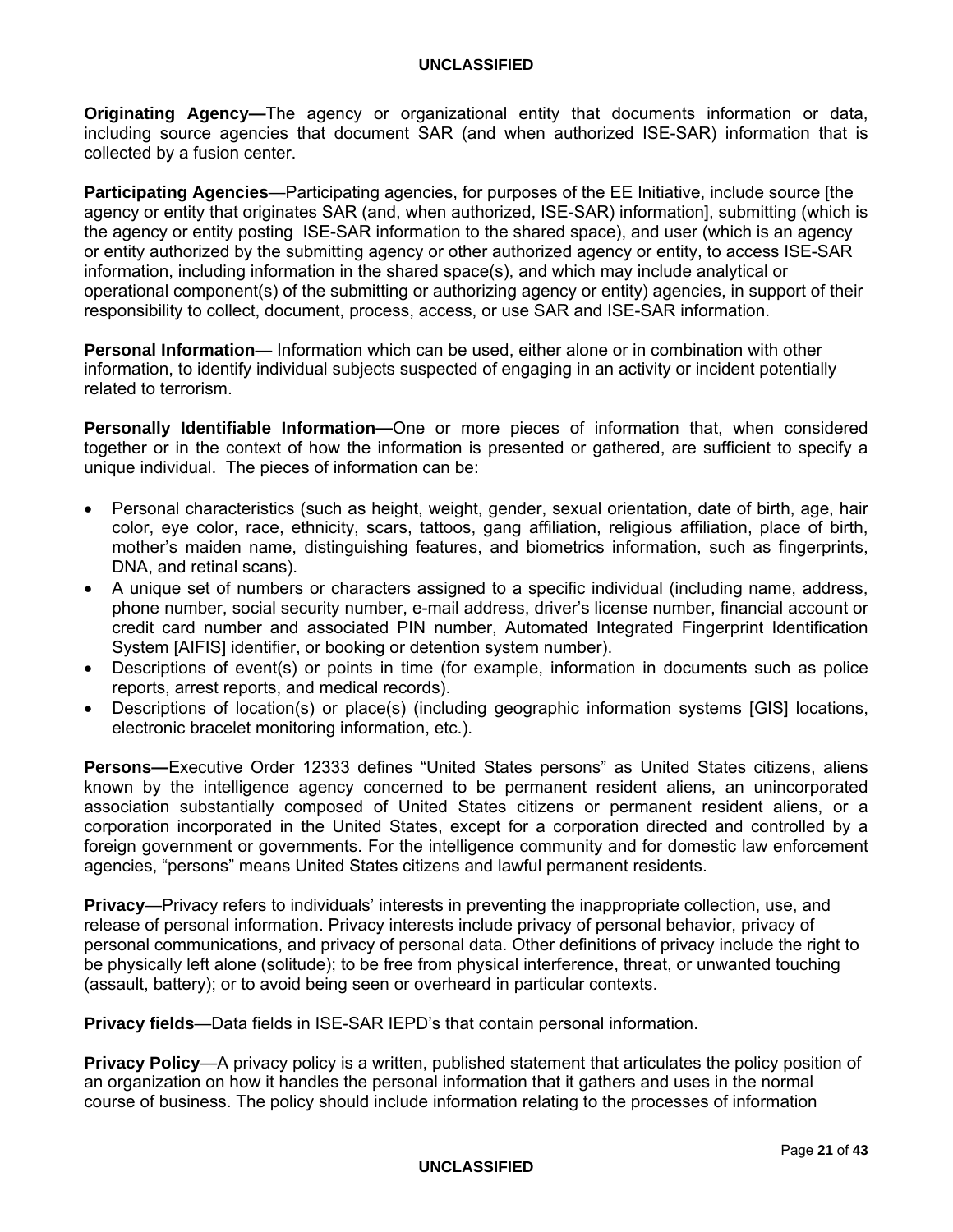collection, analysis, maintenance, disclosure, and access. The purpose of the privacy policy is to articulate that the center will adhere to those legal requirements and center policy determinations that enable gathering and sharing of information to occur in a manner that protects personal privacy interests. A well-developed and implemented privacy policy uses justice entity resources wisely and effectively; protects the agency, the individual, and the public; and promotes public trust.

**Privacy Protection**—This is a process of maximizing the protection of privacy, civil rights, and civil liberties when collecting and sharing information in the process of protecting public safety and public health.

**Protected Information—** Protected information includes personal information about any individual that is subject to information privacy or other protections by law, including the U.S. Constitution, the Massachusetts constitution, and other applicable law.

**Public**—Public includes:

- Any person and any for-profit or non-profit entity, organization, or association;
- Any governmental entity for which there is no existing specific law authorizing access to the agency's/center's information;
- Media organizations; and
- Entities that seek, receive, or disseminate information for whatever reason, regardless of whether it is done with the intent of making a profit, and without distinction as to the nature or intent of those requesting information from the agency.

Public does not include:

- Employees of the agency;
- People or entities, private or governmental, who assist the agency/center in the operation of the justice information system; and
- Public agencies whose authority to access information gathered and retained by the agency/center is specified in law.

**Public Access—**Relates to what information can be seen by the public; that is, information whose availability is not subject to privacy interests or rights.

**Record**—Any item, collection, or grouping of information that includes personally identifiable information and is maintained, collected, used, or disseminated by or for the collecting agency or organization.

**Redress—**Laws, policies, and procedures that address public agency responsibilities with regard to access/disclosure and correction of information and the handling of complaints from persons regarding protected information about them which is under the agency's/center's control and which is exempt from disclosure and not disclosed to the individual to whom the information pertains.

**Repudiation—**The ability of a user to deny having performed an action that other parties cannot prove otherwise. For example, a user who deleted a file can successfully deny doing so if no mechanism (such as audit files) can contradict that claim.

**Retention**—See Storage.

**Right to Know—**Based on having legal authority or responsibility, or pursuant to an authorized agreement, an agency or organization is authorized to access sensitive information and intelligence in the performance of a law enforcement, homeland security, or counter-terrorism activity.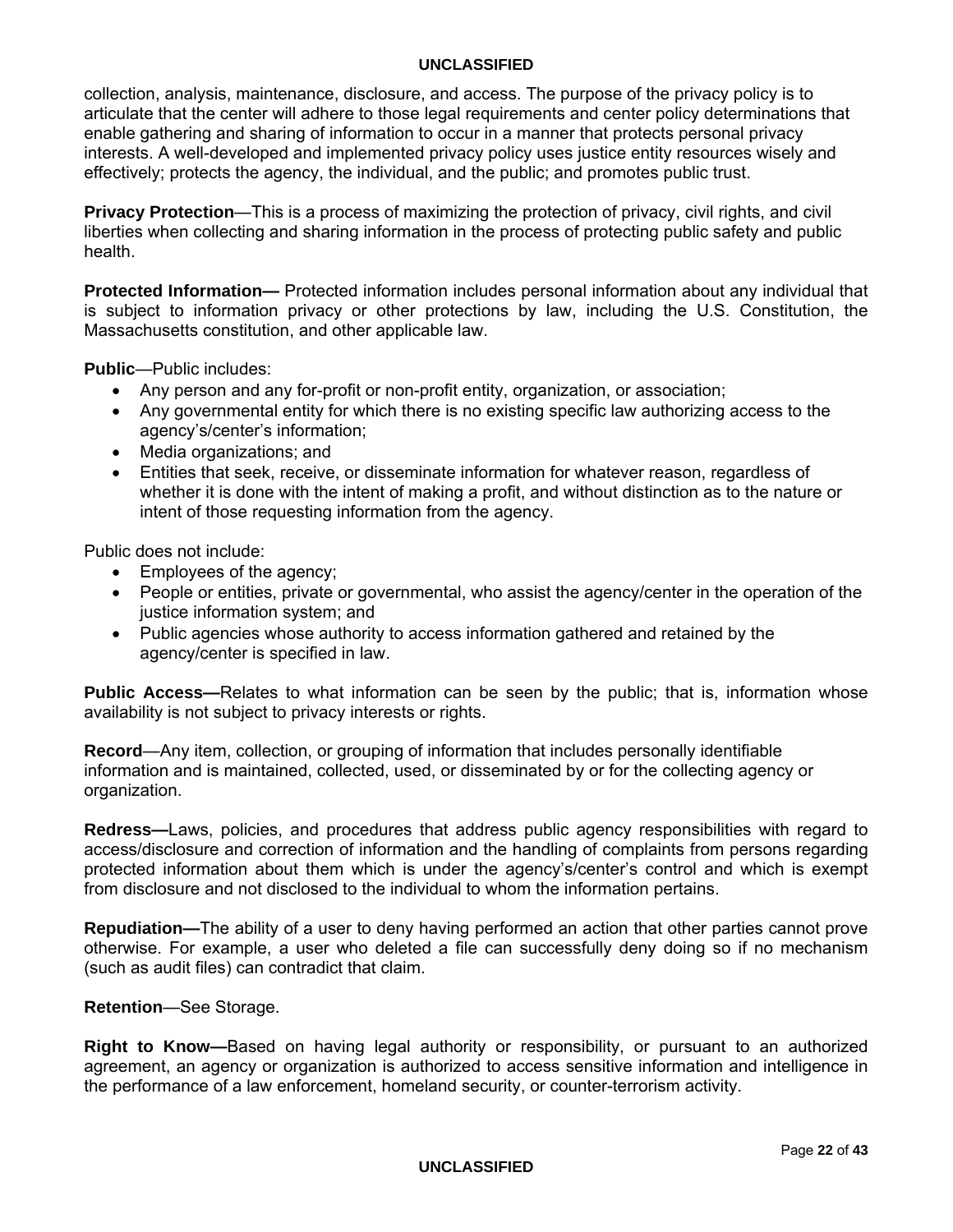**Right to Privacy—**The right to be left alone, in the absence of some reasonable public interest in gathering, retaining, and sharing information about a person's activities. Invasion of the right to privacy can be the basis for a lawsuit for damages against the person or entity violating a person's privacy.

**Role-Based Access**—A type of access that uses roles to determine rights and privileges. A role is a symbolic category of users that share the same security privilege.

**Security**—Security refers to the range of administrative, technical, and physical business practices and mechanisms that aim to preserve privacy and confidentiality by restricting information access to authorized users for authorized purposes. Computer and communications security efforts also have the goal of ensuring the accuracy and timely availability of data for the legitimate user set, as well as promoting failure resistance in the electronic systems overall.

**Shared Space**—A networked data and information repository that is under the control of submitting agencies and which provides terrorism-related information, applications, and services to other ISE participants.

**Sharing**—refers to the act of one ISE participant disseminating or giving homeland security information, terrorism information, or law enforcement information to another ISE participant.

**Source Agency**—Source agency refers to the agency or entity that originates SAR (and, when authorized, ISE-SAR) information.

**Storage**—In a computer, storage is the place where data is held in an electromagnetic or optical form for access by a computer processor. There are two general usages:

1. Storage is frequently used to mean the devices and data connected to the computer through input/output operations—that is, hard disk and tape systems and other forms of storage that do not include computer memory and other in-computer storage. This meaning is probably more common in the IT industry than meaning 2.

2. In a more formal usage, storage has been divided into (1) primary storage, which holds data in memory (sometimes called random access memory or RAM) and other "built-in" devices such as the processor's L1 cache, and (2) secondary storage, which holds data on hard disks, tapes, and other devices requiring input/output operations.

Primary storage is much faster to access than secondary storage because of the proximity of the storage to the processor or because of the nature of the storage devices. On the other hand, secondary storage can hold much more data than primary storage.

With regard to the ISE, storage (or retention) refers to the storage and safeguarding of terrorism-related information, to include homeland security information, terrorism information, and law enforcement information relating to terrorism or the security of our homeland by both the originator of the information and any recipient of the information.

**Submitting Agency**—Submitting agency refers to the agency or entity providing ISE-SAR information to the shared space)

**Suspicious Activity**—Defined in the ISE-SAR Functional Standard (Version 1.5) as "observed behavior reasonably indicative of preoperational planning related to terrorism or other criminal activity." Examples of suspicious activity include surveillance, photography of facilities, site breach or physical intrusion, cyber attacks, testing of security, etc.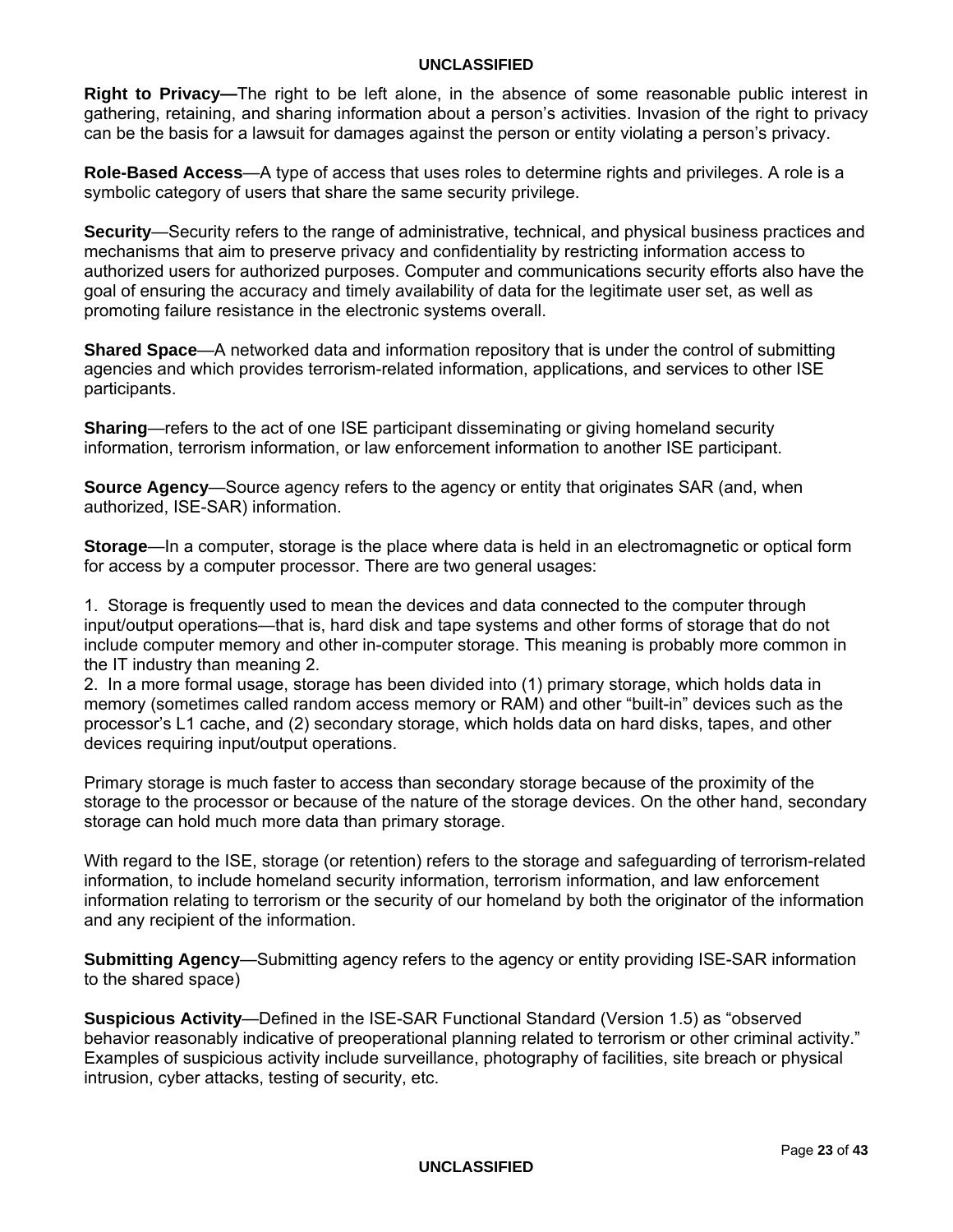**Suspicious Activity Reports (SARs)**—Official documentation of observed behavior reasonably indicative of preoperational planning related to terrorism or other criminal activity. Suspicious activity report (SAR) information offers a standardized means for feeding information repositories or data analysis tools. Patterns identified during SAR information analysis may be investigated in coordination with the reporting agency and, if applicable, a state or regional fusion center. SAR information is not intended to be used to track or record ongoing enforcement, intelligence, or investigatory activities, nor is it designed to support interagency calls for service.

**Terrorism Information**—Consistent with Section 1016(a)(4) of IRTPA, all information relating to (a) the existence, organization, capabilities, plans, intentions, vulnerabilities, means of finance or materials support, or activities of foreign or international terrorist groups or individuals or of domestic groups or individuals involved in transnational terrorism, (b) threats posed by such groups or individuals to the United States, United States persons, or United States interests or to those interests of other nations, (c) communications of or by such groups or individuals, or (d) other groups or individuals reasonably believed to be assisting or associated with such groups or individuals.

**Terrorism-Related Information**—In accordance with IRTPA, as recently amended by the 9/11 Commission Act enacted on August 3, 2007 (P.L. 110-53), the ISE facilitates the sharing of terrorism and homeland security information, as defined in IRTPA Section 1016(a)(5) and the Homeland Security Act 892(f)(1) (6 U.S.C. § 482(f)(1)). See also Information Sharing Environment Implementation Plan (November 2006) and Presidential Guidelines 2 and 3 (the ISE will facilitate the sharing of "terrorism information," as defined in IRTPA, as well as the following categories of information to the extent that they do not otherwise constitute "terrorism information" (1) homeland security information as defined in Section 892(f)(1) of the Homeland Security Act of 2002 (6 U.S.C. § 482(f)(1)); and (2) law enforcement information relating to terrorism or the security of our homeland). Such additional information includes intelligence information.

Weapons of Mass Destruction (WMD) information was defined and included in the definition of "terrorism information" by P.L. 110-53.

**Tips and Leads Information or Data—**Generally uncorroborated reports or information generated from inside or outside a law enforcement agency that allege or indicate some form of possible criminal activity. Tips and leads are sometimes referred to as suspicious incident report (SIR), suspicious activity report (SAR), and/or field interview report (FIR) information. However, SAR information should be viewed, at most, as a subcategory of tip or lead data. Tips and leads information does not include incidents that do not have a criminal offense attached or indicated, criminal history records, or CAD data. Tips and leads information should be maintained in a secure system, similar to data that rises to the level of reasonable suspicion.

A tip or lead can come from a variety of sources, including, but not limited to, the public, field interview reports, and anonymous or confidential sources. This information may be based on mere suspicion or on a level of suspicion that is less than "reasonable suspicion" and, without further information or analysis, it is unknown whether the information is accurate or useful. Tips and leads information falls between being of little or no use to law enforcement and being extremely valuable depending on the availability of time and resources to determine its meaning.

**User—**An individual representing a participating agency who is authorized to access or receive and use a center's information and intelligence databases and resources for lawful purposes.

**User Agency**—User agency refers to the agency or entity authorized by the submitting agency, or other authorized agency or entity, to access ISE-SAR information in the shared space(s), and which may include analytical or operational component(s) of the submitting or authorizing agency or entity.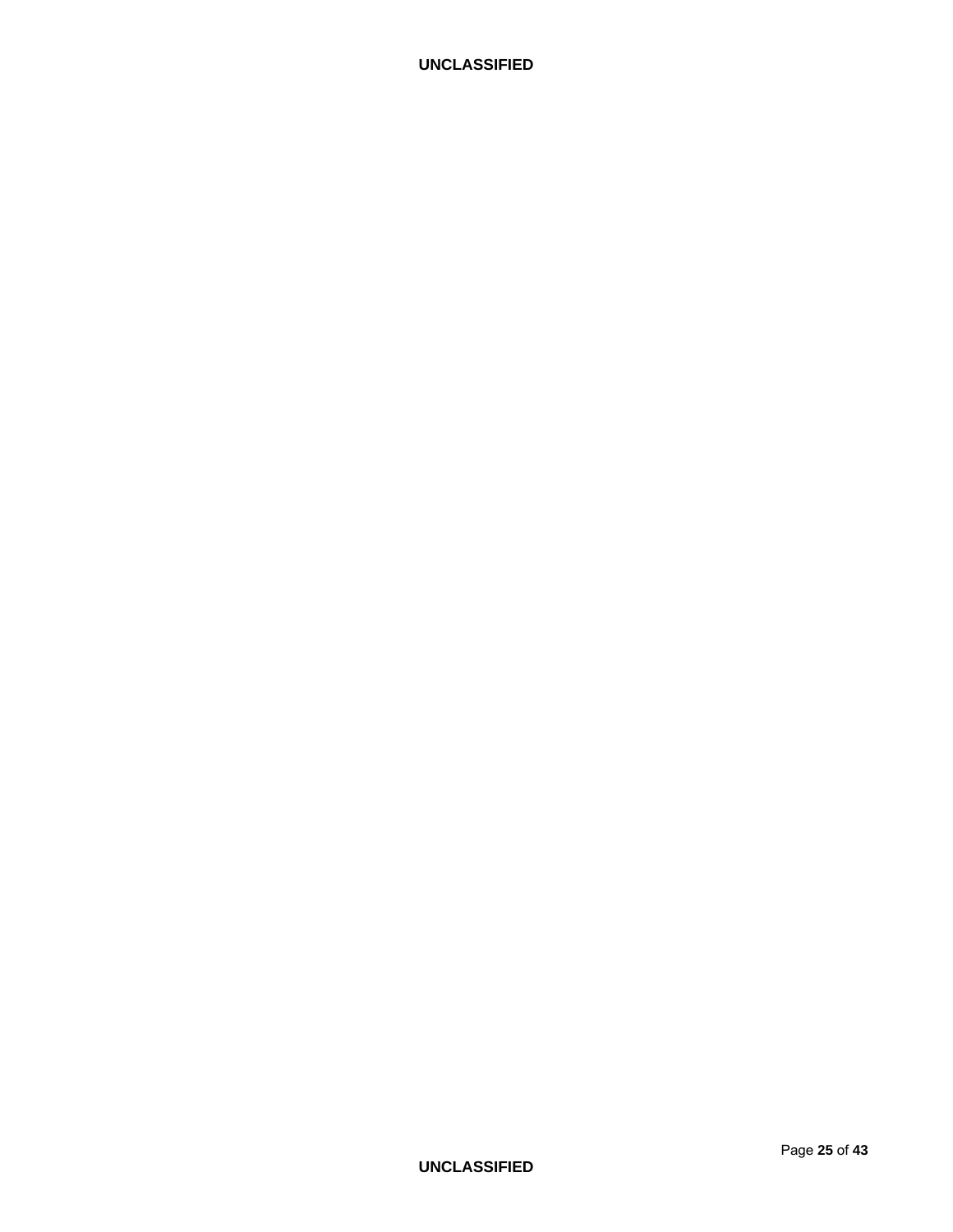## **APPENDIX B: APPLICABLE LEGAL REFERENCES**

#### **Effective: October 31, 2007**

Massachusetts General Laws Annotated Currentness Part I. Administration of the Government (Ch. 1-182) Title X. Public Records (Ch. 66-66A) Chapter 66A. Fair Information Practices (Refs & Annos)

§ 2. Holders maintaining personal data system; duties

Every holder maintaining personal data shall:--

(a) identify one individual immediately responsible for the personal data system who shall insure that the requirements of this chapter for preventing access to or dissemination of personal data are followed;

(b) inform each of its employees having any responsibility or function in the design, development, operation, or maintenance of the personal data system, or the use of any personal data contained therein, of each safeguard required by this chapter, of each rule and regulation promulgated pursuant to section three which pertains to the operation of the personal data system, and of the civil remedies described in section three B of chapter two hundred and fourteen available to individuals whose rights under chapter sixty-six A are allegedly violated;

(c) not allow any other agency or individual not employed by the holder to have access to personal data unless such access is authorized by statute or regulations which are consistent with the purposes of this chapter or is approved by the data subject whose personal data are sought if the data subject is entitled to access under clause

(i). Medical or psychiatric data may be made available to a physician treating a data subject upon the request of said physician, if a medical or psychiatric emergency arises which precludes the data subject's giving approval for the release of such data, but the data subject shall be given notice of such access upon termination of the emergency. A holder shall provide lists of names and addresses of applicants for professional licenses and lists of professional licensees to associations or educational organizations recognized by the appropriate professional licensing or examination board. A holder shall comply with a data subject's request to disseminate his data to a third person if practicable and upon payment, if necessary, of a reasonable fee; provided, however, that nothing in this section shall be construed to prohibit disclosure to or access by the bureau of special investigations to the records or files of the department of transitional assistance for the purposes of fraud detection and control; (d) take reasonable precautions to protect personal data from dangers of fire, identity theft, theft, flood, natural disaster, or other physical threat;

(e) comply with the notice requirements set forth in section sixty-three of chapter thirty;

(f) in the case of data held in automated personal data systems, and to the extent feasible with data held in manual personal data systems, maintain a complete and accurate record of every access to and every use of any personal data by persons or organizations outside of or other than the holder of the data, including the identity of all such persons and organizations which have gained access to the personal data and their intended use of such data and the holder need not record any such access of its employees acting within their official duties;

(g) to the extent that such material is maintained pursuant to this section, make available to a data subject upon his request in a form comprehensible to him, a list of the uses made of his personal data, including the identity of all persons and organizations which have gained access to the data;

(h) maintain personal data with such accuracy, completeness, timeliness, pertinence and relevance as is necessary to assure fair determination of a data subject's qualifications, character, rights, opportunities, or benefits when such determinations are based upon such data;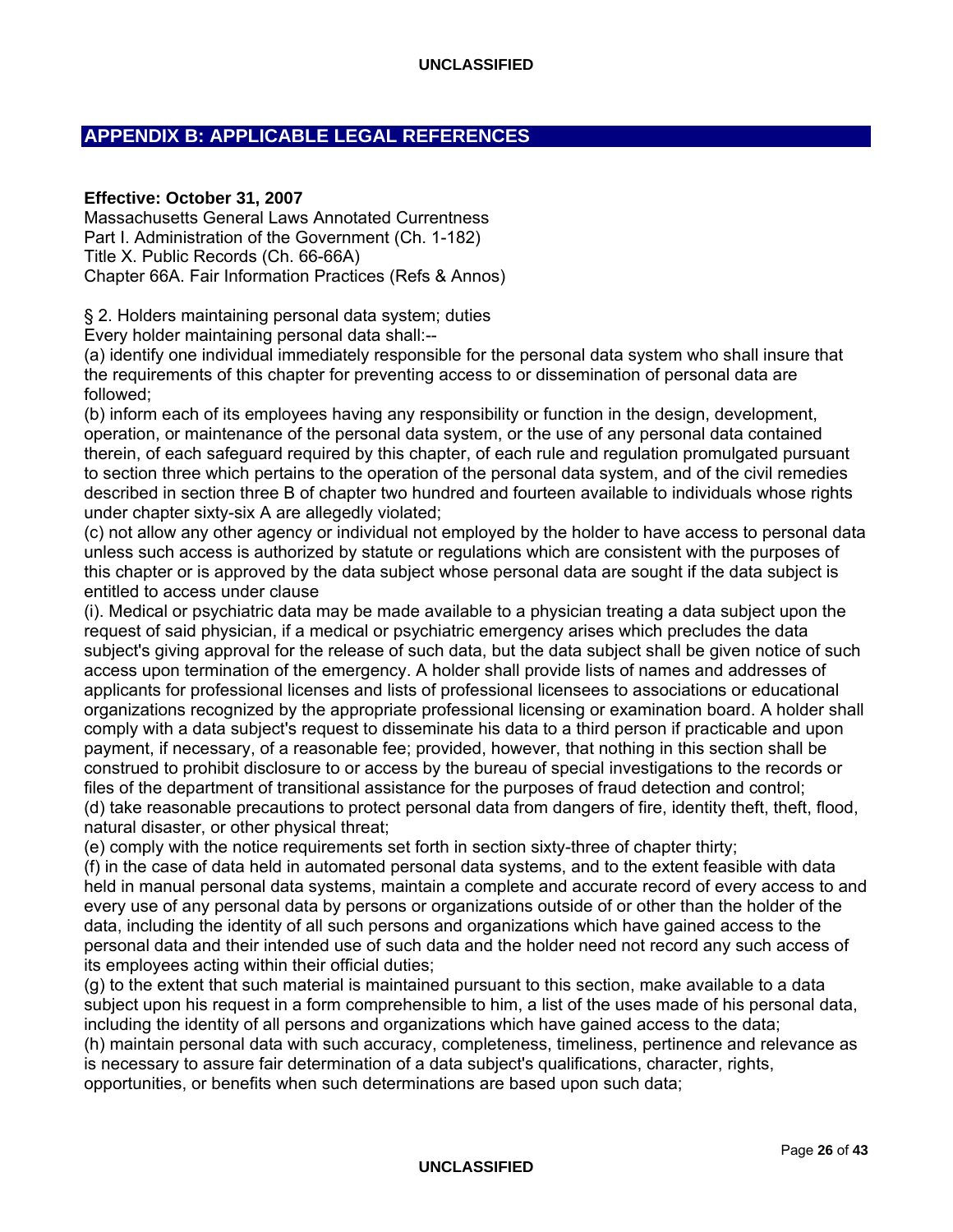(i) inform in writing an individual, upon his request, whether he is a data subject, and if so, make such data fully available to him or his authorized representative, upon his request, in a form comprehensible to him, unless doing so is prohibited by this clause or any other statute. A holder may withhold from a data subject for the period hereinafter set forth, information which is currently the subject of an investigation and the disclosure of which would probably so prejudice the possibility of effective law enforcement that such disclosure would not be in the public interest, but this sentence is not intended in any way to derogate from any right or power of access the data subject might have under administrative or judicial discovery procedures. Such information may be withheld for the time it takes for the holder to complete its investigation and commence an administrative or judicial proceeding on its basis, or one year from the commencement of the investigation or whichever occurs first. In making any disclosure of information to a data subject pursuant to this chapter the holder may remove personal identifiers relating to a third person, except where such third person is an officer or employee of government acting as such and the data subject is not. No holder shall rely on any exception contained in clause Twentysixth of section seven of chapter four to withhold from any data subject personal data otherwise accessible to him under this chapter;

(j) establish procedures that (1) allow each data subject or his duly authorized representative to contest the accuracy, completeness, pertinence, timeliness, relevance or dissemination of his personal data or the denial of access to such data maintained in the personal data system and (2) permit personal data to be corrected or amended when the data subject or his duly authorized representative so requests and there is no disagreement concerning the change to be made or, when there is disagreement with the data subject as to whether a change should be made, assure that the data subject's claim is noted and included as part of the data subject's personal data and included in any subsequent disclosure or dissemination of the disputed data;

(k) maintain procedures to ensure that no personal data are made available in response to a demand for data made by means of compulsory legal process, unless the data subject has been notified of such demand in reasonable time that he may seek to have the process quashed;

(l ) not collect or maintain more personal data than are reasonably necessary for the performance of the holder's statutory functions.

M.G.L.A. 66A § 2 Page 2

© 2009 Thomson Reuters/West. No Claim to Orig. US Gov. Works.

CREDIT(S)

Added by St.1975, c. 776, § 1. Amended by St.1976, c. 249, § 2; St.1977, c. 691, §§ 7 to 12; St.1995, c. 5, § 34;

St.2007, c. 82, § 2, eff. Oct. 31, 2007.

Current through Chapter 10 of the 2009 1st Annual Sess.

## **Effective: December 13, 2003**

United States Code Annotated Currentness Title 6. Domestic Security (Refs & Annos) Chapter 1. Homeland Security Organization Subchapter VIII. Coordination with Non-Federal Entities; Inspector General; United States Secret Service; Coast Guard; General Provisions Part I. Information Sharing

§ 482. Facilitating homeland security information sharing procedures

(a) Procedures for determining extent of sharing of homeland security information

(1) The President shall prescribe and implement procedures under which relevant Federal agencies--

(A) share relevant and appropriate homeland security information with other Federal agencies,

including the Department, and appropriate State and local personnel;

(B) identify and safeguard homeland security information that is sensitive but unclassified; and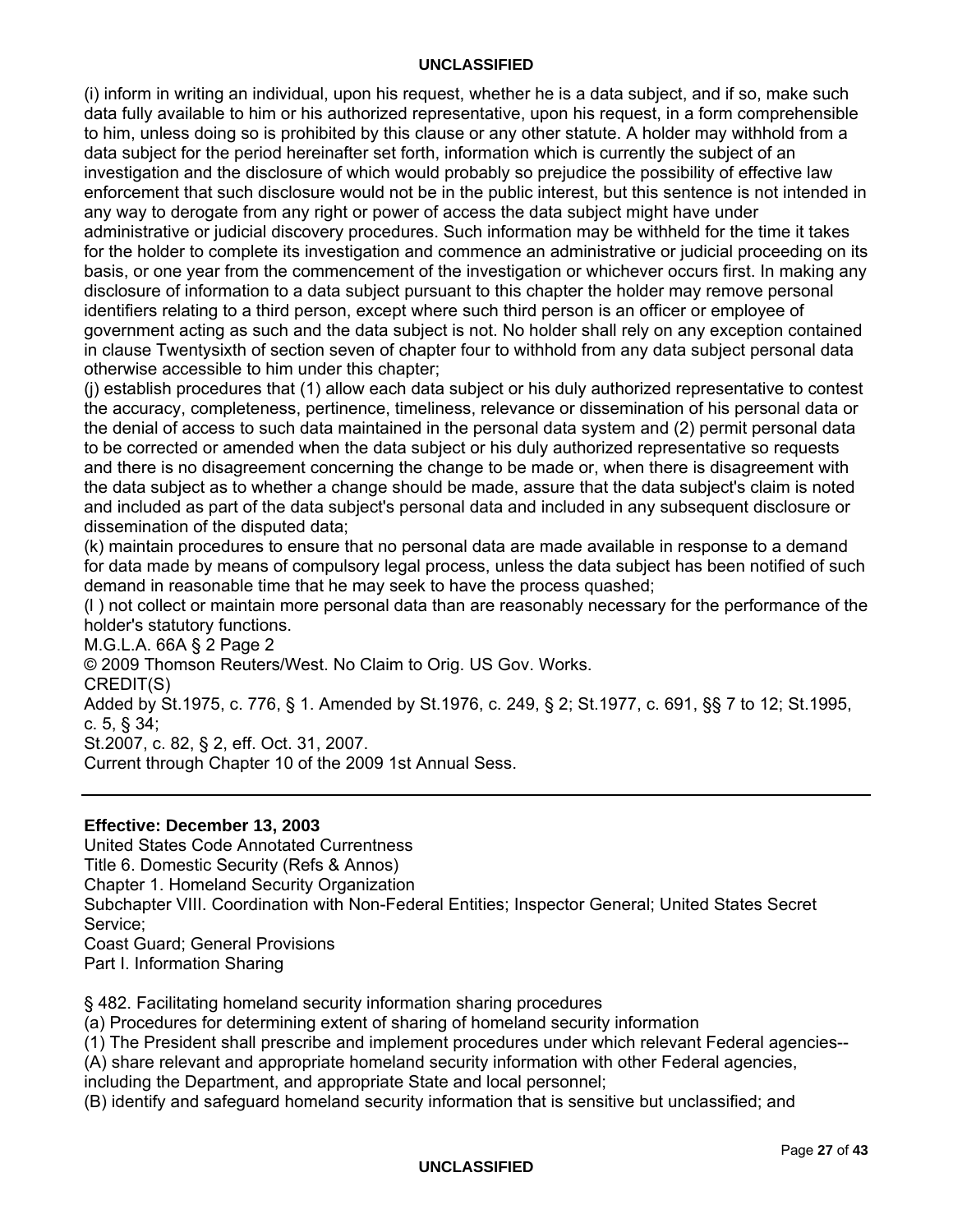(C) to the extent such information is in classified form, determine whether, how, and to what extent to remove classified information, as appropriate, and with which such personnel it may be shared after such information is removed.

(2) The President shall ensure that such procedures apply to all agencies of the Federal Government.

(3) Such procedures shall not change the substantive requirements for the classification and safeguarding of classified information.

(4) Such procedures shall not change the requirements and authorities to protect sources and methods. (b) Procedures for sharing of homeland security information

(1) Under procedures prescribed by the President, all appropriate agencies, including the intelligence community, shall, through information sharing systems, share homeland security information with Federal agencies and appropriate State and local personnel to the extent such information may be shared, as determined in accordance with subsection (a) of this section, together with assessments of the credibility of such information.

(2) Each information sharing system through which information is shared under paragraph (1) shall-- (A) have the capability to transmit unclassified or classified information, though the procedures and recipients for each capability may differ;

(B) have the capability to restrict delivery of information to specified subgroups by geographic location, type of organization, position of a recipient within an organization, or a recipient's need to know such information;

(C) be configured to allow the efficient and effective sharing of information; and

(D) be accessible to appropriate State and local personnel.

(3) The procedures prescribed under paragraph (1) shall establish conditions on the use of information shared under paragraph (1)--

(A) to limit the redissemination of such information to ensure that such information is not used for an unauthorized purpose;

(B) to ensure the security and confidentiality of such information;

(C) to protect the constitutional and statutory rights of any individuals who are subjects of such information; and

(D) to provide data integrity through the timely removal and destruction of obsolete or erroneous names and information.

(4) The procedures prescribed under paragraph (1) shall ensure, to the greatest extent practicable, that the information sharing system through which information is shared under such paragraph include existing information sharing systems, including, but not limited to, the National Law Enforcement Telecommunications System, the Regional Information Sharing System, and the Terrorist Threat Warning System of the Federal Bureau of Investigation.

(5) Each appropriate Federal agency, as determined by the President, shall have access to each information sharing system through which information is shared under paragraph (1), and shall therefore have access to all information, as appropriate, shared under such paragraph.

(6) The procedures prescribed under paragraph (1) shall ensure that appropriate State and local personnel are authorized to use such information sharing systems--

(A) to access information shared with such personnel; and

(B) to share, with others who have access to such information sharing systems, the homeland security information of their own jurisdictions, which shall be marked appropriately as pertaining to potential terrorist activity.

(7) Under procedures prescribed jointly by the Director of Central Intelligence and the Attorney General, each appropriate Federal agency, as determined by the President, shall review and assess the information shared under paragraph (6) and integrate such information with existing intelligence. (c) Sharing of classified information and sensitive but unclassified information with State and local personnel

(1) The President shall prescribe procedures under which Federal agencies may, to the extent the President considers necessary, share with appropriate State and local personnel homeland security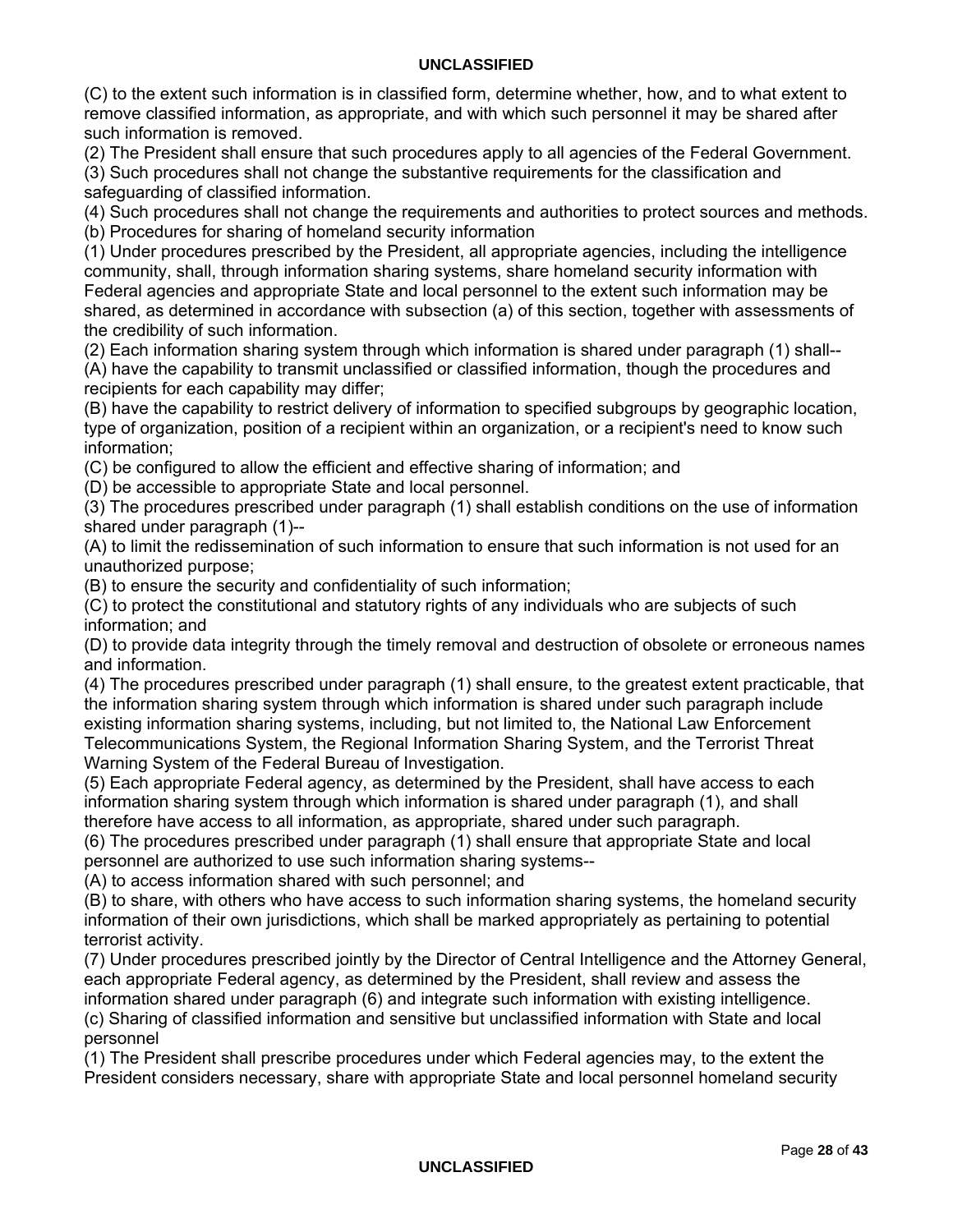information that remains classified or otherwise protected after the determinations prescribed under the procedures set forth in subsection (a) of this section.

(2) It is the sense of Congress that such procedures may include 1 or more of the following means:

(A) Carrying out security clearance investigations with respect to appropriate State and local personnel.

(B) With respect to information that is sensitive but unclassified, entering into nondisclosure agreements with appropriate State and local personnel.

(C) Increased use of information-sharing partnerships that include appropriate State and local personnel, such as the Joint Terrorism Task Forces of the Federal Bureau of Investigation, the Anti-Terrorism Task Forces of the Department of Justice, and regional Terrorism Early Warning Groups. (3)(A) The Secretary shall establish a program to provide appropriate training to officials described in subparagraph

(B) in order to assist such officials in--

(i) identifying sources of potential terrorist threats through such methods as the Secretary determines appropriate;

(ii) reporting information relating to such potential terrorist threats to the appropriate Federal agencies in the appropriate form and manner;

(iii) assuring that all reported information is systematically submitted to and passed on by the Department for use by appropriate Federal agencies; and

(iv) understanding the mission and roles of the intelligence community to promote more effective information sharing among Federal, State, and local officials and representatives of the private sector to prevent terrorist attacks against the United States.

(B) The officials referred to in subparagraph (A) are officials of State and local government agencies and representatives of private sector entities with responsibilities relating to the oversight and management of first responders, counterterrorism activities, or critical infrastructure.

(C) The Secretary shall consult with the Attorney General to ensure that the training program established in subparagraph (A) does not duplicate the training program established in section 908 of the USA PATRIOT Act (Public Law 107-56; 28 U.S.C. 509 note).

(D) The Secretary shall carry out this paragraph in consultation with the Director of Central Intelligence and the Attorney General.

(d) Responsible officials

For each affected Federal agency, the head of such agency shall designate an official to administer this chapter with respect to such agency.

(e) Federal control of information

Under procedures prescribed under this section, information obtained by a State or local government from a Federal agency under this section shall remain under the control of the Federal agency, and a State or local law authorizing or requiring such a government to disclose information shall not apply to such information.

#### (f) Definitions

As used in this section:

(1) The term "homeland security information" means any information possessed by a Federal, State, or local agency that--

(A) relates to the threat of terrorist activity;

(B) relates to the ability to prevent, interdict, or disrupt terrorist activity;

(C) would improve the identification or investigation of a suspected terrorist or terrorist organization; or

(D) would improve the response to a terrorist act.

(2) The term "intelligence community" has the meaning given such term in section 401a(4) of Title 50.

(3) The term "State and local personnel" means any of the following persons involved in prevention, preparation, or response for terrorist attack:

(A) State Governors, mayors, and other locally elected officials.

(B) State and local law enforcement personnel and firefighters.

(C) Public health and medical professionals.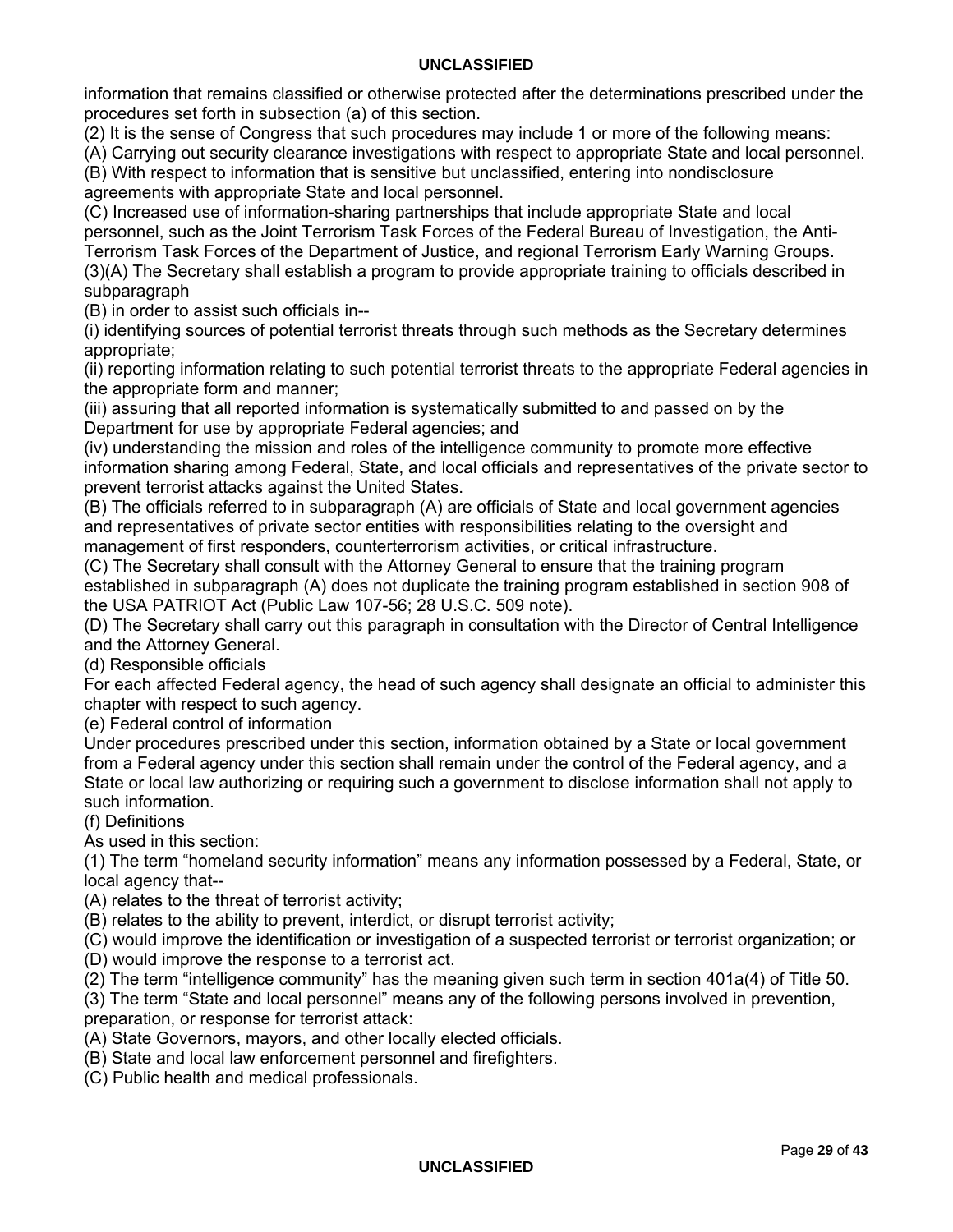(D) Regional, State, and local emergency management agency personnel, including State adjutant generals.

(E) Other appropriate emergency response agency personnel.

(F) Employees of private-sector entities that affect critical infrastructure, cyber, economic, or public health security, as designated by the Federal Government in procedures developed pursuant to this section.

(4) The term "State" includes the District of Columbia and any commonwealth, territory, or possession of the United States.

(g) Construction

Nothing in this chapter shall be construed as authorizing any department, bureau, agency, officer, or employee of the Federal Government to request, receive, or transmit to any other Government entity or personnel, or transmit to any State or local entity or personnel otherwise authorized by this chapter to receive homeland security information, any information collected by the Federal Government solely for statistical purposes in violation of any other provision of law relating to the confidentiality of such information.

CREDIT(S)

6 U.S.C.A. § 482 Page 4 © 2009 Thomson Reuters/West. No Claim to Orig. US Gov. Works. (Pub.L. 107-296, Title VIII, § 892, Nov. 25, 2002, 116 Stat. 2253; Pub.L. 108-177, Title III, § 316(a), Dec. 13, 2003, 117 Stat. 2610.) 2002 Acts. This section effective 60 days after Nov. 25, 2002, see Pub.L. 107-296, § 4, set out as a note under 6 U.S.C.A. § 101. Current through P.L. 111-15 (excluding P.L. 111-11 and 111-13) approved 4-24-09 Westlaw. (C) 2009 Thomson Reuters. No Claim to Orig. U.S. Govt. Works. END OF DOCUMENT 6 U.S.C.A. § 482 Page 5

## **Effective: March 30, 2009**

Massachusetts General Laws Annotated Currentness Part I. Administration of the Government (Ch. 1-182) Title I. Jurisdiction and Emblems of the Commonwealth, the General Court, Statutes and Public **Documents** (Ch. 1-5) Chapter 4. Statutes (Refs & Annos)

§ 7. Definitions of statutory terms; statutory construction In construing statutes the following words shall have the meanings herein given, unless a contrary intention clearly appears:

First, "Aldermen", "board of aldermen", "mayor and aldermen", "city council" or "mayor" shall, in a city which has no such body or officer, mean the board or officer having like powers or duties.

Second, "Annual meeting", when applied to towns, shall mean the annual meeting required by law to be held in the month of February, March or April.

Second A, "Appointing authority", when used in connection with the operation of municipal governments shall include the mayor of a city and the board of selectmen of a town unless some other local office is designated as the appointing authority under the provisions of a local charter.

Third, "Assessor" shall include any person chosen or appointed in accordance with law to perform the duties of an assessor.

Third A, "Board of selectmen", when used in connection with the operation of municipal governments shall include any other local office which is performing the duties of a board of selectmen, in whole or in part, under the provisions of a local charter.

<[ There is no clause Fourth.]>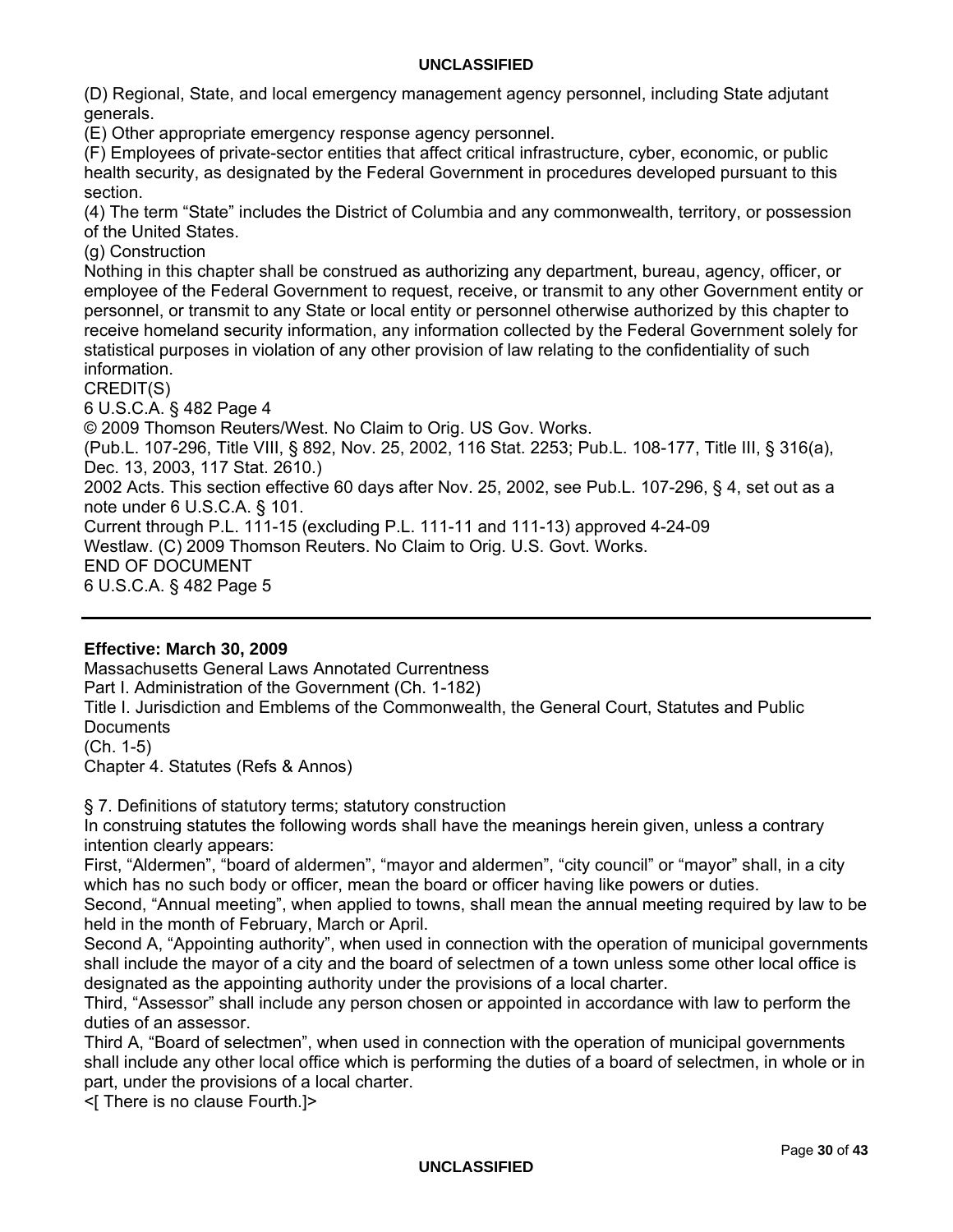Fifth, "Charter", when used in connection with the operation of city and town government shall include a written instrument adopted, amended or revised pursuant to the provisions of chapter forty-three B which establishes and defines the structure of city and town government for a particular community and which may create local offices, and distribute powers, duties and responsibilities among local offices and which may establish and define certain procedures to be followed by the city or town government. Special laws enacted by the general court applicable only to one city or town shall be deemed to have the force of a charter and may be amended, repealed and revised in accordance with the provisions of chapter forty-three B unless any such special law contains a specific prohibition against such action. Fifth A, "Chief administrative officer", when used in connection with the operation of municipal governments, shall include the mayor of a city and the board of selectmen in a town unless some other local office is designated to be the chief administrative officer under the provisions of a local charter. Fifth B, "Chief executive officer", when used in connection with the operation of municipal governments shall include the mayor in a city and the board of selectmen in a town unless some other municipal office is designated to be the chief executive officer under the provisions of a local charter. Sixth, "City solicitor" shall include the head of the legal department of a city or town.

Sixth A, "Coterminous", shall mean, when applied to the term of office of a person appointed by the governor, the period from the date of appointment and qualification to the end of the term of said governor; provided that such person shall serve until his successor is appointed and qualified; and provided, further, that the governor may remove such person at any time, subject however to the condition that if such person receives notice of the termination of his appointment he shall have the right, at his request, to a hearing within thirty days from receipt of such notice at which hearing the governor shall show cause for such removal, and that during the period following receipt of such notice and until final determination said person shall receive his usual compensation but shall be deemed suspended from his office.

Seventh, "District", when applied to courts or the justices or other officials thereof, shall include municipal.

Eighth, "Dukes", "Dukes county" or "county of Dukes" shall mean the county of Dukes county. Ninth, "Fiscal year", when used with reference to any of the offices, departments, boards, commissions, institutions or undertakings of the commonwealth, shall mean the year beginning with July first and ending with the following June thirtieth.

Tenth, "Gaming", "illegal gaming" or "unlawful gaming" shall include every act punishable under any law relative to lotteries, policy lotteries or policy, the buying and selling of pools or registering of bets. Eleventh, "Grantor" may include every person from or by whom a freehold estate or interest passes in or by any deed; and "grantee" may include every person to whom such estate or interest so passes. Twelfth, "Highway", "townway", "public way" or "way" shall include a bridge which is a part thereof. Thirteenth, "In books", when used relative to the records of cities and towns, shall not prohibit the making of such records on separate leaves, if such leaves are bound in a permanent book upon the completion of a sufficient number of them to make an ordinary volume.

Fourteenth, "Inhabitant" may mean a resident in any city or town.

<[ There is no clause Fifteenth.]>

Sixteenth, "Issue", as applied to the descent of estates, shall include all the lawful lineal descendants of the ancestor.

Seventeenth, "Land", "lands" and "real estate" shall include lands, tenements and hereditaments, and all rights thereto and interests therein; and "recorded", as applied to plans, deeds or other instruments affecting land, shall, as affecting registered land, mean filed and registered.

Eighteenth, "Legal holiday" shall include January first, July fourth, November eleventh, and Christmas Day, or the day following when any of said days occurs on Sunday, and the third Monday in January, the third Monday in February, the third Monday in April, the last Monday in May, the first Monday in September, the second Monday in October, and Thanksgiving Day. "Legal holiday" shall also include, with respect to Suffolk county only, March seventeenth and June seventeenth, or the day following when said days occur on Sunday; provided, however, that the words "legal holiday" as used in section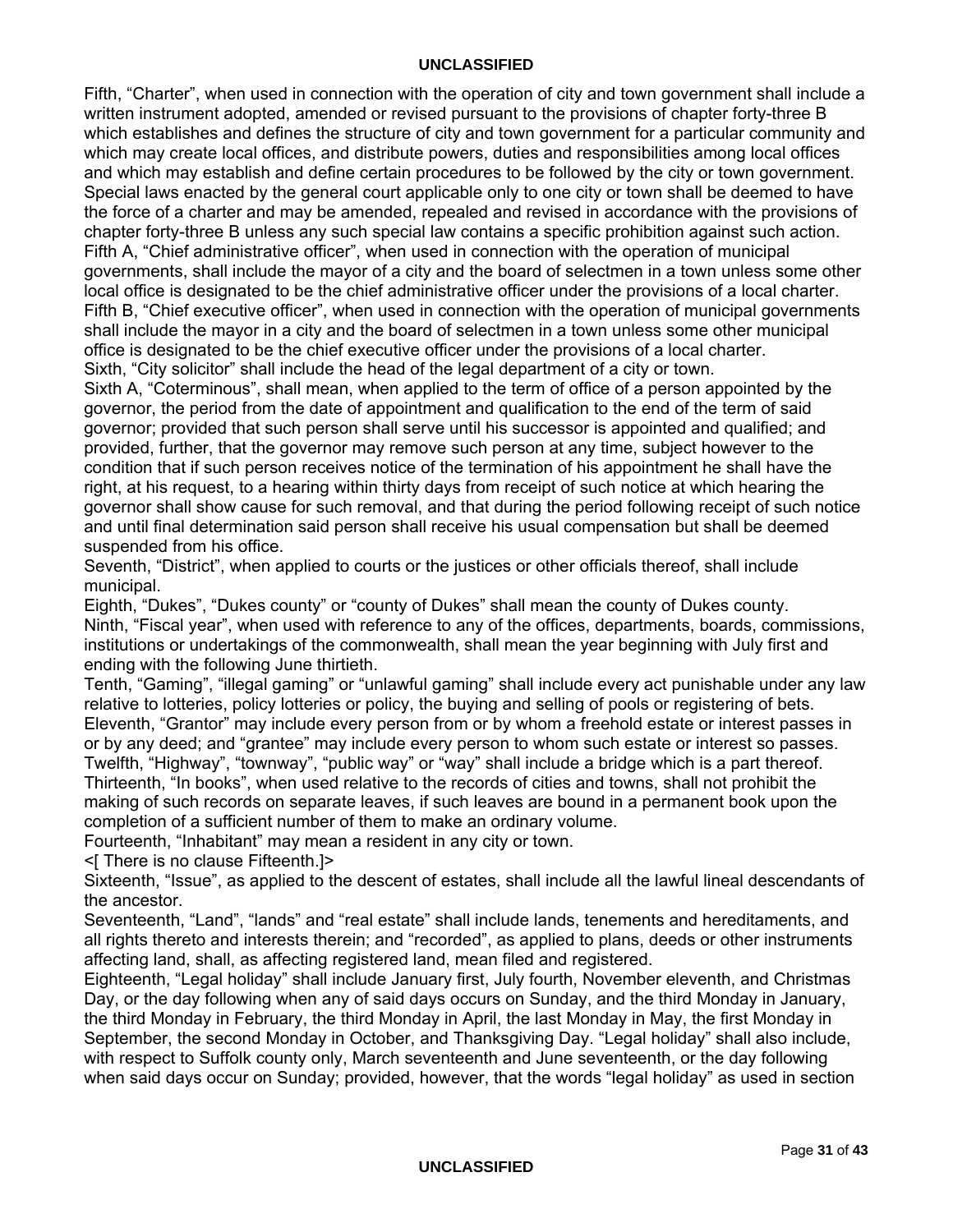forty-five of chapter one hundred and forty-nine shall not include March seventeenth, or the day following when said day occurs on Sunday.

Eighteenth A, "Commemoration day" shall include March fifteenth, in honor of Peter Francisco day, May twentieth, in honor of General Marquis de Lafayette and May twenty-ninth, in honor of the birthday of President John F. Kennedy. The governor shall issue a proclamation in connection with each such commemoration day.

Eighteenth B, "Legislative body", when used in connection with the operation of municipal governments shall include that agency of the municipal government which is empowered to enact ordinances or bylaws, adopt an annual budget and other spending authorizations, loan orders, bond authorizations and other financial matters and whether styled a city council, board of aldermen, town council, town meeting or by any other title.

Nineteenth, "Month" shall mean a calendar month, except that, when used in a statute providing for punishment by imprisonment, one "month" or a multiple thereof shall mean a period of thirty days or the corresponding multiple thereof; and "year", a calendar year.

Nineteenth A, "Municipality" shall mean a city or town.

Twentieth, "Net indebtedness" shall mean the indebtedness of a county, city, town or district, omitting debts created for supplying the inhabitants with water and other debts exempted from the operation of the law limiting their indebtedness, and deducting the amount of sinking funds available for the payment of the indebtedness included.

Twenty-first, "Oath" shall include affirmation in cases where by law an affirmation may be substituted for an oath.

Twenty-second, "Ordinance", as applied to cities, shall be synonymous with by-law.

Twenty-third, "Person" or "whoever" shall include corporations, societies, associations and partnerships. Twenty-fourth, "Place" may mean a city or town.

Twenty-fifth, "Preceding" or "following", used with reference to any section of the statutes, shall mean the section last preceding or next following, unless some other section is expressly designated in such reference.

Twenty-sixth, "Public records" shall mean all books, papers, maps, photographs, recorded tapes, financial statements, statistical tabulations, or other documentary materials or data, regardless of physical form or characteristics, made or received by any officer or employee of any agency, executive office, department, board, commission,

bureau, division or authority of the commonwealth, or of any political subdivision thereof, or of any authority established by the general court to serve a public purpose, unless such materials or data fall within the following exemptions in that they are:

(a) specifically or by necessary implication exempted from disclosure by statute;

(b) related solely to internal personnel rules and practices of the government unit, provided however, that such records shall be withheld only to the extent that proper performance of necessary governmental functions requires such withholding;

(c) personnel and medical files or information; also any other materials or data relating to a specifically named individual, the disclosure of which may constitute an unwarranted invasion of personal privacy; (d) inter-agency or intra-agency memoranda or letters relating to policy positions being developed by

the agency; but this subclause shall not apply to reasonably completed factual studies or reports on which the development of such policy positions has been or may be based;

(e) notebooks and other materials prepared by an employee of the commonwealth which are personal to him and not maintained as part of the files of the governmental unit;

(f) investigatory materials necessarily compiled out of the public view by law enforcement or other investigatory officials the disclosure of which materials would probably so prejudice the possibility of effective law enforcement that such disclosure would not be in the public interest;

(g) trade secrets or commercial or financial information voluntarily provided to an agency for use in developing governmental policy and upon a promise of confidentiality; but this subclause shall not apply to information submitted as required by law or as a condition of receiving a governmental contract or other benefit;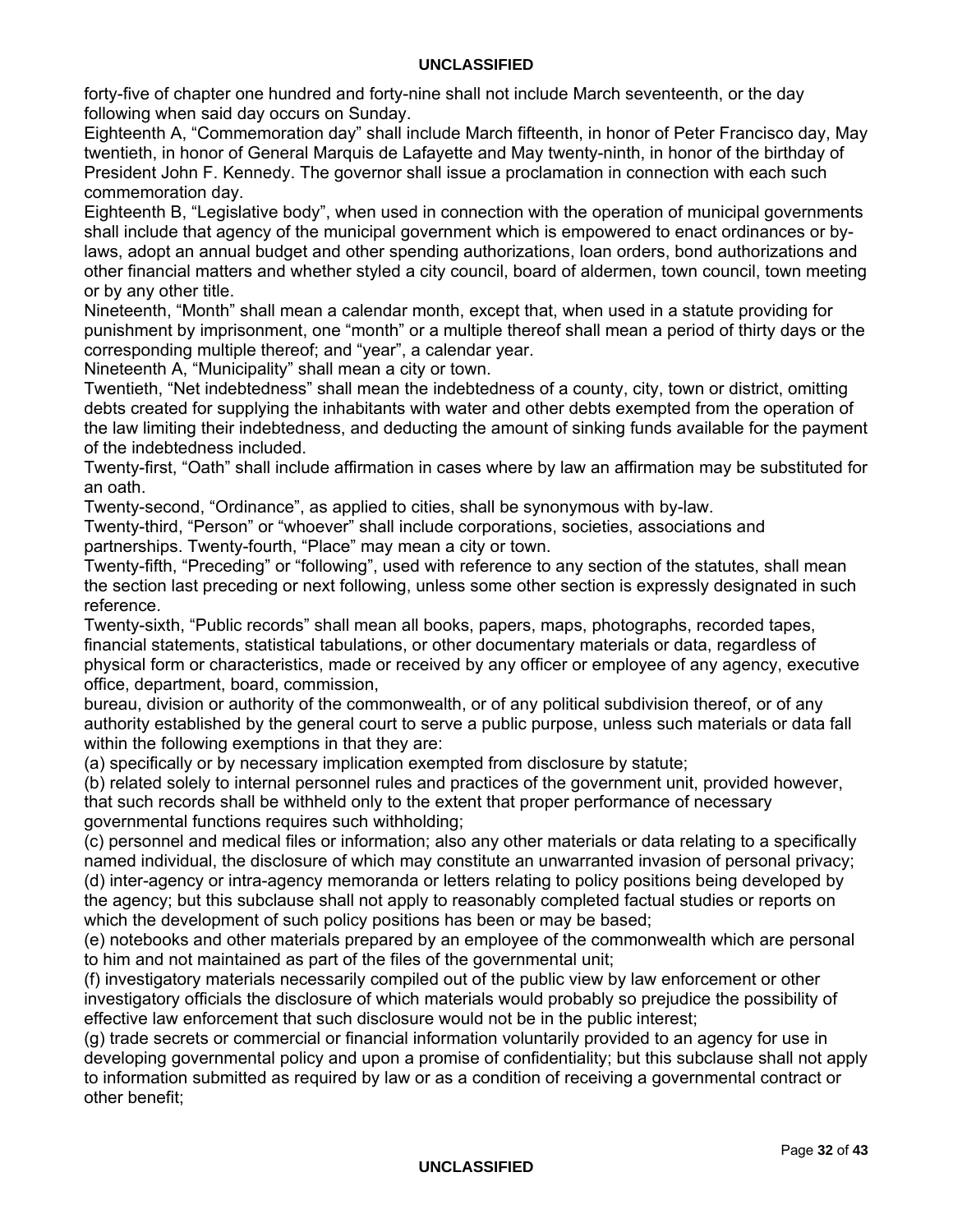(h) proposals and bids to enter into any contract or agreement until the time for the opening of bids in the case of proposals or bids to be opened publicly, and until the time for the receipt of bids or proposals has expired in all other cases; and inter-agency or intra-agency communications made in connection with an evaluation process for reviewing bids or proposals, prior to a decision to enter into negotiations with or to award a contract to, a particular person;

(i) appraisals of real property acquired or to be acquired until (1) a final agreement is entered into; or (2) any litigation relative to such appraisal has been terminated; or (3) the time within which to commence such litigation has expired;

(j) the names and addresses of any persons contained in, or referred to in, any applications for any licenses to carry or possess firearms issued pursuant to chapter one hundred and forty or any firearms identification cards issued pursuant to said chapter one hundred and forty and the names and addresses on sales or transfers of any firearms, rifles, shotguns, or machine guns or ammunition therefor, as defined in said chapter one hundred and forty and the names and addresses on said licenses or cards;

<[ There is no subclause (k).]>

(l) questions and answers, scoring keys and sheets and other materials used to develop, administer or score a test, examination or assessment instrument; provided, however, that such materials are intended to be used for another test, examination or assessment instrument;

(m) contracts for hospital or related health care services between (i) any hospital, clinic or other health care facility operated by a unit of state, county or municipal government and (ii) a health maintenance organization arrangement approved under chapter one hundred and seventy-six I, a nonprofit hospital service corporation or medical service corporation organized pursuant to chapter one hundred and seventy-six A and chapter one hundred and seventy-six B, respectively, a health insurance corporation licensed under chapter one hundred and seventy-five or any legal entity that is self insured and provides health care benefits to its employees.

(n) records, including, but not limited to, blueprints, plans, policies, procedures and schematic drawings, which relate to internal layout and structural elements, security measures, emergency preparedness, threat or vulnerability assessments, or any other records relating to the security or safety of persons or buildings, structures, facilities, utilities, transportation or other infrastructure located within the commonwealth, the disclosure of which, in the reasonable judgment of the record custodian, subject to review by the supervisor of public records under subsection (b) of section 10 of chapter 66, is likely to jeopardize public safety.

(o) the home address and home telephone number of an employee of the judicial branch, an unelected employee of the general court, an agency, executive office, department, board, commission, bureau, division or authority of the commonwealth, or of a political subdivision thereof or of an authority established by the general court to serve a public purpose, in the custody of a government agency which maintains records identifying persons as falling within those categories; provided that the information may be disclosed to an employee organization under chapter 150E, a nonprofit organization for retired public employees under chapter 180, or a criminal justice agency as defined in section 167 of chapter 6.

(p) the name, home address and home telephone number of a family member of a commonwealth employee, contained in a record in the custody of a government agency which maintains records identifying persons as falling within the categories listed in subclause (o).

(q) Adoption contact information and indices therefore of the adoption contact registry established by section 31 of chapter 46.

(r) Information and records acquired under chapter 18C by the office of the child advocate.

(s) trade secrets or confidential, competitively-sensitive or other proprietary information provided in the course of activities conducted by a governmental body as an energy supplier under a license granted by the department of public utilities pursuant to section 1F of chapter 164, in the course of activities conducted as a municipal aggregator under section 134 of said chapter 164 or in the course of activities conducted by a cooperative consisting of governmental entities organized pursuant to section 136 of said chapter 164, when such governmental body, municipal aggregator or cooperative determines that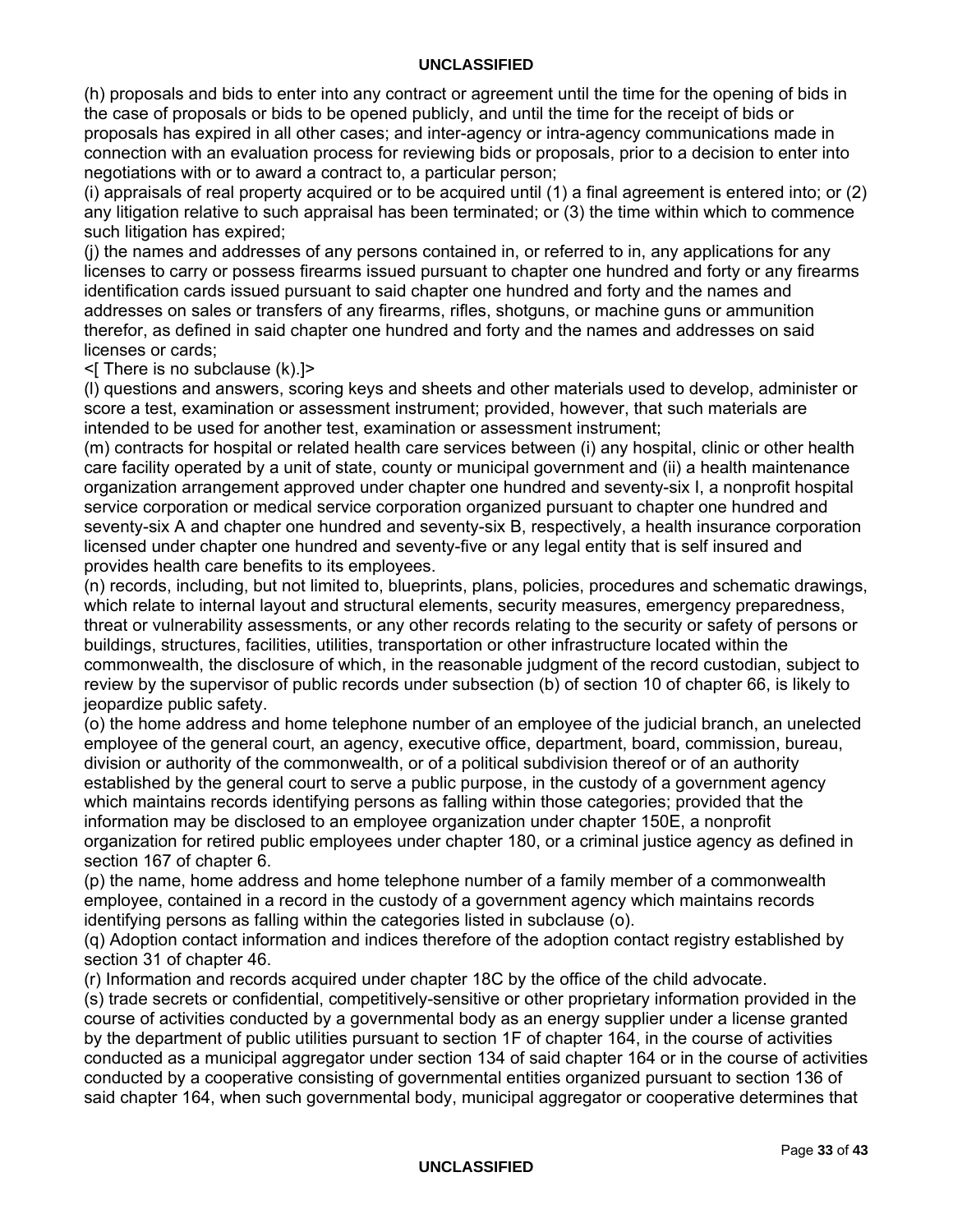such disclosure will adversely affect its ability to conduct business in relation to other entities making, selling or distributing electric power and energy; provided, however, that this subclause shall not exempt a public entity from disclosure required of a private entity so licensed. Any person denied access to public records may pursue the remedy provided for in section ten of chapter sixtysix. Twenty-seventh, "Salary" shall mean annual salary.

Twenty-eighth, "Savings banks" shall include institutions for savings.

<[ There is no clause Twenty-ninth.]>

Thirtieth, "Spendthrift" shall mean a person who is liable to be put under guardianship on account of excessive drinking, gaming, idleness or debauchery.

Thirty-first, "State", when applied to the different parts of the United States, shall extend to and include the District of Columbia and the several territories; and the words "United States" shall include said district and territories.

Thirty-second, "State auditor" and "state secretary" shall mean respectively the auditor of the commonwealth and the secretary of the commonwealth. "State treasurer" or "treasurer of the commonwealth" shall mean the treasurer and receiver general as used in the constitution of the commonwealth, and shall have the same meaning in all contracts, instruments, securities and other documents. Thirty-third, "Swear" shall include affirm in cases in which an affirmation may be substituted for an oath. When applied to public officers who are required by the constitution to take oaths therein prescribed, it shall refer to those oaths; and when applied to any other officer it shall mean sworn to the faithful performance of his official duties.

Thirty-fourth, "Town", when applied to towns or officers or employees thereof, shall include city. Thirty-fifth, "Valuation", as applied to a town, shall mean the valuation of such town as determined by the last preceding apportionment made for the purposes of the state tax.

Thirty-sixth, "Water district" shall include water supply district.

Thirty-seventh, "Will" shall include codicils.

Thirty-eighth, "Written" and "in writing" shall include printing, engraving, lithographing and any other mode of representing words and letters; but if the written signature of a person is required by law, it shall always be his own handwriting or, if he is unable to write, his mark.

Thirty-ninth, "Annual election", as applied to municipal elections in cities holding such elections biennially, shall mean biennial election.

Fortieth, "Surety" or "Sureties", when used with reference to a fidelity bond of an officer or employee of a county, city, town or district, shall mean a surety company authorized to transact business in the commonwealth.

Forty-first, "Population", when used in connection with the number of inhabitants of a county, city, town or district, shall mean the population as determined by the last preceding national census. <[ There is no clause Forty-second.]>

Forty-third, "Veteran" shall mean (1) any person, (a) whose last discharge or release from his wartime service as defined herein, was under honorable conditions and who (b) served in the army, navy, marine corps, coast guard, or air force of the United States, or on full time national guard duty under Titles 10 or 32 of the United States Code or under sections 38, 40 and 41 of chapter 33 for not less than 90 days active service, at least 1 day of which was for wartime service; provided, however, than any person who so served in wartime and was awarded a service-connected disability or a Purple Heart, or who died in such service under conditions other than dishonorable, shall be deemed to be a veteran notwithstanding his failure to complete 90 days of active service; (2) a member of the American Merchant Marine who served in armed conflict between December 7, 1941 and December 31, 1946, and who has received honorable discharges from the United States Coast Guard, Army, or Navy; (3) any person (a) whose last discharge from active service was under honorable conditions, and who (b) served in the army, navy, marine corps, coast guard, or air force of the United States for not less than 180 days active service; provided, however, that any person who so served and was awarded a service-connected disability or who died in such service under conditions other than dishonorable, shall be deemed to be a veteran notwithstanding his failure to complete 180 days of active service. "Wartime service" shall mean service performed by a "Spanish War veteran", a "World War I veteran", a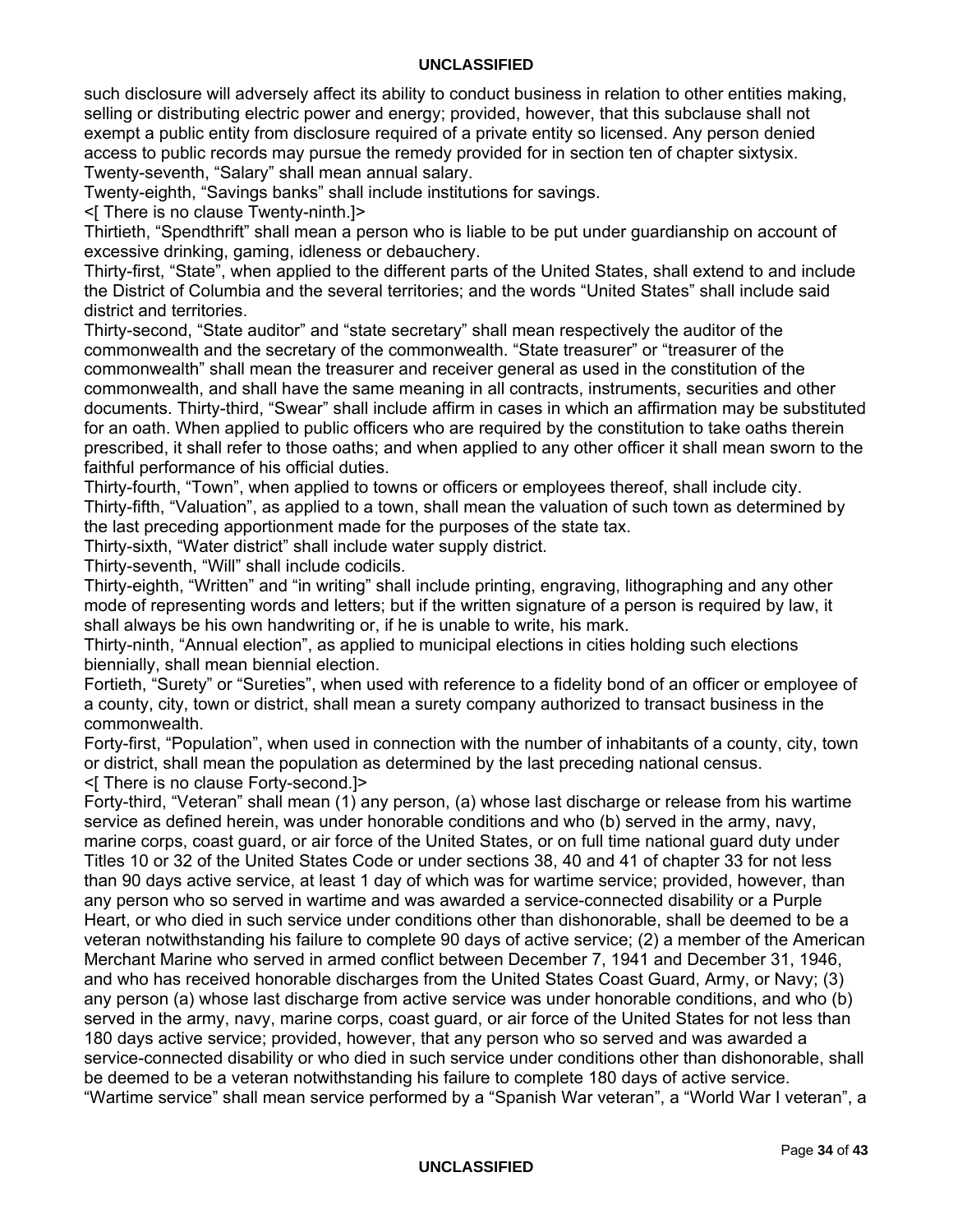"World War II veteran", a "Korean veteran", a "Vietnam veteran", a "Lebanese peace keeping force veteran", a "Grenada rescue mission veteran", a "Panamanian intervention force veteran", a "Persian Gulf veteran", or a member of the "WAAC" as defined in this clause during any of the periods of time described herein or for which such medals described below are awarded.

"Spanish War veteran" shall mean any veteran who performed such wartime service between February fifteenth, eighteen hundred and ninety-eight and July fourth, nineteen hundred and two.

"World War I veteran" shall mean any veteran who (a) performed such wartime service between April sixth, nineteen hundred and seventeen and November eleventh, nineteen hundred and eighteen, or (b) has been awarded the World War I Victory Medal, or (c) performed such service between March twenty-fifth, nineteen hundred and seventeen and August fifth, nineteen hundred and seventeen, as a Massachusetts National Guardsman. "World War II veteran" shall mean any veteran who performed such wartime service between September 16, 1940 and July 25, 1947, and was awarded a World War II Victory Medal, except that for the purposes of chapter 31 it shall mean all active service between the dates of September 16, 1940 and June 25, 1950. "Korean veteran" shall mean any veteran who performed such wartime service between June twenty-fifth, nineteen hundred and fifty and January thirty-first, nineteen hundred and fifty-five, both dates inclusive, and any person who has received the Korea Defense Service Medal as established in the Bob Stump National Defense Authorization Act for fiscal year 2003.

"Korean emergency" shall mean the period between June twenty-fifth, nineteen hundred and fifty and January thirty-first, nineteen hundred and fifty-five, both dates inclusive.

"Vietnam veteran" shall mean (1) any person who performed such wartime service during the period commencing August fifth, nineteen hundred and sixty-four and ending on May seventh, nineteen hundred and seventyfive, both dates inclusive, or (2) any person who served at least one hundred and eighty days of active service in the armed forces of the United States during the period between February first, nineteen hundred and fifty-five and August fourth, nineteen hundred and sixty-four; provided, however, that for the purposes of the application of the provisions of chapter thirty-one, it shall also include all active service between the dates May seventh, nineteen hundred and seventy-five and June fourth, nineteen hundred and seventy-six; and provided, further, that any such person who served in said armed forces during said period and was awarded a service-connected disability or a Purple Heart, or who died in said service under conditions other than dishonorable, shall be deemed to be a veteran notwithstanding his failure to complete one hundred and eighty days of active service. "Lebanese peace keeping force veteran" shall mean any person who performed such wartime service and received a campaign medal for such service during the period commencing August twenty-fifth, nineteen hundred and eighty-two and ending when the President of the United States shall have withdrawn armed forces from the country of Lebanon.

"Grenada rescue mission veteran" shall mean any person who performed such wartime service and received a campaign medal for such service during the period commencing October twenty-fifth, nineteen hundred and eighty-three to December fifteenth, nineteen hundred and eighty-three, inclusive. "Panamanian intervention force veteran" shall mean any person who performed such wartime service and received a campaign medal for such service during the period commencing December twentieth, nineteen hundred and eighty-nine and ending January thirty-first, nineteen hundred and ninety. "Persian Gulf veteran" shall mean any person who performed such wartime service during the period commencing August second, nineteen hundred and ninety and ending on a date to be determined by presidential proclamation or executive order and concurrent resolution of the Congress of the United States. "WAAC" shall mean any woman who was discharged and so served in any corps or unit of the United States established for the purpose of enabling women to serve with, or as auxiliary to, the armed forces of the United States and such woman shall be deemed to be a veteran. None of the following shall be deemed to be a "veteran":

(a) Any person who at the time of entering into the armed forces of the United States had declared his intention to become a subject or citizen of the United States and withdrew his intention under the provisions of the act of Congress approved July ninth, nineteen hundred and eighteen.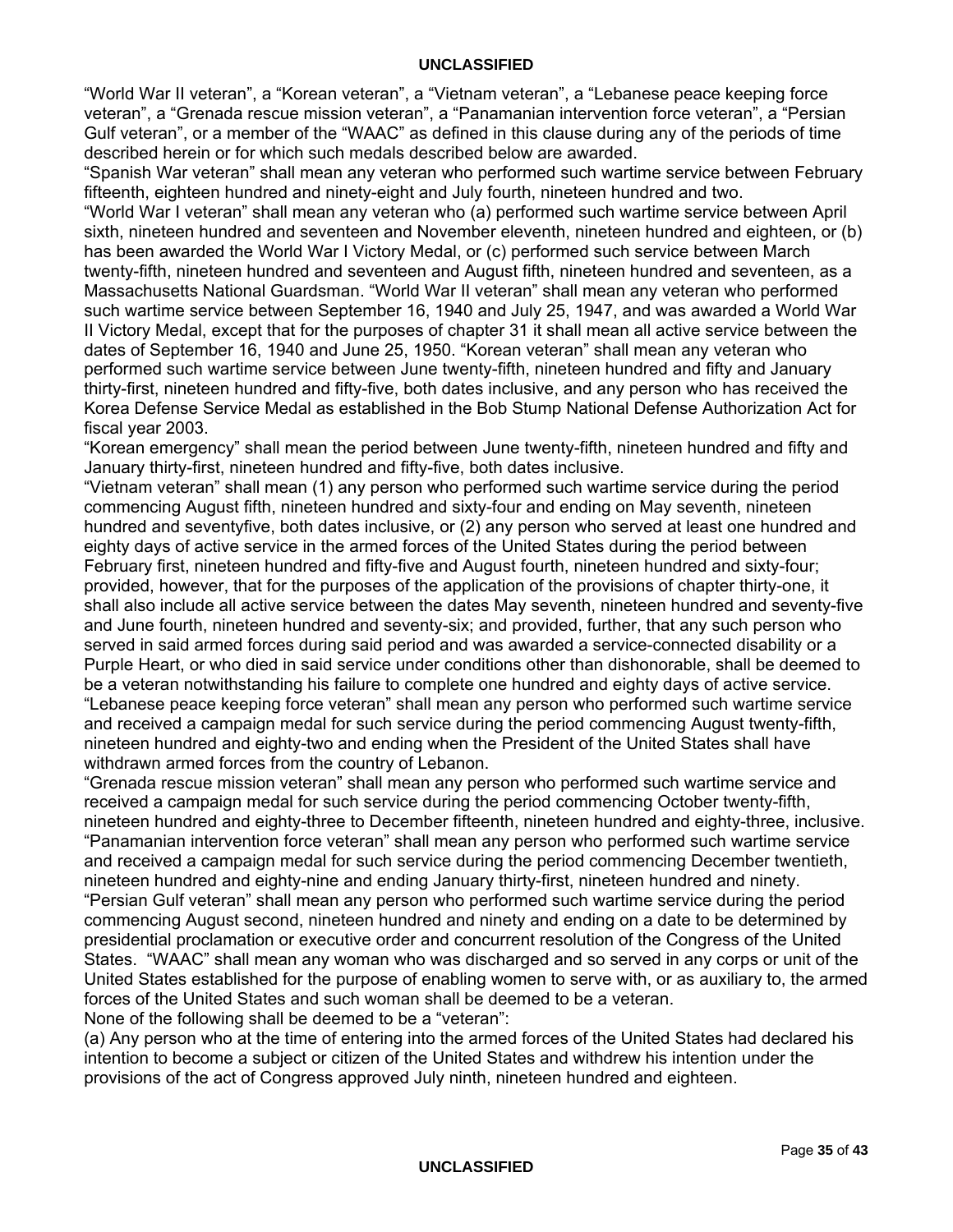(b) Any person who was discharged from the said armed forces on his own application or solicitation by reason of his being an enemy alien.

(c) Any person who has been proved guilty of willful desertion.

(d) Any person whose only service in the armed forces of the United States consists of his service as a member of the coast guard auxiliary or as a temporary member of the coast guard reserve, or both.

(e) Any person whose last discharge or release from the armed forces is dishonorable.

"Armed forces" shall include army, navy, marine corps, air force and coast guard.

"Active service in the armed forces", as used in this clause shall not include active duty for training in the army national guard or air national guard or active duty for training as a reservist in the armed forces of the United States.

Forty-fourth, "Registered mail", when used with reference to the sending of notice or of any article having no intrinsic value shall include certified mail.

Forty-fifth, "Pledge", "Mortgage", "Conditional Sale", "Lien", "Assignment" and like terms, when used in referring to a security interest in personal property shall include a corresponding type of security interest under chapter one hundred and six of the General Laws, the Uniform Commercial Code. Forty-sixth, "Forester", "state forester" and "state fire warden" shall mean the commissioner of environmental management or his designee.

Forty-seventh, "Fire fighter", "fireman" or "permanent member of a fire department", shall include the chief or other uniformed officer performing similar duties, however entitled, and all other fire officers of a fire department, including, without limitation, any permanent crash crewman, crash boatman, fire controlman or assistant fire controlman employed at the General Edward Lawrence Logan International Airport, or members of the Massachusetts military reservation fire department.

Forty-eighth, "Minor" shall mean any person under eighteen years of age.

Forty-ninth, "Full age" shall mean eighteen years of age or older.

Fiftieth, "Adult" shall mean any person who has attained the age of eighteen.

Fifty-first, "Age of majority" shall mean eighteen years of age.

Fifty-second, "Superior court" shall mean the superior court department of the trial court, or a session thereof for holding court.

Fifty-third, "Land court" shall mean the land court department of the trial court, or a session thereof for holding court.

Fifty-fourth, "Probate court", "court of insolvency" or "probate and insolvency court" shall mean a division of the probate and family court department of the trial court, or a session thereof for holding court.

Fifty-fifth, "Housing court" shall mean a division of the housing court department of the trial court, or a session thereof for holding court.

Fifty-sixth, "District court" or "municipal court" shall mean a division of the district court department of the trial court, or a session thereof for holding court, except that when the context means something to the contrary, said words shall include the Boston municipal court department.

Fifty-seventh, "Municipal court of the city of Boston" shall mean the Boston municipal court department of the trial court, or a session thereof for holding court.

Fifty-eighth, "Juvenile court" shall mean a division of the juvenile court department of the trial court, or a session thereof for holding court.

CREDIT(S)

Amended by St.1934, c. 283; St.1935, c. 26; St.1936, c. 180; St.1937, c. 38; St.1938, c. 245; St.1941, c. 91, § 1; St.1941, c. 509, § 1; St.1945, c. 242, § 1; St.1945, c. 637, § 1; St.1946, c. 190; St.1948, c. 241; St.1951, c. 215, § 1; St.1953, c. 319, § 2; St.1954, c. 128, § 1; St.1954, c. 627, § 1; St.1955, c. 99, §§ 1, 2; St.1955, c. 403, § 1; St.1955, c. 683; St. 1956, c. 281, §§ 1, 2; St.1957, c. 164, § 1; St.1957, c. 765, § 3; St.1958, c. 140; St.1958, c. 626, § 1; St.1960, c. 299; St.1960, c. 544, § 1; St.1960, c. 812, § 1; St.1962, c. 427, § 1; St.1962, c. 616, § 1; St.1964, c. 322; St.1965, c. 875, §§ 1, 2; St.1966, c. 716; St.1967, c. 437; St.1967, c. 844, § 23; St.1968, c. 24, § 1; St.1968, c. 531, § 1; St.1969, c. 544, § 1; St.1969, c. 831, § 2; St.1970, c. 215, § 1; St.1973, c. 925, § 1; St.1973, c. 1050, § 1; St.1974, c. 205, § 1; St.1974, c. 493, § 1; St.1975, c. 706, § 2; St.1976, c. 112, § 1; St.1976, c. 156; St.1977, c. 130;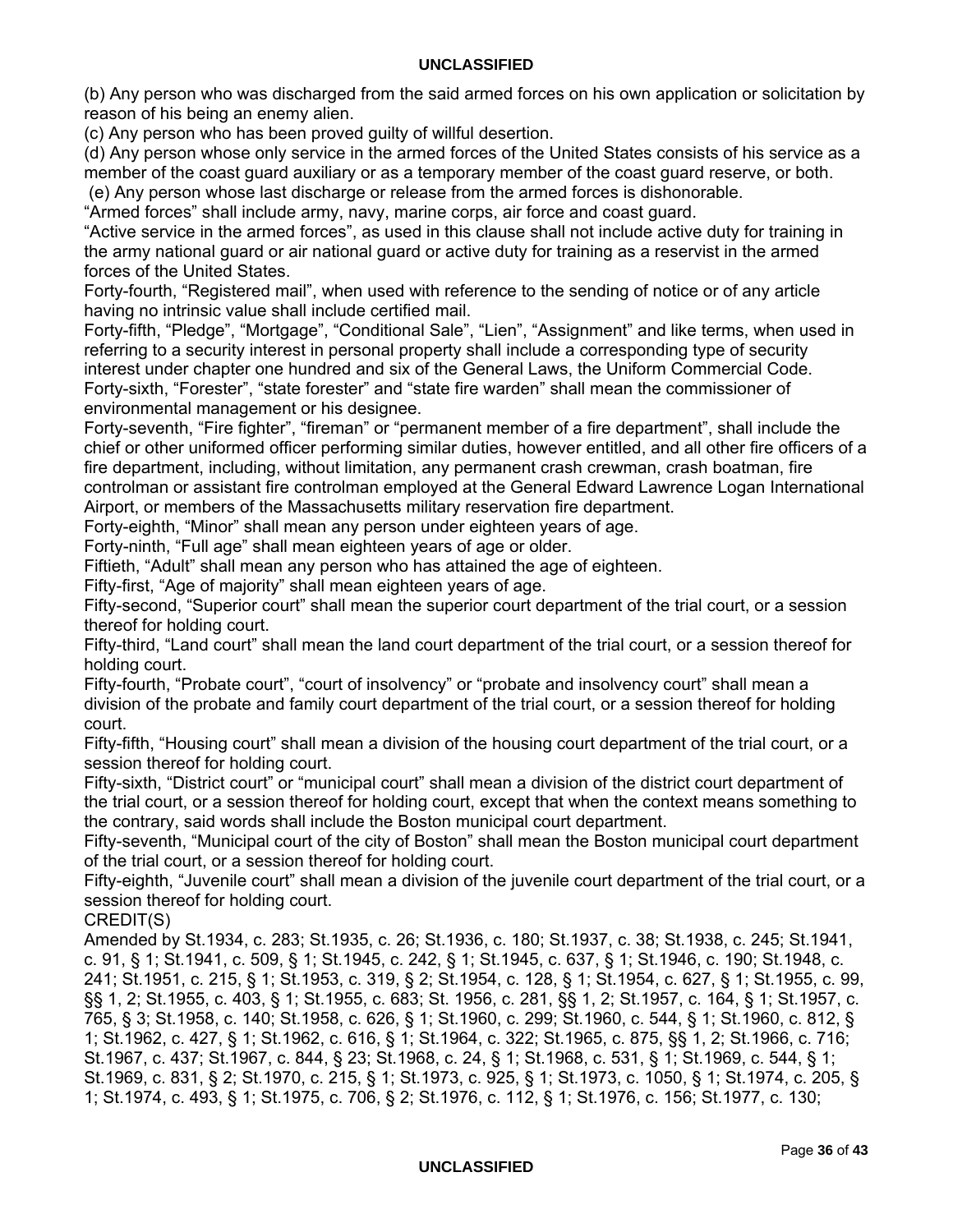St.1977, c. 691, § 1; St.1977, c. 977; St.1978, c. 12; St.1978, c. 247; St.1978, c. 478, § 2; St.1979, c. 230; St.1982, c. 189, § 2; St.1983, c. 113; St.1984, c. 363, §§ 1 to 4; St.1985, c. 114; St.1985, c. 220; St.1985, c. 451, § 1; St.1986, c. 534, §§ 1, 2; St.1987, c. 465, §§ 1, 1A; St.1987, c. 522, § 1; St.1987, c. 587, § 1; St.1988, c. 180, § 1; St.1989, c. 665, § 1; St.1991, c. 109, §§ 1, 2; St.1992, c. 133, § 169; St.1992, c. 286, § 1; St.1992, c. 403, § 1; St.1996, c. 204, § 3; St.1996, c. 450, §§ 1 to 4; St.2002, c. 313, § 1; St.2004, c. 116, § 1, eff. Aug. 26, 2004; St.2004, c. 122, § 2, eff. Sept. 1, 2004; St.2004, c. 149, § 8, eff. July 1, 2004; St.2004, c. 349, eff. Dec. 15, 2004; St.2005, c. 130, § 1, eff. Nov. 11, 2005; St.2007, c. 109, § 1, eff. Dec. 5, 2007; St.2008, c. 176, § 2, eff. July 8, 2008; St.2008, c. 308, § 1, eff. Sept. 1, 2008; St.2008, c. 445, § 1, eff.

Mar. 30, 2009. Current through Chapter 10 of the 2009 1st Annual Sess. (c) 2009 Thomson Reuters. END OF DOCUMENT M.G.L.A. 4 § 7 Page 11

#### **Effective:[See Text Amendments]**

Massachusetts General Laws Annotated Currentness Part I. Administration of the Government (Ch. 1-182) Title II. Executive and Administrative Officers of the Commonwealth (Ch. 6-28A) Chapter 6. The Governor, Lieutenant Governor and Council, Certain Officers Under the Governor and Council, and State Library (Refs & Annos)

§ 172. Dissemination of record information; certification; eligibility for access; scope of inquiry; listing; access limited; rules; use of information except as otherwise provided in this section and sections one hundred and seventy-three to one hundred and seventy- five, inclusive, criminal offender record information, and where present, evaluative information, shall be disseminated, whether directly or through any intermediary, only to (a) criminal justice agencies; (b) such other agencies and individuals required to have access to such information by statute including United States Armed Forces recruiting offices for the purpose of determining whether a person enlisting has been convicted of a felony as set forth in Title 10, section 504 of the United States Code; to the active or organized militia of the commonwealth for the purpose of determining whether a person enlisting has been convicted of a felony, and (c) any other agencies and individuals where it has been determined that the public interest in disseminating such information to these parties clearly outweighs the interest in security and privacy. The extent of such access shall be limited to that necessary for the actual performance of the criminal justice duties of criminal justice agencies under clause (a); to that necessary for the actual performance of the statutory duties of agencies and individuals granted access under clause (b); and to that necessary for the actual performance of the actions or duties sustaining the public interest as to agencies or individuals granted access under clause (c). Agencies or individuals granted access under clause (c) shall be eligible to receive criminal offender record information obtained through interstate systems if the board determines that such information is necessary for the performance of the actions or duties sustaining the public interest with respect to such agencies or individuals. The board shall certify those agencies and individuals requesting access to criminal offender record information that qualify for such access under clauses (a) or (b) of this section, and shall specify for each such agency or individual certified, the extent of its access. The board shall make a finding in writing of eligibility, or noneligibility of each such agency or individual which requests such access. No such information shall be disseminated to any agency or individual prior to the board's determination of eligibility, or, in cases in which the board's decision is appealed,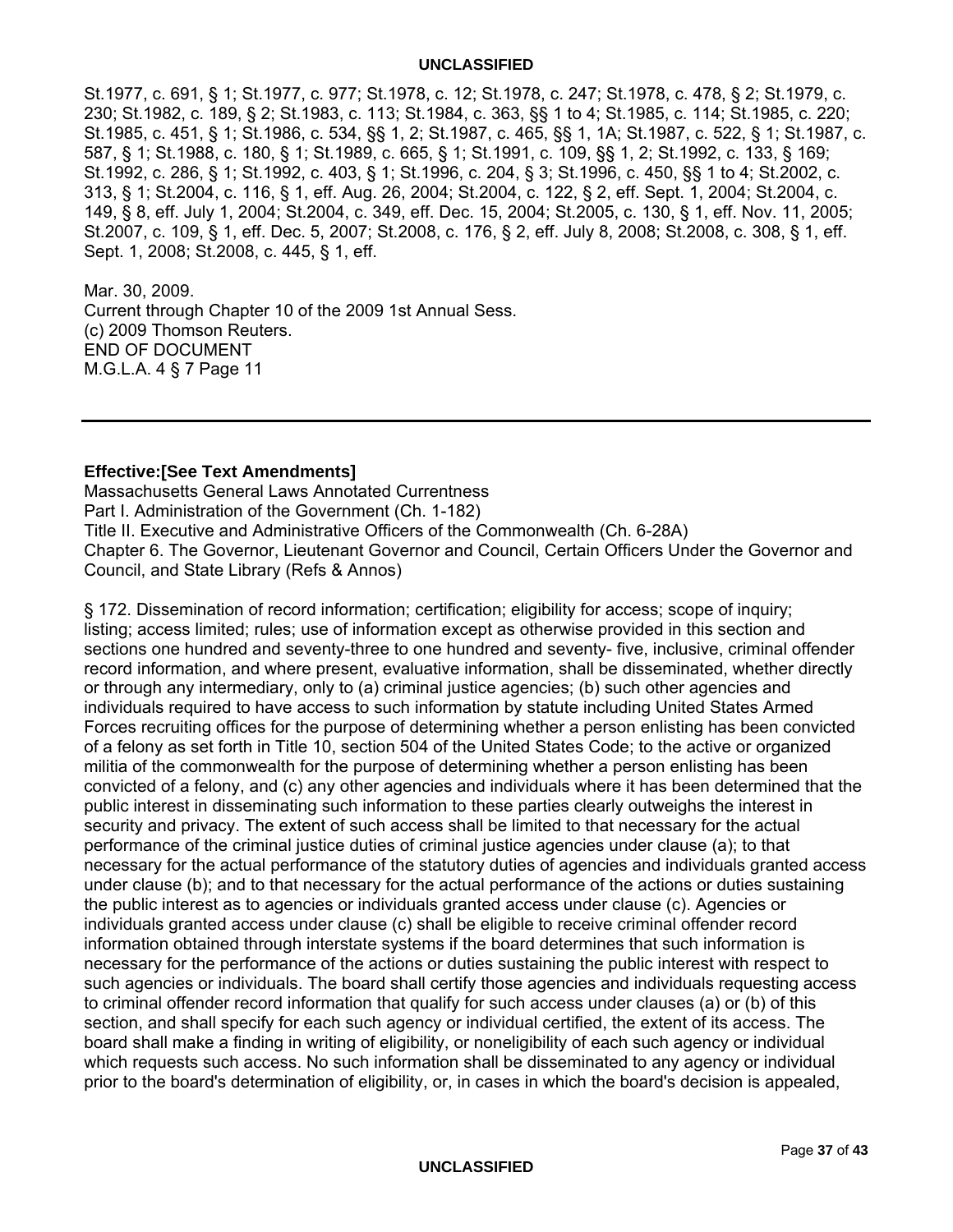prior to the final judgment of a court of competent jurisdiction that such agency or individual is so eligible.

No agency or individual shall have access to criminal offender record information under clause (c), unless the board, by a two-thirds majority of the members present and voting, determines and certifies that the public interest in disseminating such information to such party clearly outweighs the interest in security and privacy. The extent of access to such information under clause (c) shall also be determined by such a two-thirds majority vote of the board. Certification for access under clause (c) may be either access to information relating to a specific identifiable individual, or individuals, on a single occasion; or a general grant of access for a specified period of time not to exceed two years. A general grant of access need not relate to a request for access by the party or parties to be certified. Except as otherwise provided in this paragraph the procedure and requirements for certifying agencies and individuals under clause (c) shall be according to the provisions of the preceding paragraphs of this section.

Each agency holding or receiving criminal offender record information shall maintain, for such period as the board shall determine, a listing of the agencies or individuals to which it has released or communicated such information.

Such listings, or reasonable samples thereof, may from time to time, be reviewed by the board or the council to determine whether any statutory provisions or regulations have been violated.

Dissemination of criminal offender record information shall, except as provided in this section and for purposes of research programs approved under section one hundred and seventy-four, be permitted only if the inquiry is based upon name, fingerprints, or other personal identifying characteristics. The board shall adopt rules to prevent dissemination of such information where inquiries are based upon categories of offense or data elements other than said characteristics; provided, however, that access by criminal justice agencies to criminal offender record information on the basis of data elements other than personal identifying characteristics, including but not limited to, categories of offense, mode of operation, photographs and physical descriptive data generally, shall be permissible, except as may be limited by the regulations of the board. Except as authorized by this chapter it shall be unlawful to request or require a person to provide a copy of his criminal offender record information. At the time of making any criminal record inquiry pursuant to clause (b) or (c) of the first paragraph of this section, the party certified to receive criminal offender record information shall submit to the board an acknowledgement that such inquiry will be undertaken, signed by the person who is the subject of such inquiry on a form prepared or approved by the board.

Notwithstanding any other provisions of this section, the following information shall be available to any person upon request: (a) criminal offender record information consisting of conviction data; provided, however, that all requests for such conviction data shall be made to the board; and provided, further, that the board shall disclose only conviction data which it maintains in a standardized format in its automated criminal history file, and (b) information indicating custody status and placement within the correction system; provided, however, that no information shall be disclosed that identifies family members, friends, medical or psychological history, or any other personal information unless such information is directly relevant to such release or custody placement decision, and no information shall be provided if its release would violate any other provisions of state or federal law. The parole board, except as required by section one hundred and thirty of chapter one hundred and twentyseven, the department of correction, a county correctional authority, or a probation department with the approval of a justice to the appropriate division of the trial court, may, in its discretion, make available a summary, which may include references to evaluative information, concerning a decision to release an individual on a permanent or temporary basis, to deny such release, or to change his custody status. Information shall be provided or made available pursuant to the preceding paragraph only if the individual named in the request or summary has been convicted of a crime punishable by imprisonment for a term of five years or more, or has been convicted of any crime and sentenced to any term of imprisonment, and at the time of the request: is serving a sentence of probation or incarceration, or is under the custody of the parole board; or having been convicted of a misdemeanor, has been released from all custody or supervision for not more than one year; or having been convicted of a felony, has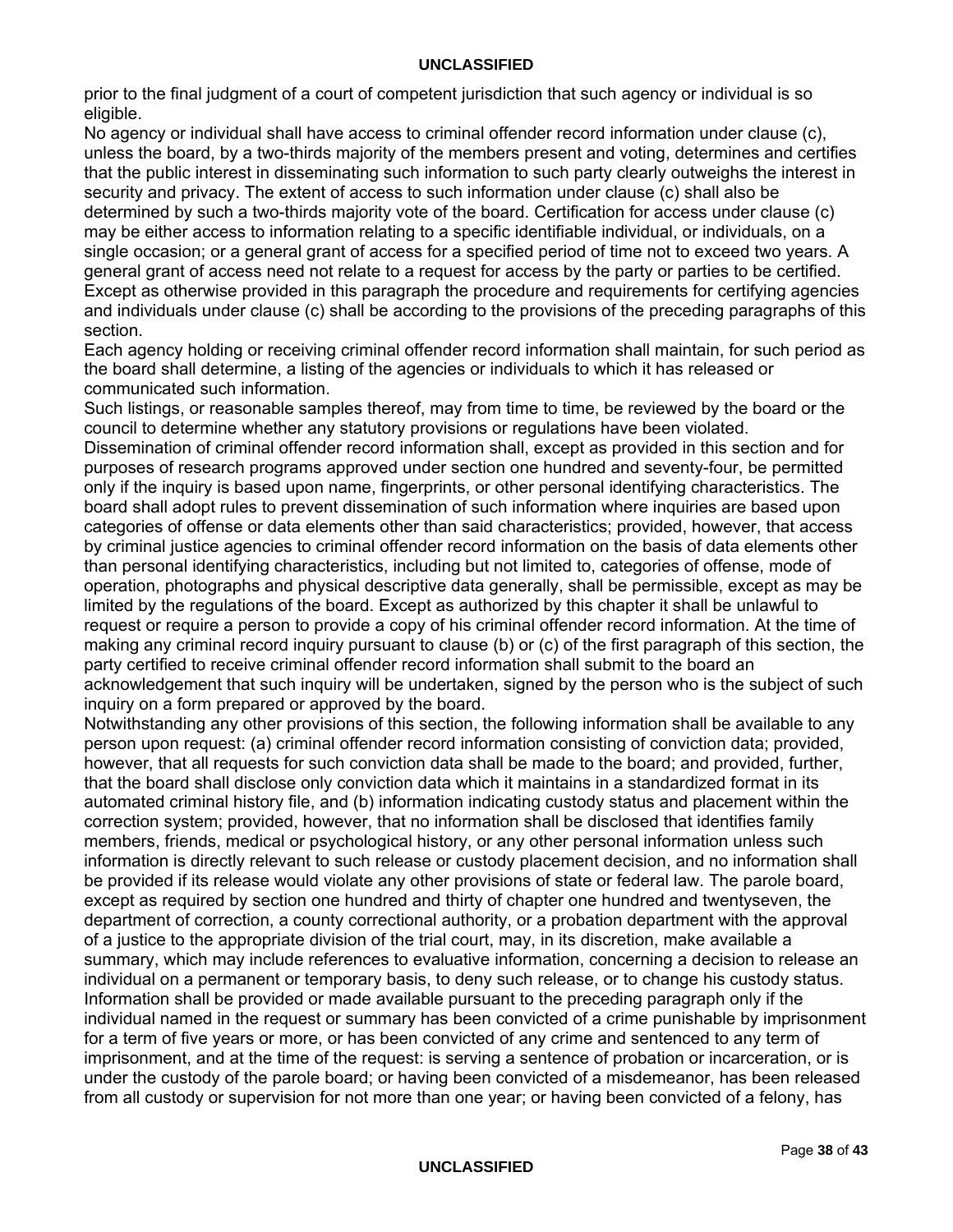been released from all custody or supervision for not more than two years; or, having been sentenced to the custody of the department of correction, has finally been discharged therefrom, either having been denied release on parole or having been returned to penal custody for violation of parole, for not more than three years. In addition to the provisions of the preceding sentence, court records for all criminal cases shall be made available for public inspection for a period of one week following conviction and imposition of sentence.

Any individual or agency, public or private, that receives or obtains criminal offender record information, in violation of the provisions of this statute, whether directly or through any intermediary, shall not collect, store, disseminate, or use such criminal offender record information in any manner or for any purpose. Notwithstanding the provisions of this section, the dissemination of information relative to a person's conviction of automobile law violations as defined by section one of chapter ninety C, or information relative to a person's charge of operating a motor vehicle while under the influence of intoxicating liquor which resulted in his assignment to a driver alcohol program as described in section twenty-four D of chapter ninety, shall not be prohibited where such dissemination is made, directly or indirectly, by the motor vehicle insurance merit rating board established pursuant to section one hundred and eighty-three of chapter six, to an insurance company doing motor vehicle insurance business within the commonwealth, or to such insurance company's agents, independent contractors or insurance policyholders to be used exclusively for motor vehicle insurance purposes. Notwithstanding the provisions of this section or chapter sixty-six A, the following shall be public records: (1) police daily logs, arrest registers, or other similar records compiled chronologically, provided that no alphabetical arrestee, suspect, or similar index is available to the public, directly or indirectly; (2) chronologically maintained court records of public judicial proceedings, provided that no alphabetical or similar index of criminal defendants is available to the public, directly or indirectly; (3) published records of public court or administrative proceedings, and of public judicial administrative or legislative proceedings; and (4) decisions of the parole board as provided in section one hundred and thirty of chapter one hundred and twenty-seven.

#### CREDIT(S)

Added by St.1972, c. 805, § 1. Amended by St.1977, c. 365, § 1; St.1977, c. 691, § 4; St.1977, c. 841; St.1982, c. 31; St.1989, c. 268, § 1; St.1990, c. 177, § 6; St.1990, c. 319, §§ 7 to 12. Current through Chapter 10 of the 2009 1st Annual Sess. (c) 2009 Thomson Reuters. END OF DOCUMENT M.G.L.A. 6 § 172 Page 3

#### **Effective:[See Text Amendments]**

Massachusetts General Laws Annotated Currentness Part I. Administration of the Government (Ch. 1-182) Title II. Executive and Administrative Officers of the Commonwealth (Ch. 6-28A) Chapter 12. Department of the Attorney General, and the District Attorneys (Refs & Annos)

§ 11H. Violations of constitutional rights; civil actions by attornev general; venue

Whenever any person or persons, whether or not acting under color of law, interfere by threats, intimidation or coercion, or attempt to interfere by threats, intimidation or coercion, with the exercise or enjoyment by any other person or persons of rights secured by the constitution or laws of the United States, or of rights secured by the constitution or laws of the commonwealth, the attorney general may bring a civil action for injunctive or other appropriate equitable relief in order to protect the peaceable exercise or enjoyment of the right or rights secured.

Said civil action shall be brought in the name of the commonwealth and shall be instituted either in the superior court for the county in which the conduct complained of occurred or in the superior court for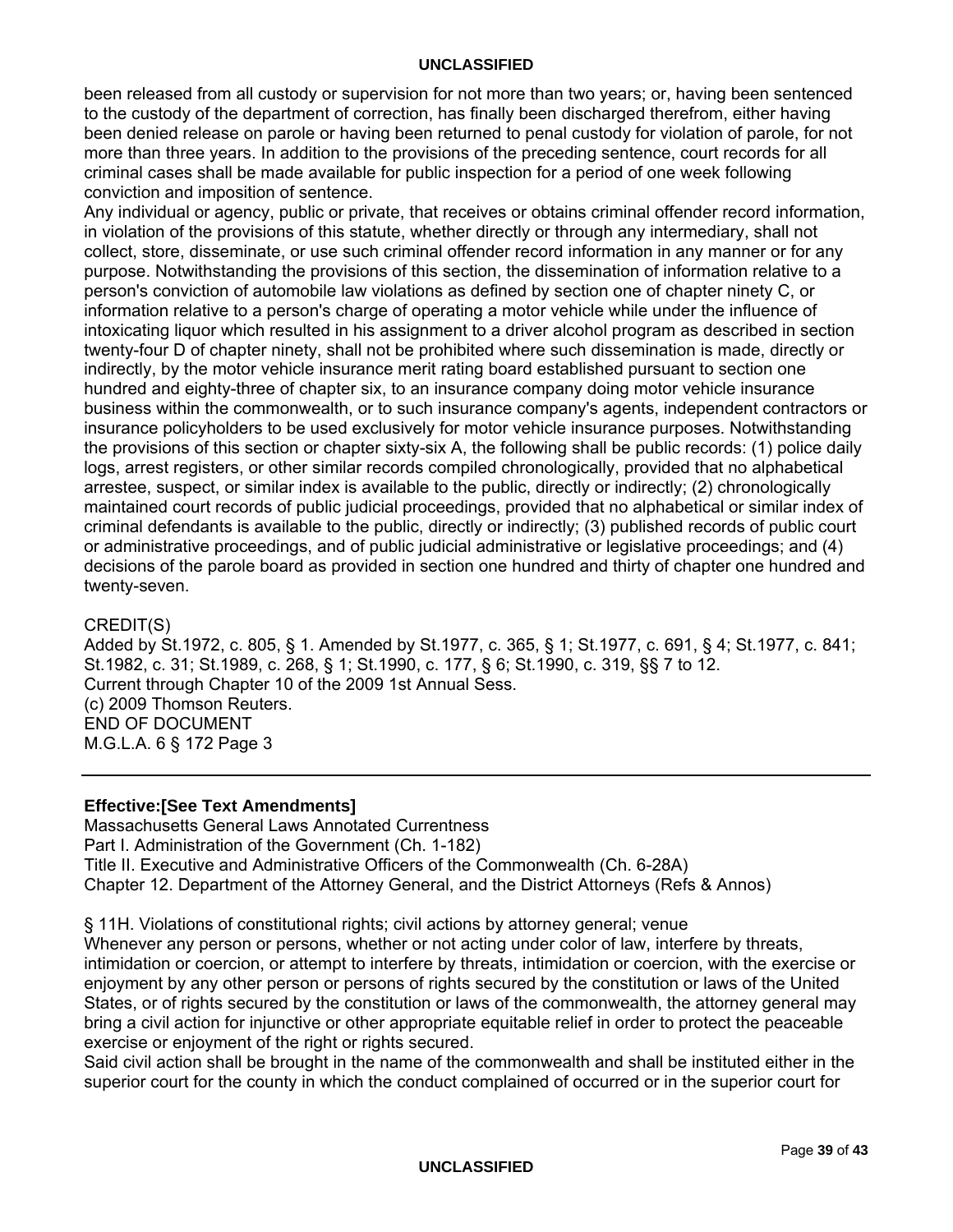the county in which the person whose conduct complained of resides or has his principal place of business.

CREDIT(S) Added by St.1979, c. 801, § 1. Amended by St.1982, c. 634, § 4. Current through Chapter 10 of the 2009 1st Annual Sess. (c) 2009 Thomson Reuters. END OF DOCUMENT M.G.L.A. 12 § 11H Page 1

### **Effective: July 8, 2008**

Massachusetts General Laws Annotated Currentness Part I. Administration of the Government (Ch. 1-182) Title X. Public Records (Ch. 66-66A) Chapter 66. Public Records (Refs & Annos)

§ 10. Public inspection and copies of records; presumption; exceptions

(a) Every person having custody of any public record, as defined in clause Twenty-sixth of section seven of chapter four, shall, at reasonable times and without unreasonable delay, permit it, or any segregable portion of a record which is an independent public record, to be inspected and examined by any person, under his supervision, and shall furnish one copy thereof upon payment of a reasonable fee. Every person for whom a search of public records is made shall, at the direction of the person having custody of such records, pay the actual expense of such search. The following fees shall apply to any public record in the custody of the state police, the Massachusetts bay transportation authority police or any municipal police department or fire department: for preparing and mailing a motor vehicle accident report, five dollars for not more than six pages and fifty cents for each additional page; for preparing and mailing a fire insurance report, five dollars for not more than six pages plus fifty cents for each additional page; for preparing and mailing crime, incident or miscellaneous reports, one dollar per page; for furnishing any public record, in hand, to a person requesting such records, fifty cents per page. A page shall be defined as one side of an eight and one-half inch by eleven inch sheet of paper. (b) A custodian of a public record shall, within ten days following receipt of a request for inspection or copy of a public record, comply with such request. Such request may be delivered in hand to the office of the custodian or mailed via first class mail. If the custodian refuses or fails to comply with such a request, the person making the request may petition the supervisor of records for a determination whether the record requested is public. Upon the determination by the supervisor of records that the record is public, he shall order the custodian of the public record to comply with the person's request. If the custodian refuses or fails to comply with any such order, the supervisor of records may notify the attorney general or the appropriate district attorney thereof who may take whatever measures he deems necessary to insure compliance with the provisions of this section. The administrative remedy provided by this section shall in no way limit the availability of the administrative remedies provided by the commissioner of administration and finance with respect to any officer or employee of any agency, executive office, department or board; nor shall the administrative remedy provided by this section in any way limit the availability of judicial remedies otherwise available to any person requesting a public record.

If a custodian of a public record refuses or fails to comply with the request of any person for inspection or copy of a public record or with an administrative order under this section, the supreme judicial or superior court shall have jurisdiction to order compliance.

(c) In any court proceeding pursuant to paragraph (b) there shall be a presumption that the record sought is public, and the burden shall be upon the custodian to prove with specificity the exemption which applies.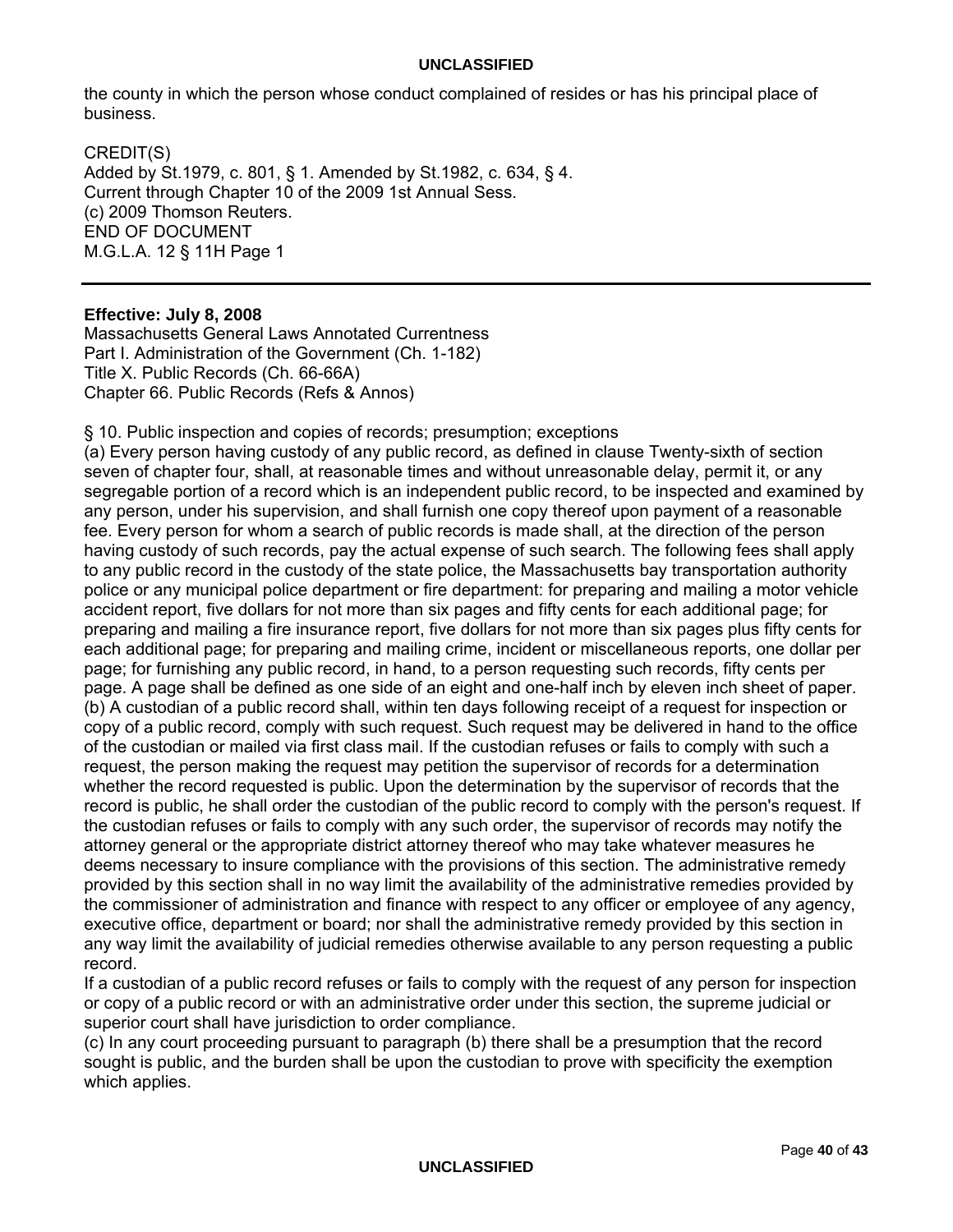(d) The clerk of every city or town shall post, in a conspicuous place in the city or town hall in the vicinity of the clerk's office, a brief printed statement that any citizen may, at his discretion, obtain copies of certain public records from local officials for a fee as provided for in this chapter. The executive director of the criminal history systems board, the criminal history systems board and its agents, servants, and attorneys including the keeper of the records of the firearms records bureau of said department, or any licensing authority, as defined by chapter one hundred and forty shall not disclose any records divulging or tending to divulge the names and addresses of persons who own or possess firearms, rifles, shotguns, machine guns and ammunition therefor, as defined in said chapter one hundred and forty and names and addresses of persons licensed to carry and/or possess the same to any person, firm, corporation, entity or agency except criminal justice agencies as defined in chapter six and except to the extent such information relates solely to the person making the request and is necessary to the official interests of the entity making the request.

The home address and home telephone number of law enforcement, judicial, prosecutorial, department of youth services, department of children and families, department of correction and any other public safety and criminal justice system personnel, and of unelected general court personnel, shall not be public records in the custody of the employers of such personnel or the public employee retirement administration commission or any retirement board established under chapter 32 and shall not be disclosed, but such information may be disclosed to an employee organization under chapter 150E, a nonprofit organization for retired public employees under chapter 180 or to a criminal justice agency as defined in section 167 of chapter 6. The name and home address and telephone number of a family member of any such personnel shall not be public records in the custody of the employers of the foregoing persons or the public employee retirement administration commission or any retirement board established under chapter 32 and shall not be disclosed. The home address and telephone number or place of employment or education of victims of adjudicated crimes, of victims of domestic violence and of persons providing or training in family planning services and the name and home address and telephone number, or place of employment or education of a family member of any of the foregoing shall not be public records in the custody of a government agency which maintains records identifying such persons as falling within such categories and shall not be disclosed.

#### CREDIT(S)

Amended by St.1948, c. 550, § 5; St.1973, c. 1050, § 3; St.1976, c. 438, § 2; St.1978, c. 294; St.1982, c. 189, § 1; St.1982, c. 477; St.1983, c. 15; St.1991, c. 412, § 55; St.1992, c. 286, § 146; St.1996, c. 39, § 1; St.1996, c. 151, § 210; St.1998, c. 238; St.2000, c. 159, § 133; St.2004, c. 149, § 124, eff. July 1, 2004; St.2008, c. 176, § 61, eff. July 8, 2008. Current through Chapter 10 of the 2009 1st Annual Sess. (c) 2009 Thomson Reuters. END OF DOCUMENT M.G.L.A. 66 § 10 Page 2